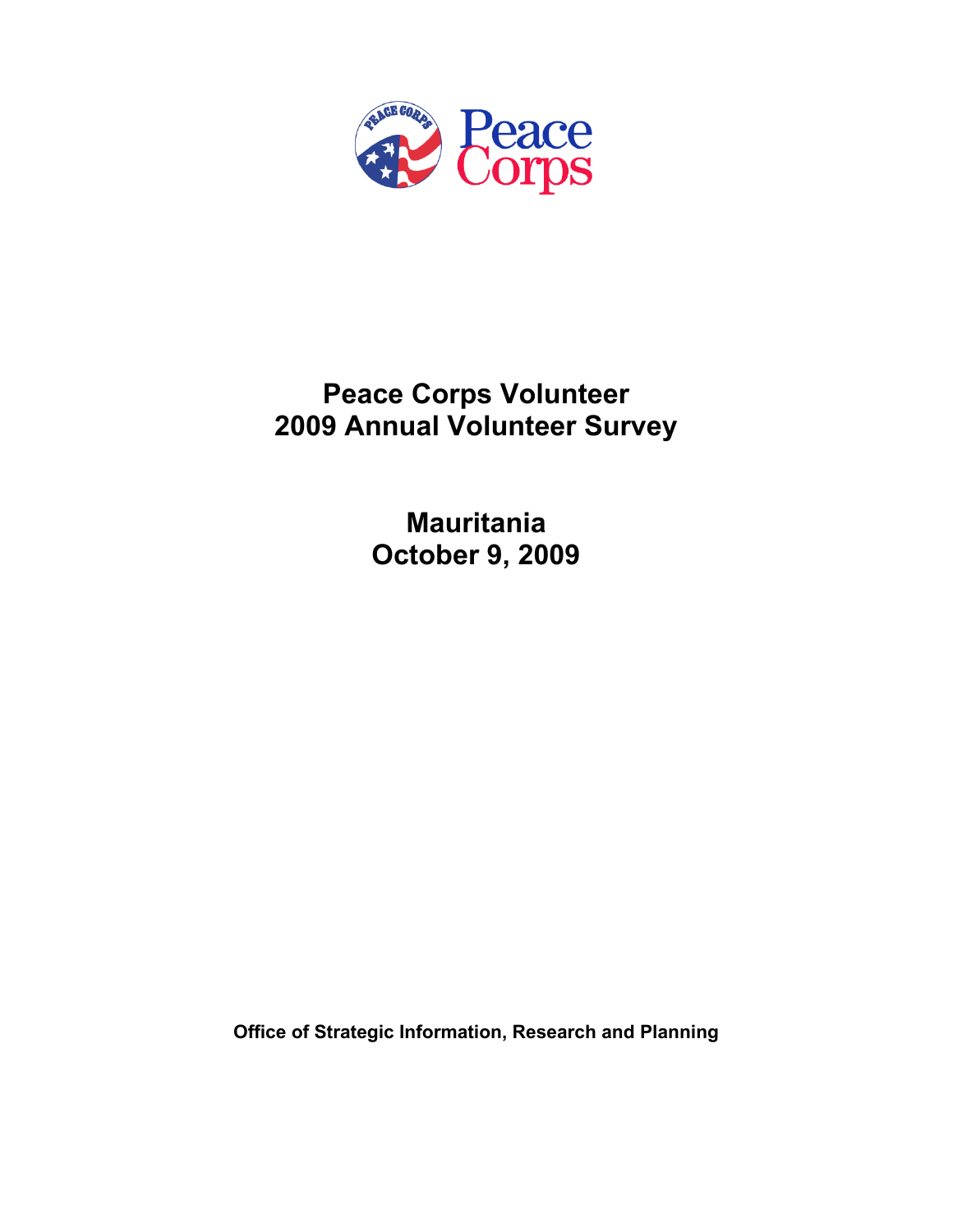# **Table of Contents**

| Introduction to the 2009 Annual Volunteer Survey Report 3 |     |
|-----------------------------------------------------------|-----|
| Overview of the Post's 2009 Volunteer Survey Respondents4 |     |
|                                                           |     |
|                                                           |     |
|                                                           |     |
|                                                           |     |
|                                                           |     |
|                                                           | 23  |
|                                                           | .29 |
|                                                           |     |
|                                                           | 39  |
| J. Overall Assessment of Peace Corps Service44            |     |
|                                                           |     |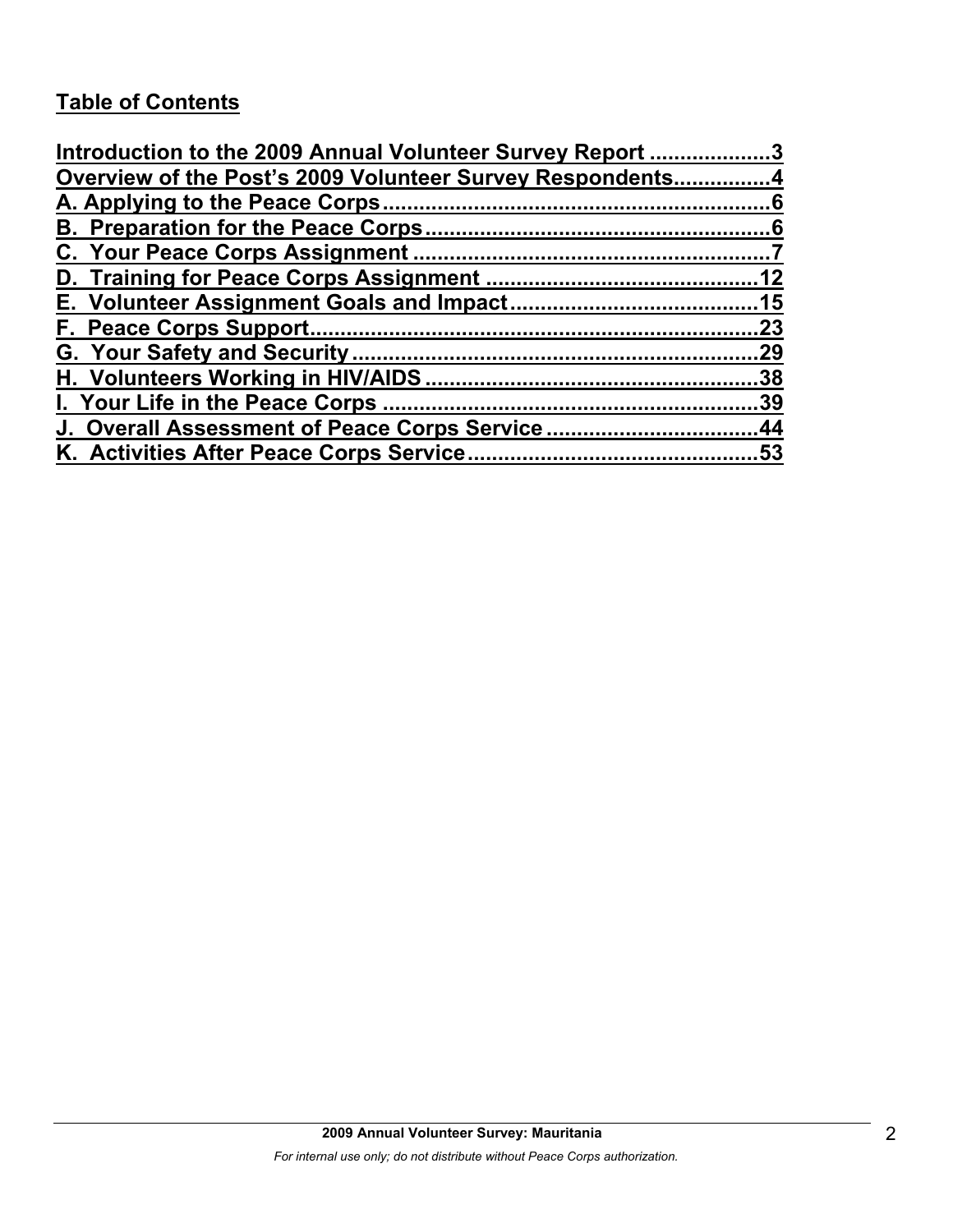# **Introduction to the 2009 Annual Volunteer Survey Report**

This country report contains the tables and charts from the Volunteers in your country who completed the 2009 Annual Volunteer Survey (AVS). The results provide a picture of the activities, experiences and views of Peace Corps Volunteers in 2009. The results show areas where Volunteers' needs are met and identify areas where improvements may be needed. The survey was fielded from May through August 2009.

A core set of questions was asked of all Volunteers. For the first time, Volunteers were also asked a series of questions relevant to their time in country:

- Volunteers in country 8 or less months were asked about applying to and preparing for the Peace Corps.
- Volunteers in country 18 or less months were asked about the effectiveness of their preservice training (PST).
- Volunteers in country 19 or more months were asked about their post-service plans, as well as the Peace Corps' resources for their post-service transition.

Tables and graphs are labeled by survey section and the survey question. The tables show the percent of post respondents that selected each choice and the total number of post respondents that answered the question. The number of responses for each question will vary, depending on:

- whether the question was asked of all Volunteers or only the Volunteers in-country a certain number of months and
- how many of the Volunteers who were "eligible" to answer the question did respond.

Most survey questions asked respondents to select only one from a set of choices. The percentages for the "select one" responses add up to 100 percent. Other questions asked Volunteers to "mark all that apply" in situations, for example, where it is likely that respondents are involved in more than one secondary activity. The percentages of the "mark all that apply" responses will total more than 100 percent; each percentage equals the number of respondents selecting that choice divided by the number of respondents who answered the question.

Posts are encouraged to compare these 2009 results with the 2006 and 2008 survey results to note trends and changes over time. Because questions are revised from one survey to the next, a crosswalk between the 2008 and 2009 questions is posted on the OSIRP intranet page under 2009 AVS Reports "Reference Documents." The earlier 2008 survey global, regional and post reports are also posted on the OSIRP Intranet page.

Volunteers' extensive narrative responses to the 29 open-ended questions on the survey are in the post's 2009 Annual Volunteer Survey Open Ended Reponses report. All Volunteers' narrative responses to key questions will be analyzed for global themes and presented in a later report.

The number of surveys for each post includes surveys submitted online by Volunteers and completed paper surveys sent to the Peace Corps headquarters for hand-entry into the online survey system. The final count may include mostly completed partial surveys added to the final dataset after the survey closed.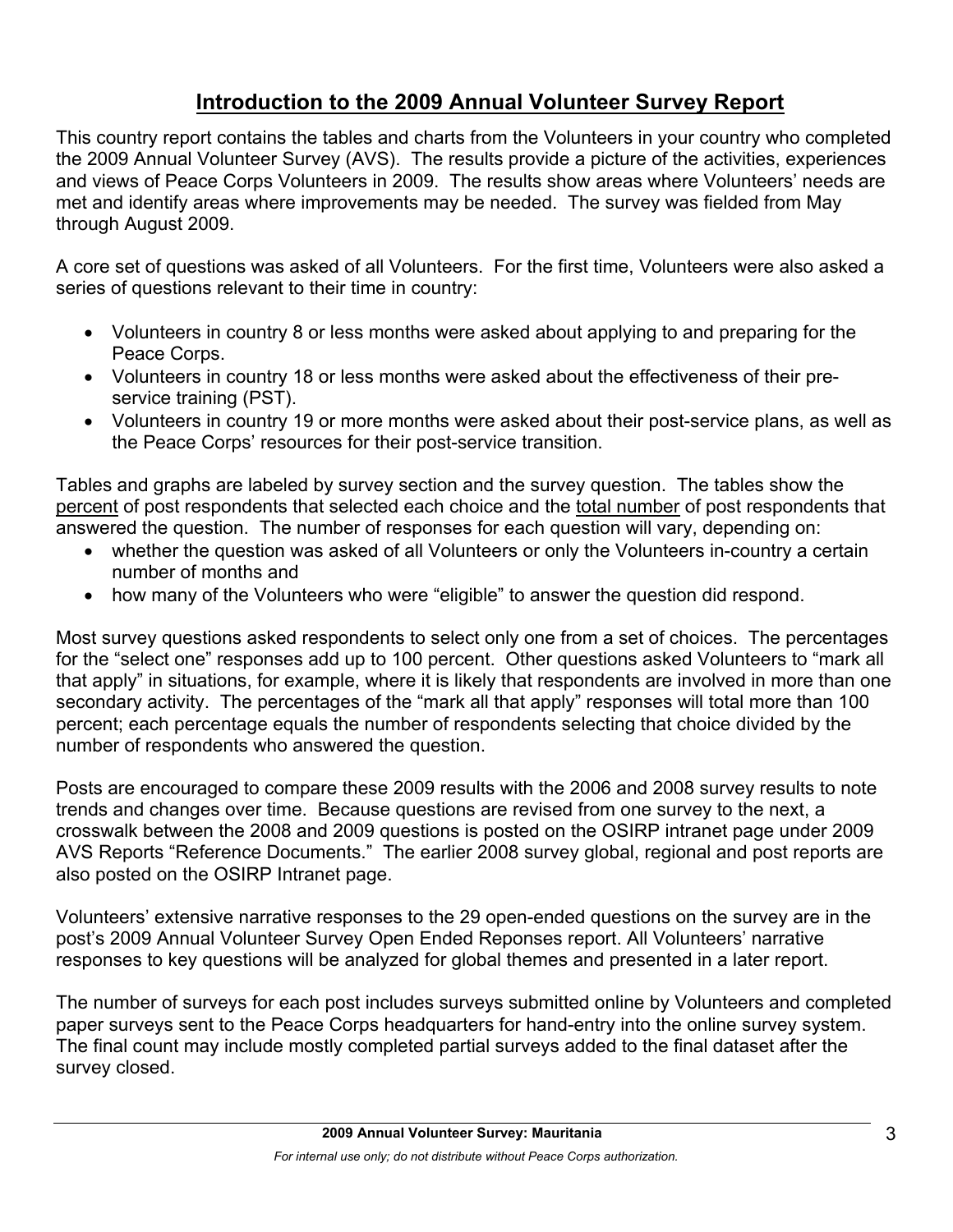# **Overview of the Post's 2009 Volunteer Survey Respondents**

This overview presents basic information about the characteristics of Volunteers who completed the 2009 Annual Volunteer Survey at post.

|            | 8 months or less |         | 9 to 18 months |         | 19 months or more |         | Total  |         |
|------------|------------------|---------|----------------|---------|-------------------|---------|--------|---------|
|            | Number           | Percent | Number         | Percent | Number            | Percent | Number | Percent |
| Months3grp |                  |         | 48             | 86%     | 81                | 14%     | 56     | 100%    |

#### **Completed Surveys by Months in Country**

#### **L1: What is your age?**

|         | $20 - 29$ | $30 - 49$ | $50+$ | Total |  |
|---------|-----------|-----------|-------|-------|--|
| AGE3grp | 94%       | 4%        | 2%    |       |  |

#### **L2: What is your gender?**

|                | Female | Male | Total |
|----------------|--------|------|-------|
| <b>IGENDER</b> | 67%    | 33%  |       |

#### **Completed surveys by project.**

|                                      | Count | Column N % |
|--------------------------------------|-------|------------|
| Agroforestry                         | 7     | 12%        |
| Community Health/Water<br>Sanitation | 13    | 23%        |
| <b>Education/ TEFL</b>               | 7     | 12%        |
| <b>Environmental Education</b>       | 7     | 12%        |
| Girls Education and<br>Empowerment   | 13    | 23%        |
| Small Enterprise Development         | 8     | 14%        |
| Other. Please specify                |       | 2%         |
| Total                                | 56    | 100%       |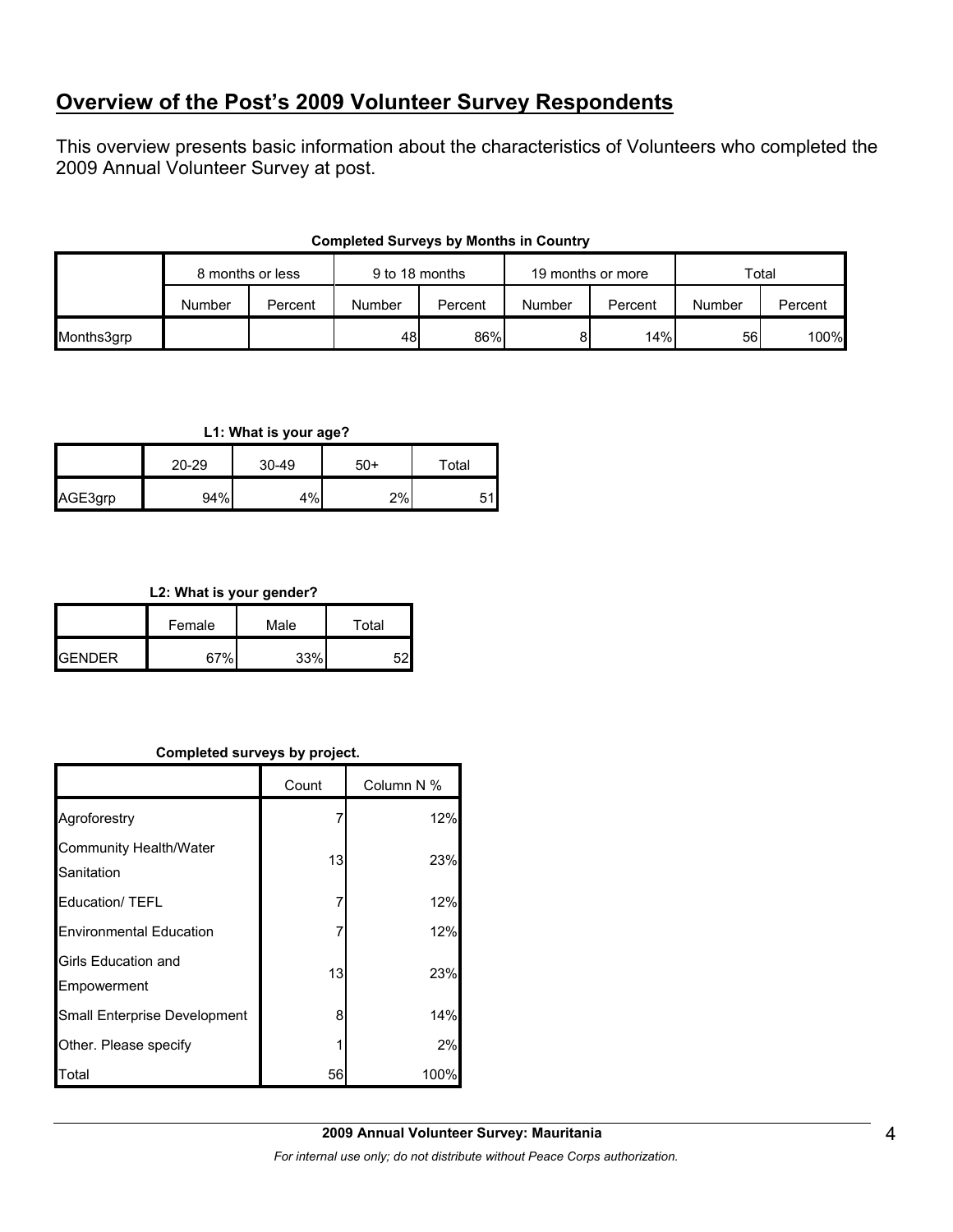|                |                                                 | Percent | Number                  |
|----------------|-------------------------------------------------|---------|-------------------------|
| C <sub>2</sub> | Health extension                                | 24%     | 13                      |
|                | Youth development                               | 15%     | 8                       |
|                | Environmental education                         | 13%     | $\overline{7}$          |
|                | Business education/advising                     | 11%     | $6\phantom{1}6$         |
|                | English teaching                                | 11%     | 6                       |
|                | Agroforestry                                    | 11%     | $6\phantom{1}6$         |
|                | Other education                                 | 7%      | 4                       |
|                | Teacher training                                | 4%      | $\overline{\mathbf{c}}$ |
|                | Other: Please specify                           | 2%      | 1                       |
|                | Information & communications technology (ICT)   | 2%      | 1                       |
|                | Community development                           | 2%      | 1                       |
|                | Urban & regional planning/municipal development |         |                         |
|                | Water sanitation                                |         |                         |
|                | <b>HIV/AIDS</b>                                 |         |                         |
|                | Forestry/parks                                  |         |                         |
|                | Math/science teaching                           |         |                         |
|                | NGO development                                 |         |                         |
|                | Agriculture/fish/livestock                      |         |                         |
|                | Total                                           | 100%    | 55                      |

#### **C2: Which best describes the focus of your primary assignment/work?**

#### **C2.TEXT: Which of the following initiatives does your primary work include? Other (specify)**

| C <sub>2</sub> .TEXT | Open-ended results. Non-responsive to request. | <b>PERCENT</b> | <b>NUMBER</b> |
|----------------------|------------------------------------------------|----------------|---------------|
|                      | Total                                          | 100%           | 56            |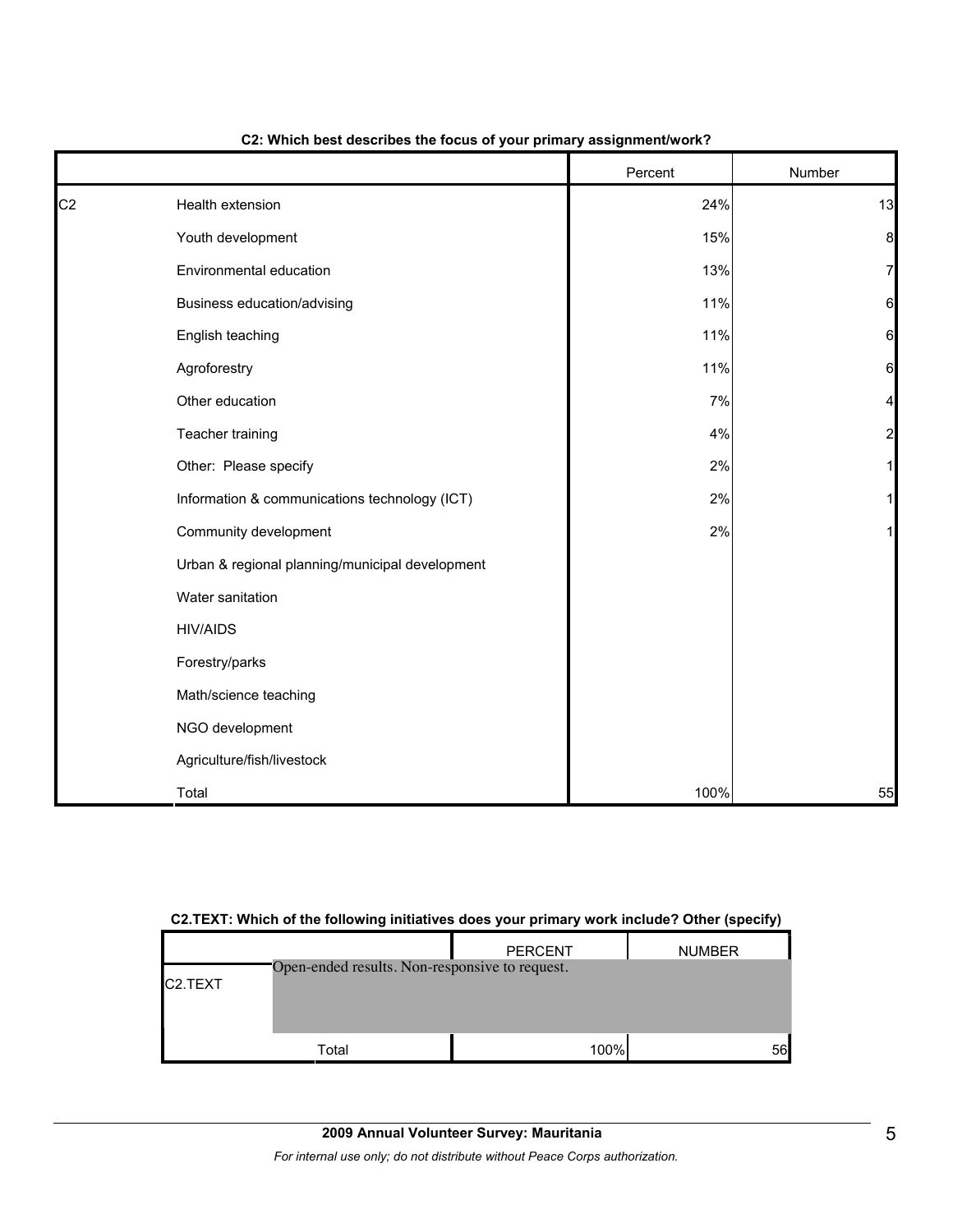# **A. Applying to the Peace Corps**

*This section reports Volunteers' motivations in applying and accepting a Peace Corps assignment.* 

# **B. Preparation for the Peace Corps**

*This section reports on Volunteers' assessment of the materials and information available before their service.* 

*Sections A and B are only completed by Volunteers who have been in country less than 9 months. No Volunteers in Mauritania reported they had been in country 8 months or less.*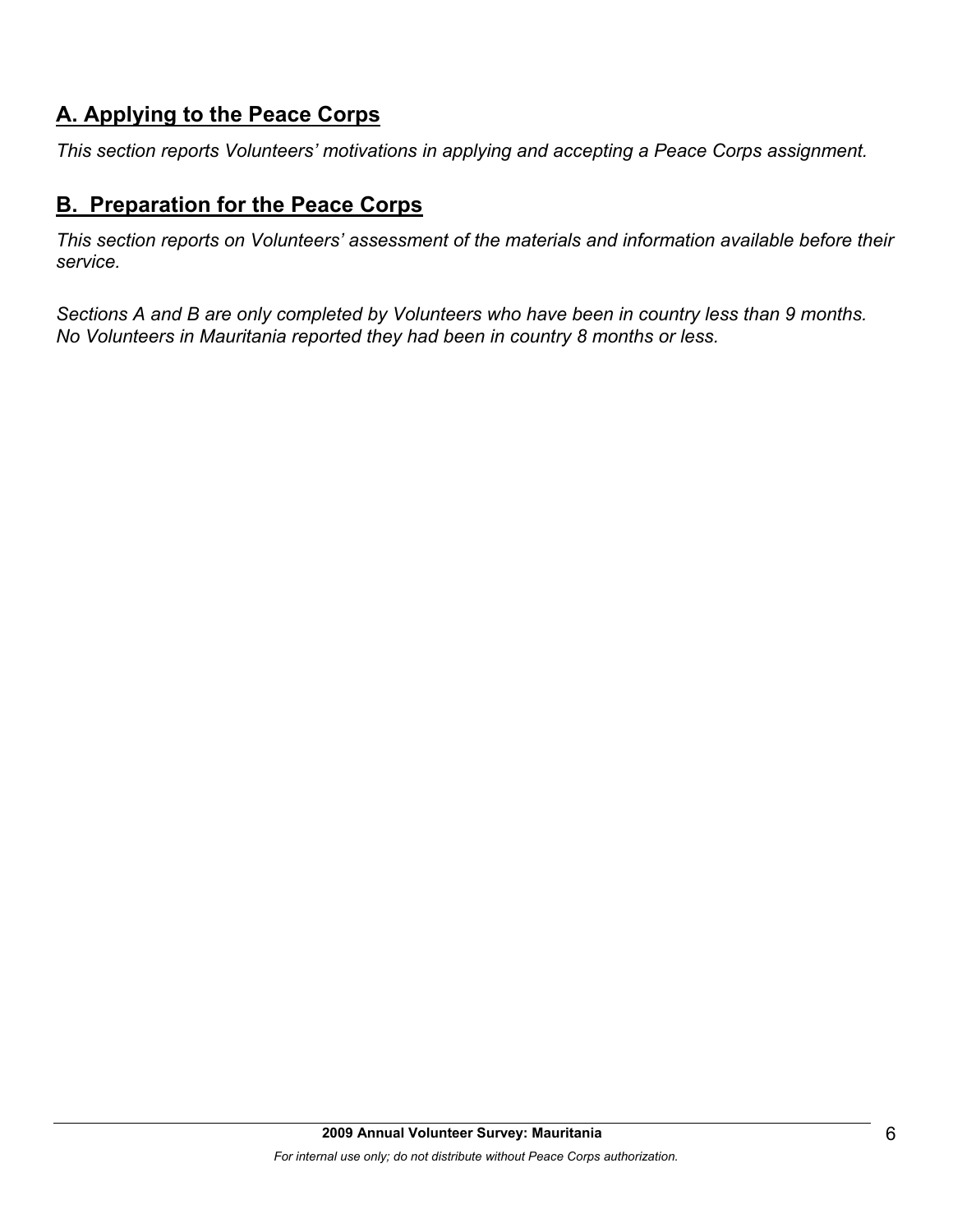# **C. Your Peace Corps Assignment**

*This section reports Volunteers' primary assignment work and secondary activities. The term "primary assignment" refers to the Volunteers' assignment which is part of an overall project plan designed by your host country partners and in-country Peace Corps staff.* 

|            |                                                        | apply.        |               |                   |
|------------|--------------------------------------------------------|---------------|---------------|-------------------|
|            |                                                        |               | % Involved in | <b>Total PCVs</b> |
|            |                                                        | PCV Responses | Initiative    | Responding        |
| \$C3PrmAct | Nutrition education                                    | 29            | 53%           |                   |
|            | Working with youth                                     | 29            | 53%           |                   |
|            | Girls' education                                       | 23            | 42%           |                   |
|            | English teaching                                       | 21            | 38%           |                   |
|            | WID/GAD                                                | 18            | 33%           |                   |
|            | Environment work                                       | 17            | 31%           |                   |
|            | <b>HIV/AIDS</b>                                        | 15            | 27%           |                   |
|            | Working with NGO(s)                                    | 15            | 27%           |                   |
|            | Information and<br>communications technology<br>(ICT)  | 14            | 25%           |                   |
|            | Literacy                                               | 13            | 24%           |                   |
|            | World Wise Schools/<br>Correspondence Match            | 13            | 24%           |                   |
|            | Sports/fitness                                         | 12            | 22%           |                   |
|            | Income generation                                      | 11            | 20%           |                   |
|            | Mobilize host country nationals<br>(HCNs) to volunteer | 11            | 20%           |                   |
|            | Arts                                                   | 10            | 18%           |                   |
|            | Natural resources management                           | 8             | 15%           |                   |
|            | <b>Business advertising</b>                            | 7             | 13%           |                   |
|            | Child survival                                         | 7             | 13%           |                   |
|            | Community food security<br>(production/marketing)      | 7             | 13%           |                   |

**C3: Which of the following activities does your primary assignment/work include? Mark all that** 

**2009 Annual Volunteer Survey: Mauritania** 

*For internal use only; do not distribute without Peace Corps authorization.*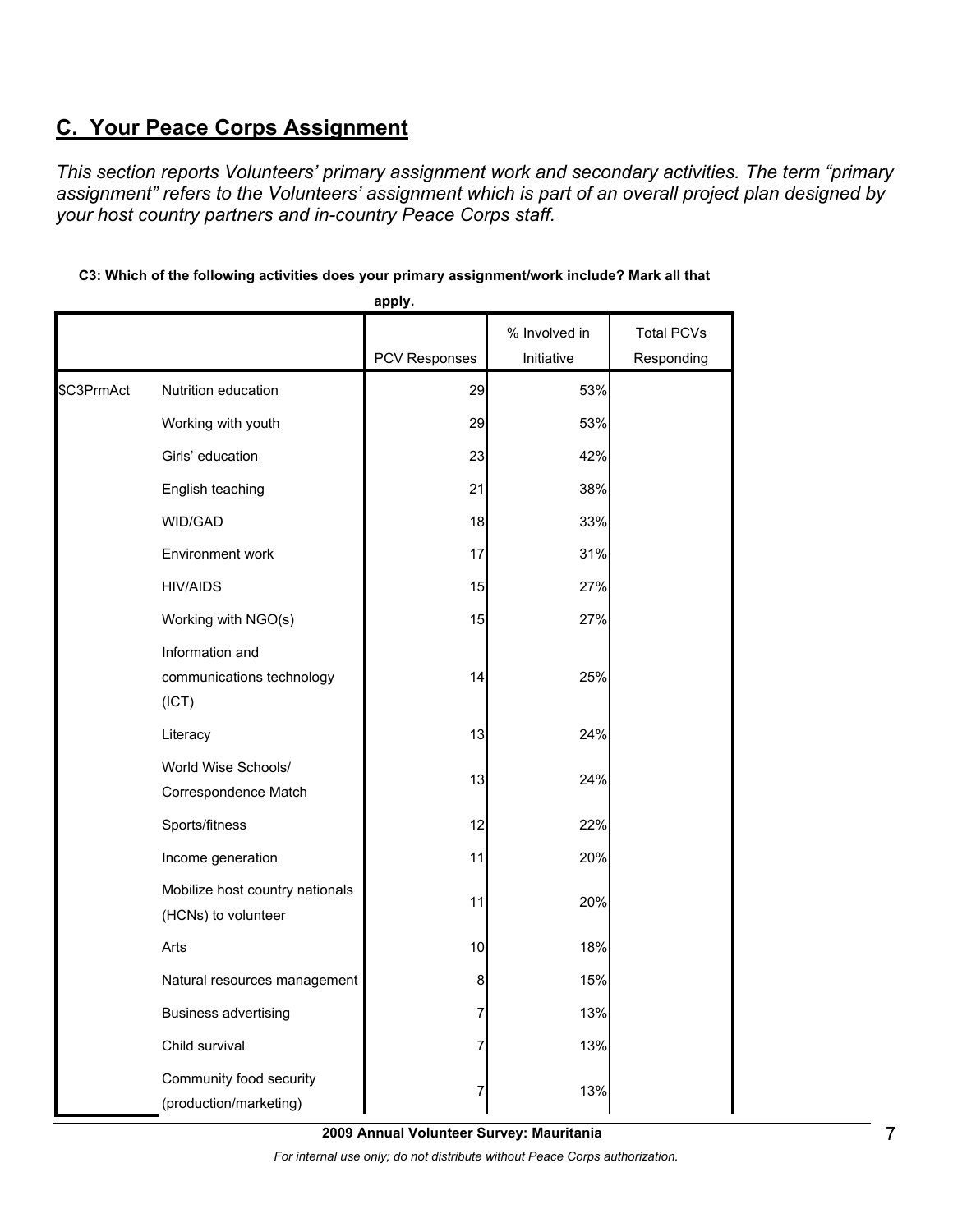| Water and sanitation                                                                    |   | 13% |    |
|-----------------------------------------------------------------------------------------|---|-----|----|
| Library development                                                                     | 6 | 11% |    |
| Microenterprise development                                                             | 6 | 11% |    |
| Biodiversity conservation                                                               | 5 | 9%  |    |
| Household food security                                                                 | 5 | 9%  |    |
| Rural development                                                                       | 5 | 9%  |    |
| Working with special groups<br>(e.g., disabled, elderly, ethnic<br>minorities, orphans) | 3 | 5%  |    |
| Other: Please specify                                                                   | 3 | 5%  |    |
| Urban development/municipal<br>development                                              |   | 2%  |    |
| Total                                                                                   |   |     | 55 |

Percents may total to more than 100% since Volunteers were asked to "Mark all that apply."

## **C3: Which of the following activities does your primary assignment/work include? Other**

| (specify)     |                                                |            |       |         |  |
|---------------|------------------------------------------------|------------|-------|---------|--|
|               |                                                | Column N % | Count | Row N % |  |
| C3.OTHER.TEXT | Open-ended results. Non-responsive to request. |            |       |         |  |
|               | Total                                          |            | 56    | 100%    |  |

#### **C4: Hours Spent on Primary Assignment During Average Work Week**

|           | None | $1-10$ hrs | 11-20 hrs | 21-30 hrs | 31-40 hrs | More than 40 hrs | Total |
|-----------|------|------------|-----------|-----------|-----------|------------------|-------|
| C4Hrs6grp |      | 33%        | 33%       | 27%       | 5%        | 2%               | 55    |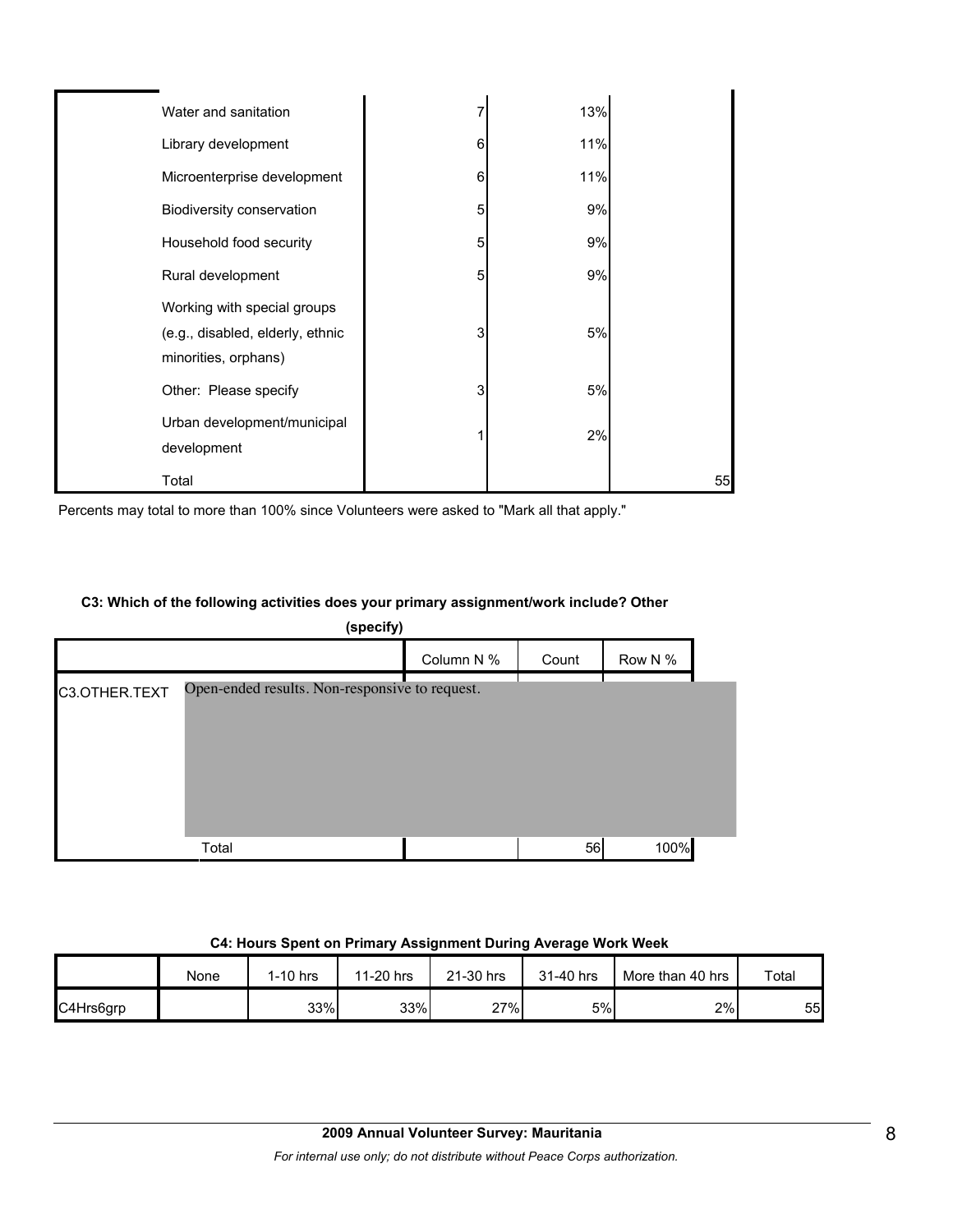#### **C4: How many hours do you spend on your primary assignment during an average work**

|                | <b>All Volunteers</b> | Average | Lowest reported | Highest reported | Did not answer |
|----------------|-----------------------|---------|-----------------|------------------|----------------|
| C <sub>4</sub> | 56                    | 7.9     |                 | 55               |                |

## **C5: Which of the following do your secondary activities (other than your primary assignment work) include? Mark all that apply.**

|            |                                                        |               | % Involved in | <b>Total PCVs</b> |
|------------|--------------------------------------------------------|---------------|---------------|-------------------|
|            |                                                        | PCV Responses | Initiative    | Responding        |
| \$C5SecAct | English teaching                                       | 37            | 69%           |                   |
|            | Girls' education                                       | 20            | 37%           |                   |
|            | Sports/fitness                                         | 14            | 26%           |                   |
|            | Working with youth                                     | 14            | 26%           |                   |
|            | World Wise Schools/<br>Correspondence Match            | 13            | 24%           |                   |
|            | Arts                                                   | 12            | 22%           |                   |
|            | Information and<br>communications technology<br>(ICT)  | 12            | 22%           |                   |
|            | Working with NGO(s)                                    | 12            | 22%           |                   |
|            | Literacy                                               | 11            | 20%           |                   |
|            | Nutrition education                                    | 8             | 15%           |                   |
|            | WID/GAD                                                | 8             | 15%           |                   |
|            | Mobilize host country nationals<br>(HCNs) to volunteer | 6             | 11%           |                   |
|            | <b>Business advertising</b>                            | 5             | 9%            |                   |
|            | Environment work                                       | 5             | 9%            |                   |
|            | <b>HIV/AIDS</b>                                        | 5             | 9%            |                   |
|            | Microenterprise development                            | 5             | 9%            |                   |
|            | Other: Please specify                                  | 5             | 9%            |                   |
|            | Biodiversity conservation                              | 4             | 7%            |                   |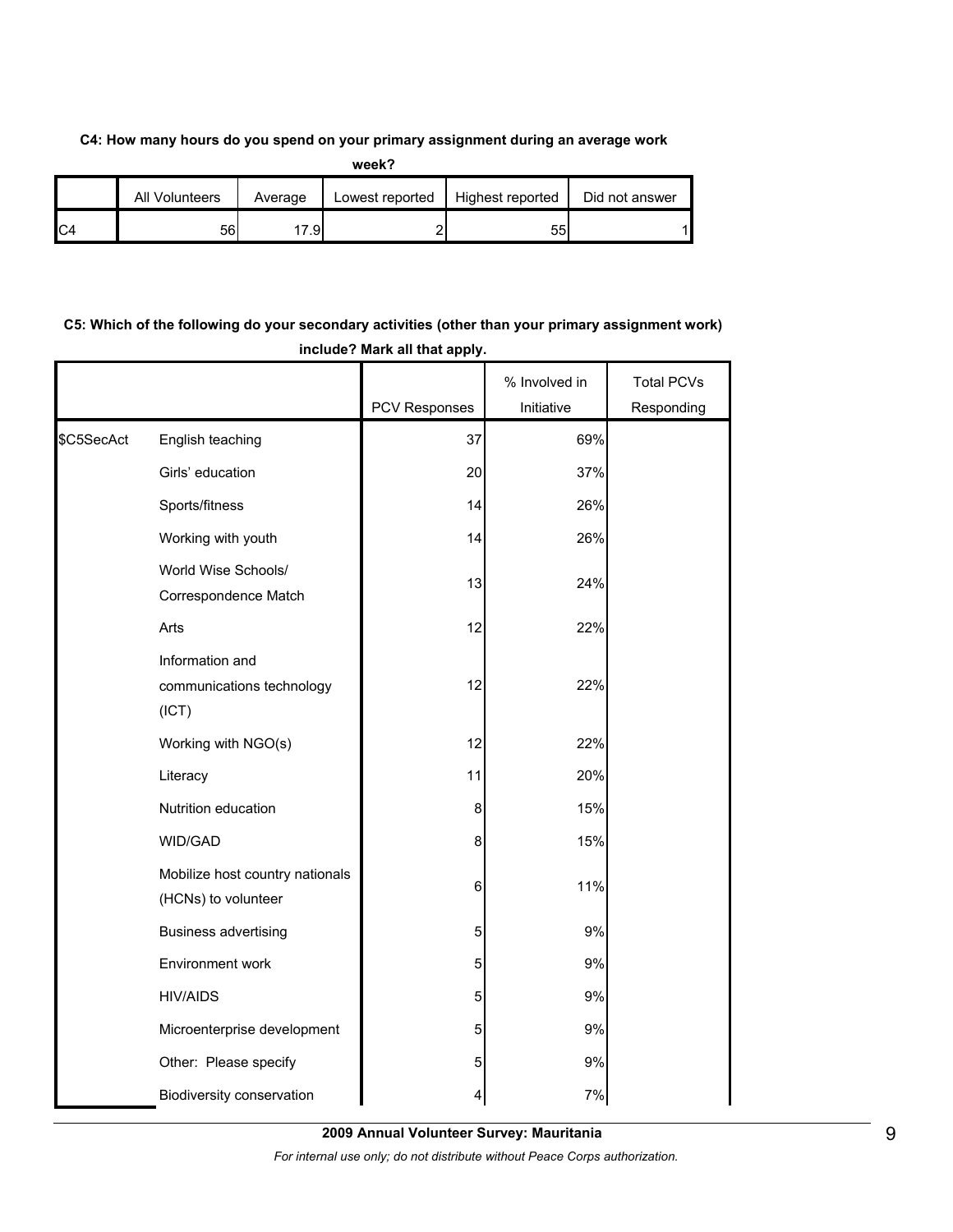| Income generation                                                                       | 4 | 7% |    |
|-----------------------------------------------------------------------------------------|---|----|----|
| Child survival                                                                          | 3 | 6% |    |
| Library development                                                                     | 3 | 6% |    |
| Rural development                                                                       | 3 | 6% |    |
| Urban development/municipal<br>development                                              | 2 | 4% |    |
| Water and sanitation                                                                    | 2 | 4% |    |
| Community food security<br>(production/marketing)                                       |   | 2% |    |
| Household food security                                                                 |   | 2% |    |
| Natural resources management                                                            |   | 2% |    |
| Working with special groups<br>(e.g., disabled, elderly, ethnic<br>minorities, orphans) |   | 2% |    |
| Total                                                                                   |   |    | 54 |

Percents may total to more than 100% since Volunteers were asked to "Mark all that apply."

|               |                                                |            |       | - -     |  |
|---------------|------------------------------------------------|------------|-------|---------|--|
|               |                                                | Column N % | Count | Row N % |  |
| C5.OTHER.TEXT | Open-ended results. Non-responsive to request. |            |       |         |  |
|               |                                                |            |       |         |  |
|               |                                                |            |       |         |  |
|               |                                                |            |       |         |  |
|               |                                                |            |       |         |  |
|               |                                                |            |       |         |  |
|               |                                                |            |       |         |  |
|               | Total                                          |            | 56    | 100%    |  |

#### **C5: Which of the following do your secondary activities include? Other (specify)**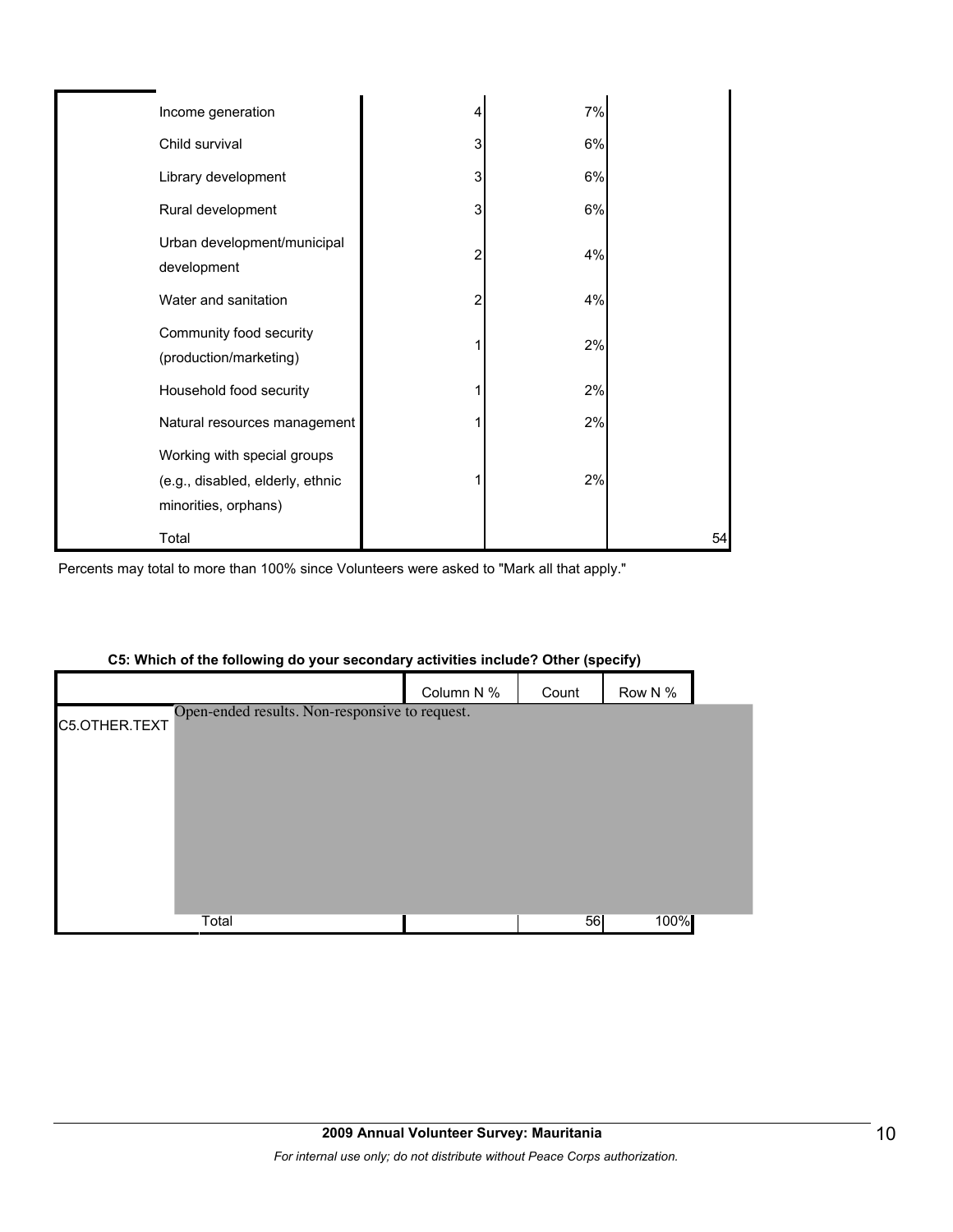#### **C5: No Secondary Activities**

|         |                                     | Percent | Number       |
|---------|-------------------------------------|---------|--------------|
| C5.NONE | No                                  | 96%     | 54           |
|         | Yes, I have no secondary activities | 4%      | $\mathbf{2}$ |
|         | Total                               | 100%    | 56           |

#### **C6: Hours Spent on Secondary Activities During Average Work Week**

|           | None | I-10 hrs | 11-20 hrs | 21-30 hrs | 31-40 hrs | More than 40 hrs | Total |
|-----------|------|----------|-----------|-----------|-----------|------------------|-------|
| C6Hrs6grp |      | 69%      | 26%       | 6%        |           |                  | 54    |

#### **C6. How many hours do you spend on secondary activities during an average work week?**

|     | All Volunteers | Average | Lowest reported | Highest reported | Did not answer |
|-----|----------------|---------|-----------------|------------------|----------------|
| IC6 | 56             | 9.2     |                 | 30               | റ              |

#### **C7: How personally satisfying is your--?**

|                              | Not at all 1 |     |     |     | Exceptionally 5  | Total |
|------------------------------|--------------|-----|-----|-----|------------------|-------|
| Primary assignment           | 4%           | 14% | 21% | 43% | 18% <sub>I</sub> | 56    |
| Secondary project/activities |              | 9%  | 29% | 42% | 20%              | 55    |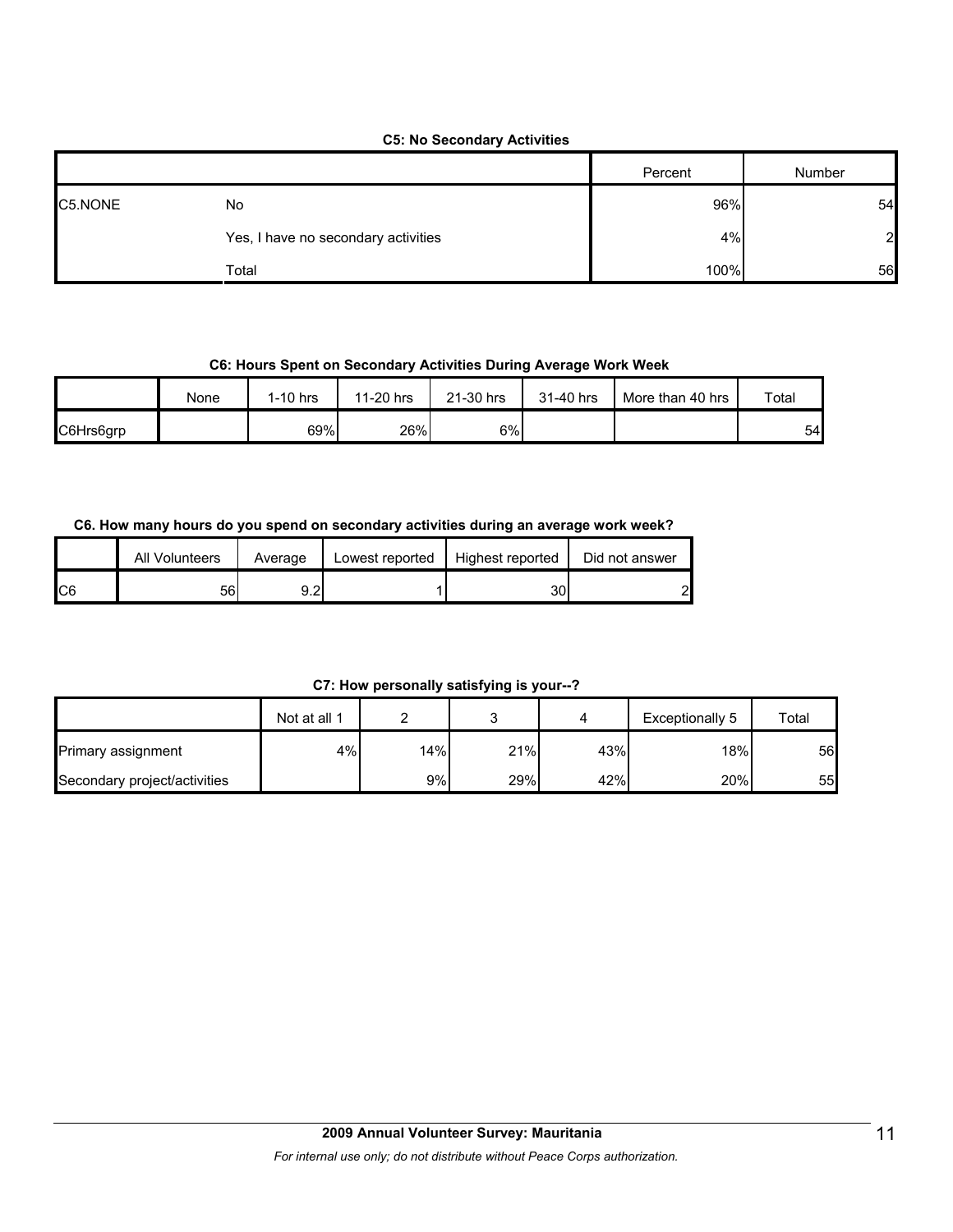# **D. Training for Peace Corps Assignment**

*This section reports Volunteers' assessments of the effectiveness of their Pre-Service Training and In-Service Training at post. In-Service Training (IST) includes: Reconnect; Technical IST; Mid-Service and Close of Service conferences; project management/leadership conferences; and other post-sponsored training sessions.* 

|                               | Not effective | Poor | Adequate | Effective | Very Effective | NA/No training | Total |
|-------------------------------|---------------|------|----------|-----------|----------------|----------------|-------|
| Manage cultural differences   |               |      | 28%      | 34%       | 38%            |                | 47    |
| Deal with adjustment issues   |               | 2%   | 29%      | 40%       | 27%            | 2%             | 48    |
| Work with                     |               |      |          |           |                |                |       |
| counterparts/community        | 2%            | 19%  | 52%      | 23%       | 2%             | 2%             | 48    |
| partners                      |               |      |          |           |                |                |       |
| Use language needed in        | 2%            | 4%   | 27%      | 50%       | 17%            |                | 48    |
| work and social interactions  |               |      |          |           |                |                |       |
| Perform technical aspects of  | 6%            | 19%  | 21%      | 35%       | 15%            | 4%             | 48    |
| your work                     |               |      |          |           |                |                |       |
| Work on your project goals    | 2%            | 17%  | 25%      | 44%       | 10%            | 2%             | 48    |
| and objectives                |               |      |          |           |                |                |       |
| Conduct a participatory       |               |      |          |           |                |                |       |
| community needs               |               | 17%  | 48%      | 19%       | 15%            | 2%             | 48    |
| assessment (e.g., PACA)       |               |      |          |           |                |                |       |
| Monitor your project goals    |               | 15%  | 34%      | 38%       | 13%            |                | 47    |
| and outcomes                  |               |      |          |           |                |                |       |
| Maintain your physical health | 6%            | 10%  | 19%      | 38%       | 25%            | 2%             | 48    |
| Maintain your                 |               |      |          |           |                |                |       |
| mental/emotional health       | 6%            | 15%  | 29%      | 31%       | 19%            |                | 48    |
| Maintain your personal safety | 6%            | 6%   |          |           |                | 2%             |       |
| and security                  |               |      | 25%      | 42%       | 19%            |                | 48    |

**D1: (PCVs at post 18 months or less) How effective was your Pre-Service Training (PST) in preparing you to--**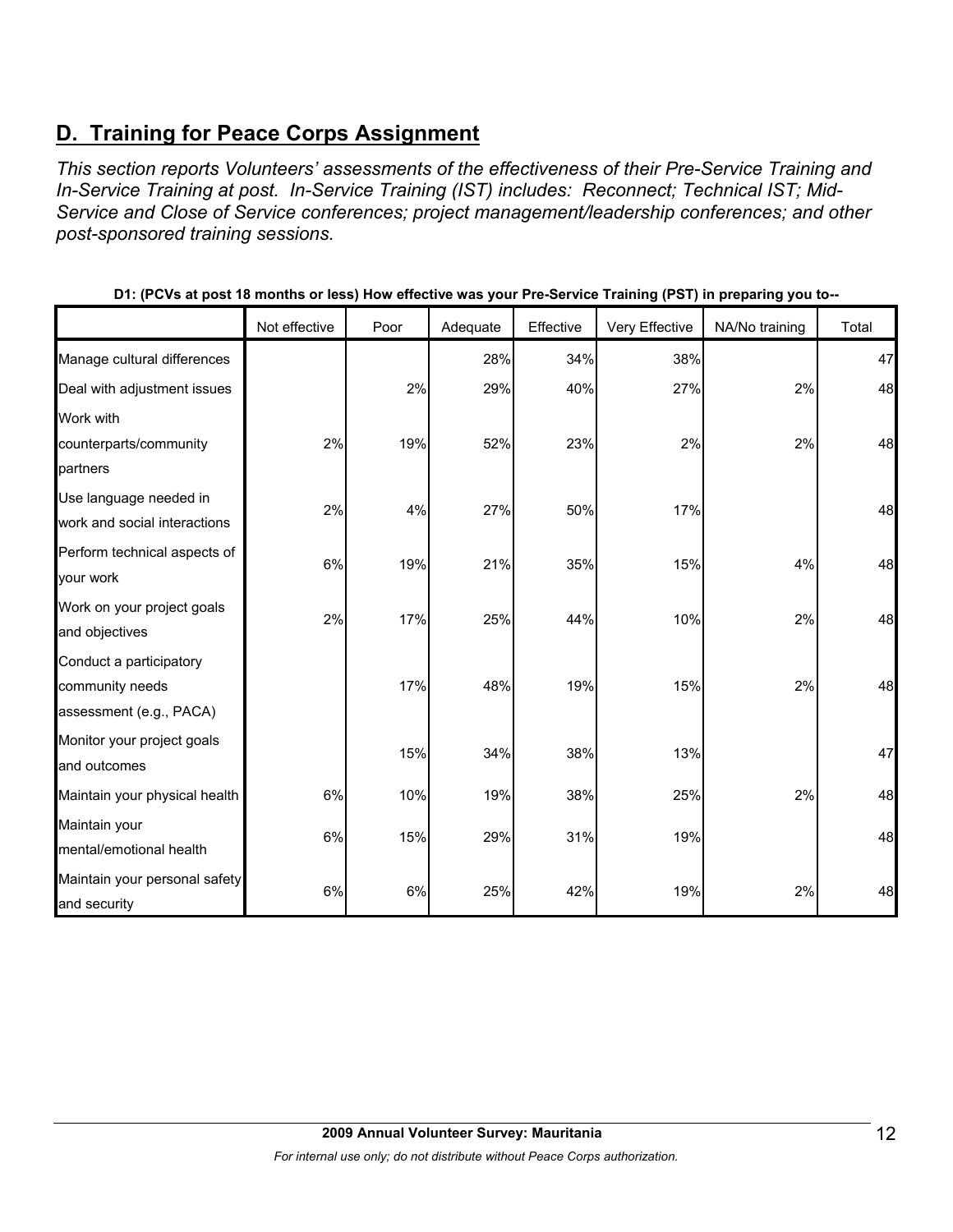|                                                                                          | Not effective | Poor | Adequate | Effective | Very Effective | NA/No training | Total |
|------------------------------------------------------------------------------------------|---------------|------|----------|-----------|----------------|----------------|-------|
| Manage cultural differences                                                              | 2%            | 10%  | 40%      | 24%       | 6%             | 18%            | 50    |
| Deal with adjustment issues                                                              | 2%            | 8%   | 36%      | 34%       | 6%             | 14%            | 50    |
| Build and strengthen working<br>relationships with<br>counterparts/community<br>partners | 8%            | 20%  | 28%      | 26%       | 4%             | 14%            | 50    |
| Use language needed in<br>work and social interactions                                   | 4%            | 14%  | 18%      | 12%       | 12%            | 40%            | 50    |
| Perform technical aspects of<br>your work                                                | 4%            | 16%  | 24%      | 30%       | 18%            | 8%             | 50    |
| Work on your project goals<br>and objectives                                             | 4%            | 6%   | 26%      | 40%       | 18%            | 6%             | 50    |
| Conduct a participatory<br>community needs<br>assessment (e.g., PACA)                    | 6%            | 12%  | 28%      | 20%       | 4%             | 30%            | 50    |
| Monitor project goals and<br>outcomes                                                    | 2%            | 14%  | 38%      | 28%       | 14%            | 4%             | 50    |
| Maintain your physical health                                                            |               | 10%  | 26%      | 36%       | 18%            | 10%            | 50    |
| Maintain your<br>mental/emotional health                                                 | 4%            | 10%  | 32%      | 30%       | 12%            | 12%            | 50    |
| Maintain your personal safety<br>and security                                            | $6\%$         | $8%$ | 31%      | 29%       | 15%            | 10%            | 48    |

#### **D5: How effective was your In-Service Training (IST) in preparing you to--**

#### **D8: Did you have this skill before joining the Peace Corps?**

|                                               | No/ No answer | Yes             | Total |
|-----------------------------------------------|---------------|-----------------|-------|
| Skills specific to my assignment              |               | 44              | 55    |
| Assessing community needs                     | 46            | 10              | 56    |
| Organizing/implementing community activities  | 27            | <b>29</b>       | 56    |
| Building capacity of local organizations      | 42            | 13 <sub>l</sub> | 55    |
| Monitoring, reporting, and evaluating my work | 11            | 45              | 56    |
| Designing and implementing training sessions  | 32            | 23 <sub>l</sub> | 55    |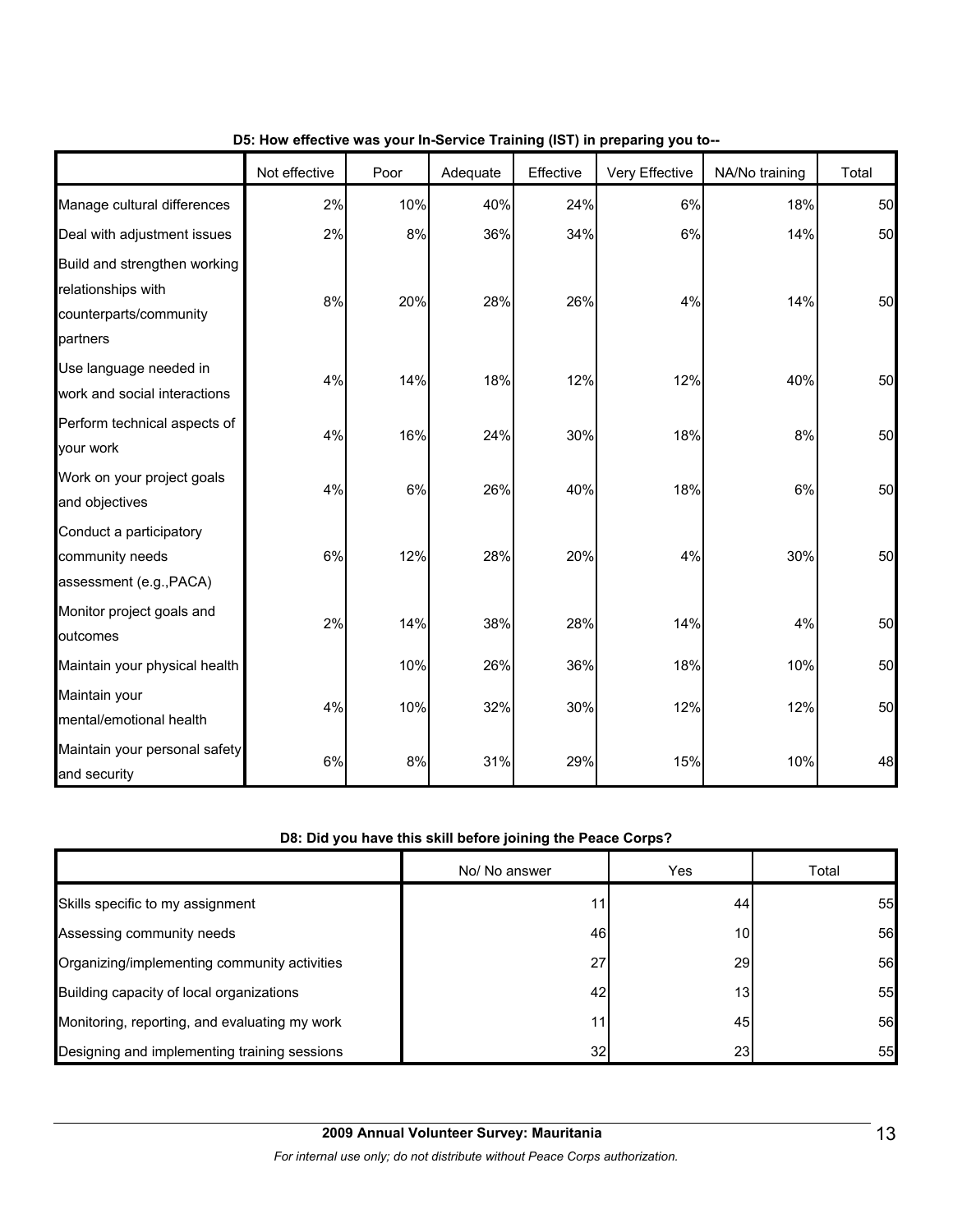#### **D8: Is the skill needed for your Peace Corps work?**

|                                                  | No/ No answer | Yes | Total |
|--------------------------------------------------|---------------|-----|-------|
| Skills specific to my assignment                 |               | 47  | 48    |
| Assessing community needs                        | 2             | 54  | 56    |
| Organizing/implementing<br>community activities  | 4             | 52  | 56    |
| Building capacity of local<br>organizations      | 13            | 42  | 55    |
| Monitoring, reporting, and<br>evaluating my work |               | 54  | 55    |
| Designing and implementing<br>training sessions  |               | 48  | 55    |

#### **D8: Have you had adequate Peace Corps training to acquire the skill?**

|                                                  | No/ No answer | Yes | Total |
|--------------------------------------------------|---------------|-----|-------|
| Skills specific to my assignment                 | 10            | 37  | 47    |
| Assessing community needs                        | 8             | 44  | 52    |
| Organizing/implementing<br>community activities  | 8             | 35  | 43    |
| Building capacity of local<br>organizations      | 21            | 24  | 45    |
| Monitoring, reporting, and<br>evaluating my work | 7             | 38  | 45    |
| Designing and implementing<br>training sessions  | 13            | 34  | 47    |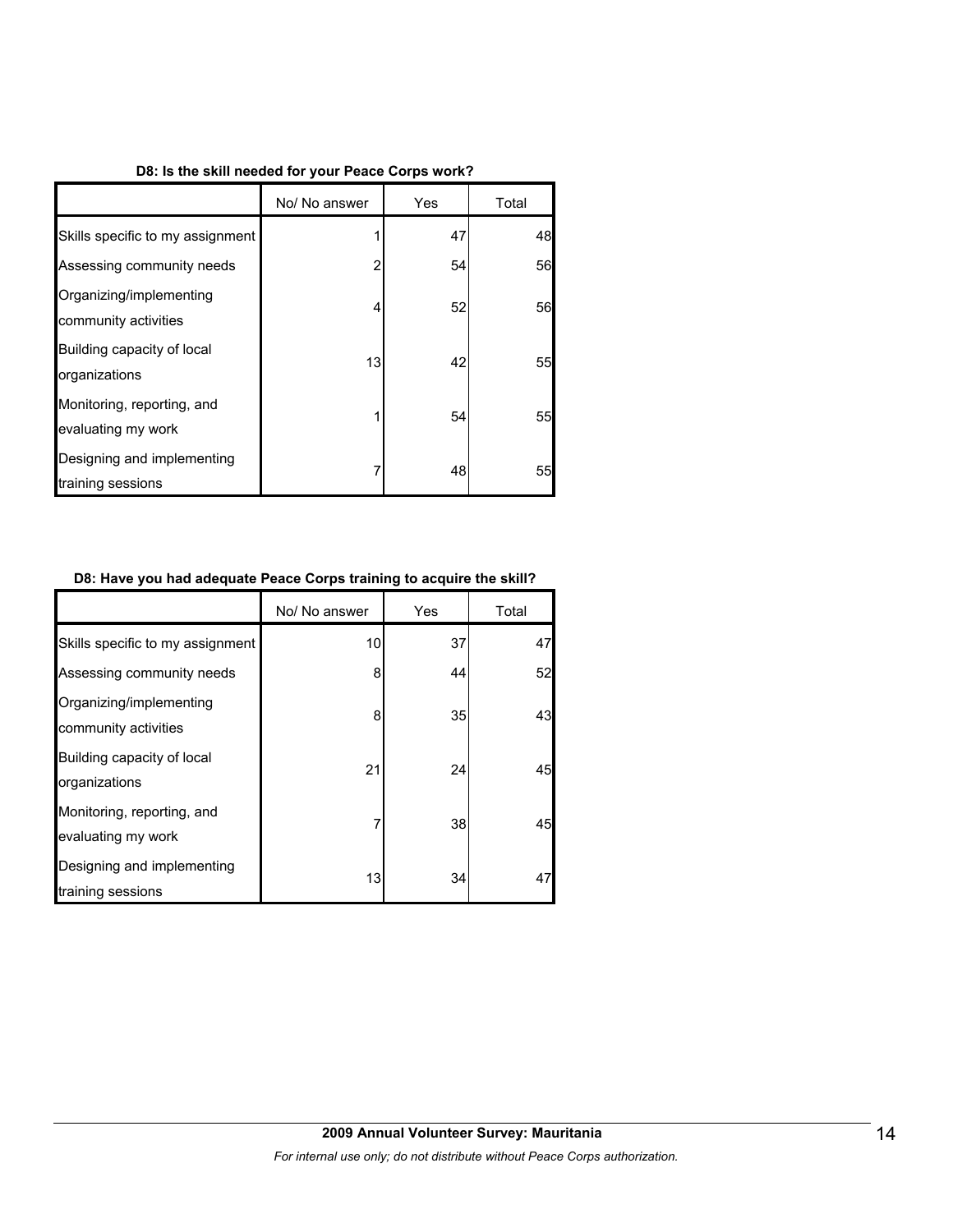# **E. Volunteer Assignment Goals and Impact**

*This section reports Volunteers' self-assessments of their impact on the individuals and organizations in the communities in which they serve. At the end of this section, Volunteers' third goal activities, participation in Coverdell World Wise School/Correspondence Match (CWWS/CM) and use of Peace Corps resources to support their work are reported in questions.* 

|                                                                                                                 | Not at all 1 | $\overline{2}$ | 3   | 4   | <b>Exceptionally 5</b> | <b>NA</b> | Total |
|-----------------------------------------------------------------------------------------------------------------|--------------|----------------|-----|-----|------------------------|-----------|-------|
| Meets the objectives of the<br>project plan                                                                     |              | 2%             | 35% | 44% | 18%                    | 2%        | 55    |
| Builds local capacity for<br>sustainability                                                                     | 2%           | 13%            | 47% | 25% | 11%                    | 2%        | 55    |
| Involves local people in<br>planning and implementing<br>activities                                             | 4%           | 13%            | 28% | 28% | 26%                    | 2%        | 54    |
| Complements other local<br>development activities                                                               |              | 17%            | 31% | 26% | 20%                    | 6%        | 54    |
| Transfers skills to host country<br>individuals and organizations                                               | 2%           | 6%             | 28% | 41% | 22%                    | 2%        | 54    |
| Mobilizes host country nationals<br>(HCNs) to volunteer                                                         | 13%          | 28%            | 30% | 19% | 6%                     | 6%        | 54    |
| Helps promote a better<br>understanding of Americans on<br>the part of the peoples served<br>(goal 2)           | 4%           | 7%             | 13% | 33% | 40%                    | 4%        | 55    |
| Helps promote a better<br>understanding of other peoples<br>on the part of Americans (goal<br>$\left( 3\right)$ | 4%           |                | 15% | 38% | 38%                    | 5%        | 55    |

#### **E1: To what extent does your Volunteer work assignment address the following?**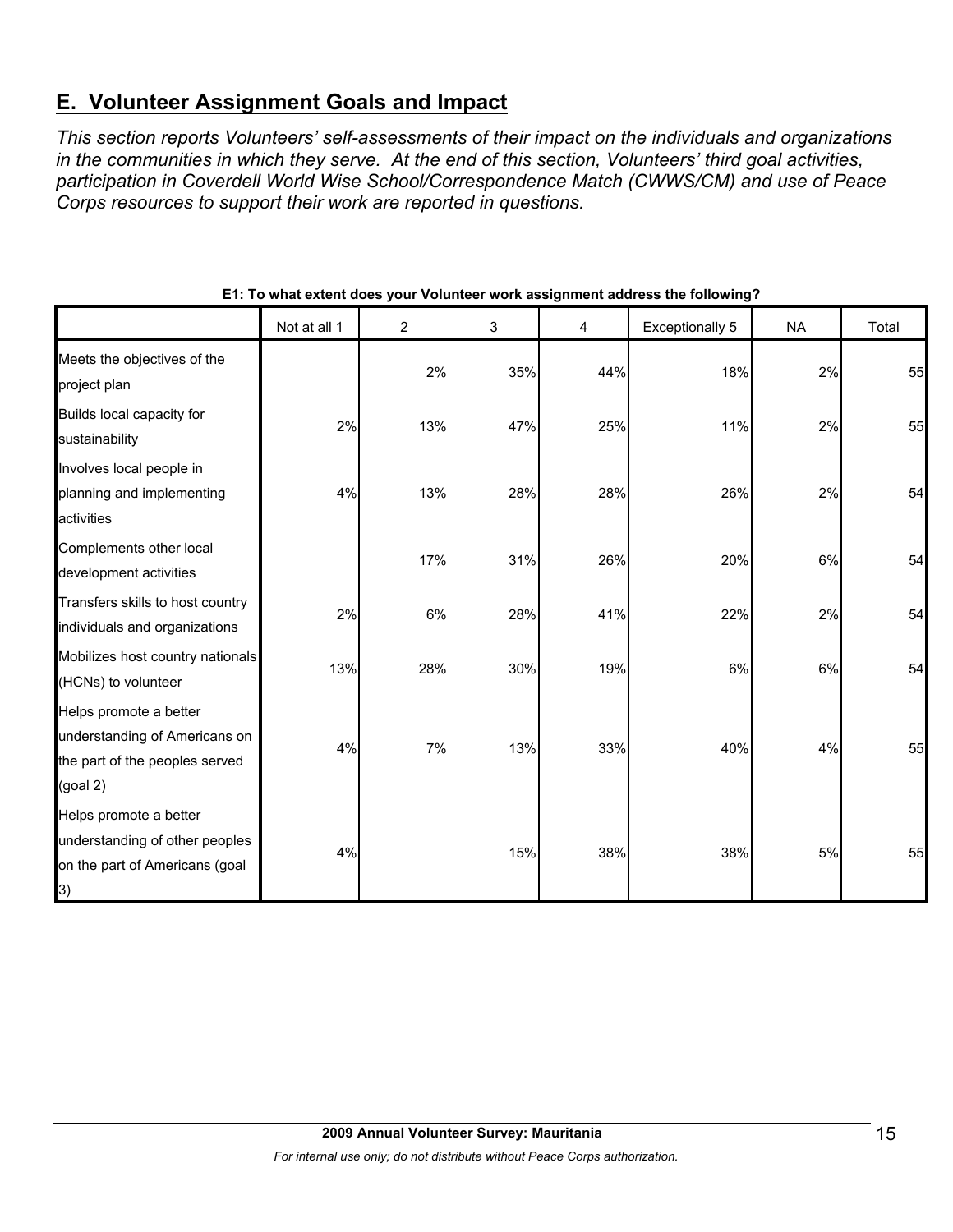| E2: To what extent does your host community--? |  |
|------------------------------------------------|--|
|------------------------------------------------|--|

|                                          | Not at all 1 |     |     | 4   | Exceptionally 5 | <b>NA</b> | Total |
|------------------------------------------|--------------|-----|-----|-----|-----------------|-----------|-------|
| Need the assistance that you<br>provided |              | 12% | 25% | 38% | 25%             |           | 8     |
| Want the assistance that you<br>provided |              | 38% | 25% | 38% |                 |           | 8     |

#### **E3: How much impact does your assignment have on the capacities of your host counterparts/community partners?**

|                                                                  | None 1 | $\overline{2}$ | 3   | 4   | Exceptional 5 | <b>NA</b> | Total |
|------------------------------------------------------------------|--------|----------------|-----|-----|---------------|-----------|-------|
| Ability to access information<br>(e.g., library, Internet, etc.) | 18%    | 21%            | 21% | 18% | 11%           | 11%       | 56    |
| Leadership skills                                                | 5%     | 21%            | 36% | 27% | 5%            | 5%        | 56    |
| Planning and management                                          | 4%     | 12%            | 48% | 25% | 5%            | 5%        | 56    |
| Problem solving/critical thinking                                | 7%     | 21%            | 38% | 21% | 7%            | 5%        | 56    |
| Self-esteem                                                      | 9%     | 17%            | 22% | 26% | 15%           | 11%       | 54    |
| <b>Technical skills</b>                                          | 4%     | 9%             | 36% | 30% | 14%           | 7%        | 56    |
| Use of local resources                                           | 4%     | 11%            | 38% | 29% | 7%            | 12%       | 56    |
| Use of external resources (e.g.,<br>grants, international NGOs)  | 15%    | 25%            | 27% | 15% | 4%            | 15%       | 55    |
| Better understanding of<br>Americans                             | 4%     | 5%             | 16% | 34% | 36%           | 5%        | 56    |
| Other: Please specify below                                      |        |                |     | 6%  |               | 94%       | 18    |

#### **E3: How much impact does your assignment have on the capacities of your**

# **host counterparts/community partners? Other (specify)** Column N % Count Row N % E3\_OTHER Total 56 100% Open-ended results. Non-responsive to request.

## **2009 Annual Volunteer Survey: Mauritania**  *For internal use only; do not distribute without Peace Corps authorization.*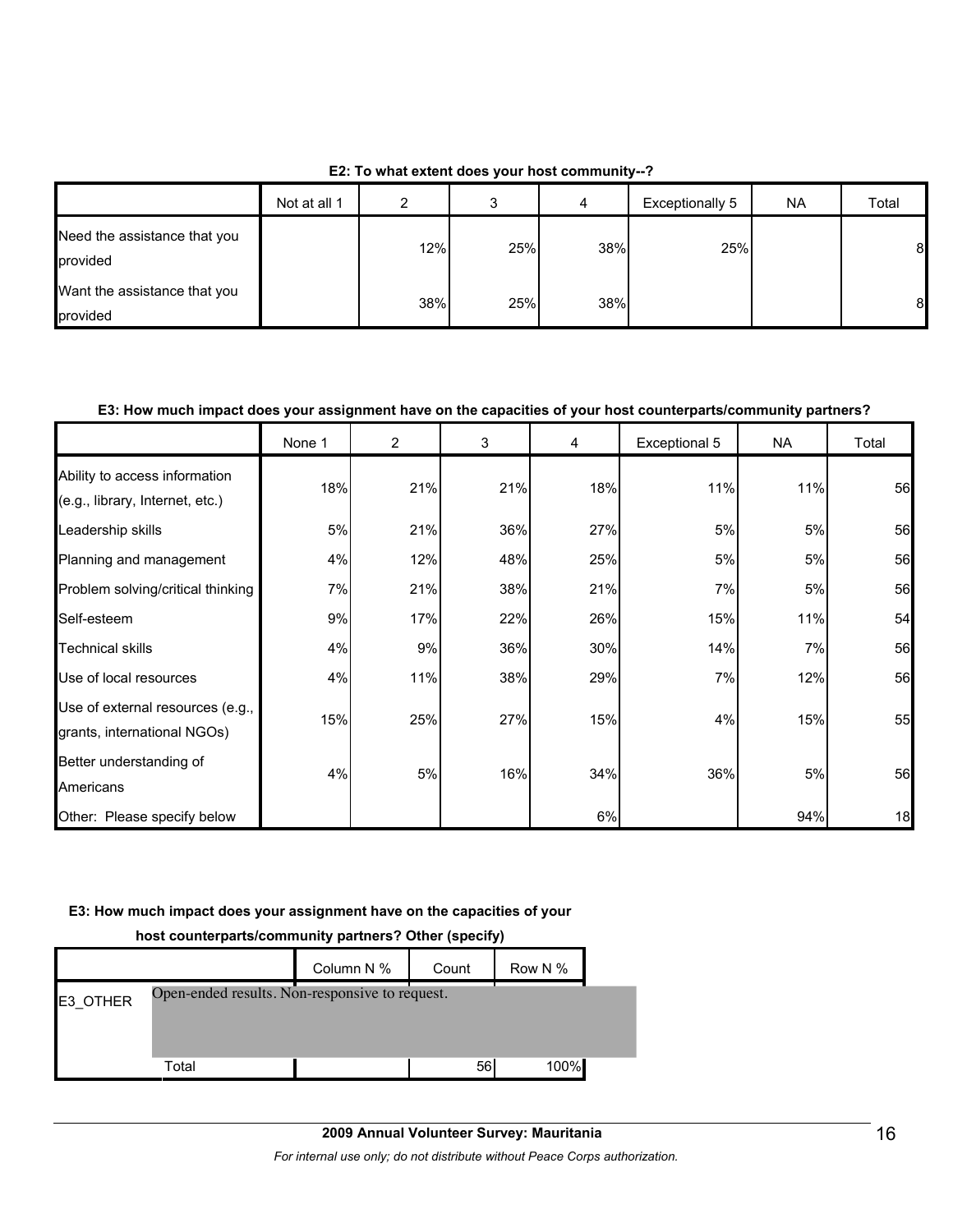|                                                                  | None 1 | $\overline{2}$ | 3   | 4   | Exceptional 5 | <b>NA</b> | Total |
|------------------------------------------------------------------|--------|----------------|-----|-----|---------------|-----------|-------|
| Ability to access information<br>(e.g., library, Internet, etc.) | 20%    | 15%            | 18% | 24% | 16%           | 7%        | 55    |
| Leadership skills                                                | 11%    | 16%            | 38% | 24% | 9%            | 2%        | 55    |
| Planning and management                                          | 15%    | 24%            | 33% | 20% | 5%            | 4%        | 55    |
| Problem solving/critical thinking                                | 7%     | 15%            | 38% | 31% | 7%            | 2%        | 55    |
| Self-esteem                                                      | 7%     | 7%             | 24% | 41% | 19%           | 2%        | 54    |
| <b>Technical skills</b>                                          | 6%     | 7%             | 35% | 39% | 11%           | 2%        | 54    |
| Use of local resources                                           | 11%    | 20%            | 25% | 25% | 11%           | 7%        | 55    |
| Use of external resources (e.g.,<br>grants, international NGOs)  | 31%    | 19%            | 24% | 15% |               | 11%       | 54    |
| Better understanding of<br>Americans                             | 2%     | 4%             | 16% | 29% | 47%           | 2%        | 55    |
| Other: Please specify below                                      |        | 6%             | 6%  |     | 6%            | 83%       | 18    |

#### **E4: How much impact does your assignment have on the capacities of your host individuals with whom you work?**

#### **E4: How much impact does your assignment have on the capacities of your host**

**individuals with whom you work? Other (specify)**

|                                                            | Column N % | Count | Row N % |
|------------------------------------------------------------|------------|-------|---------|
| E4 OTHER<br>Open-ended results. Not responsive to request. | 98%        | 55    |         |
| Total                                                      |            | 56    | 100%    |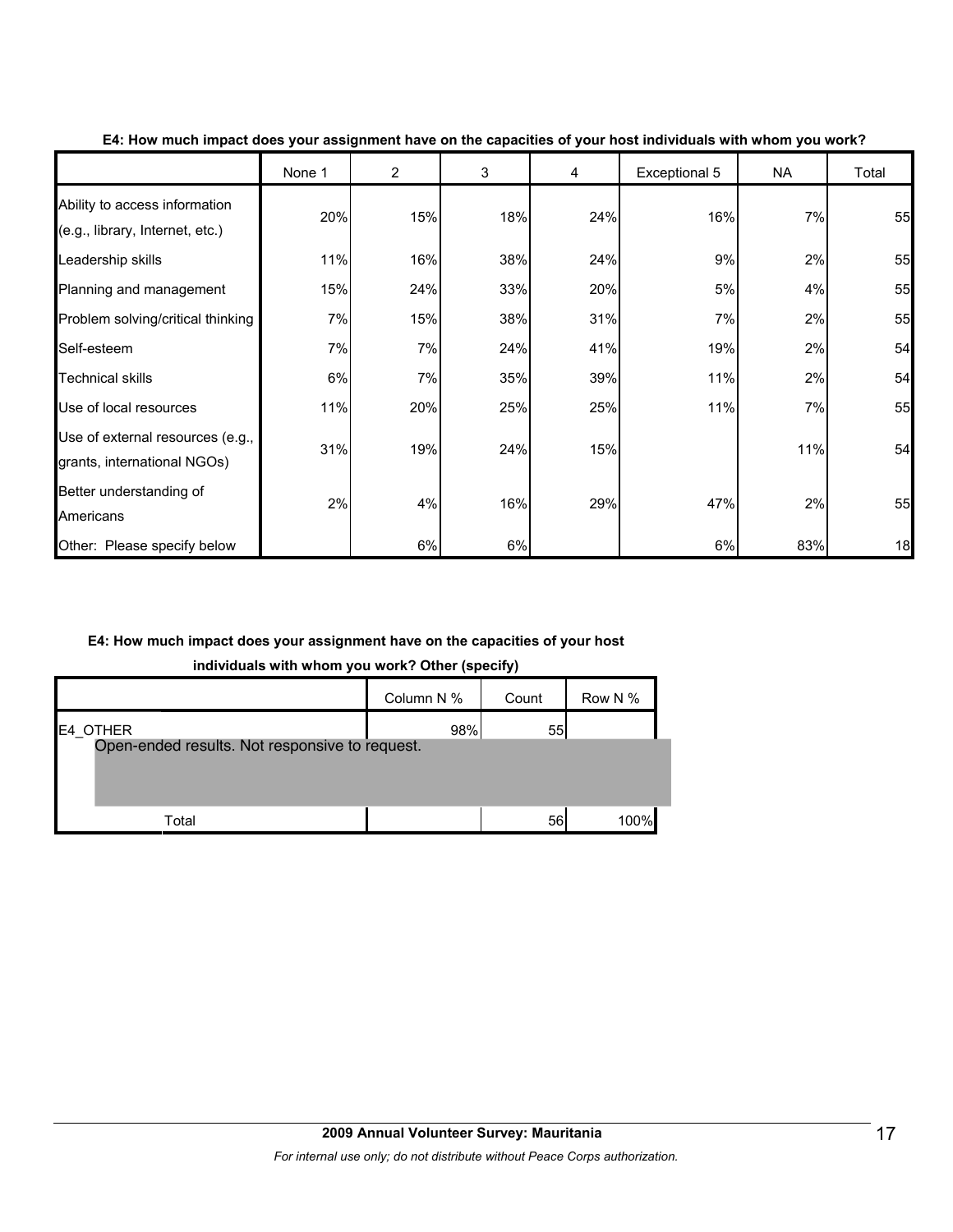|                                                              | None 1 | $\overline{2}$ | 3   | 4   | Exceptional 5 | <b>NA</b> | Total |
|--------------------------------------------------------------|--------|----------------|-----|-----|---------------|-----------|-------|
| Identifying and prioritizing<br>organizational needs         | 11%    | 13%            | 33% | 26% | 4%            | 13%       | 54    |
| Leadership                                                   | 7%     | 13%            | 33% | 25% | 2%            | 20%       | 55    |
| Management                                                   | 7%     | 20%            | 31% | 20% | 2%            | 20%       | 55    |
| Monitoring and evaluation                                    | 9%     | 20%            | 35% | 18% | 2%            | 16%       | 55    |
| Planning and implementing<br>organizational activities       | 4%     | 18%            | 24% | 31% | 9%            | 15%       | 55    |
| Teamwork/participatory<br>decision-making                    | 6%     | 17%            | 19% | 36% | 6%            | 17%       | 53    |
| Use of local resources                                       | 9%     | 11%            | 36% | 24% | 5%            | 15%       | 55    |
| Ability to mobilize, manage,<br>and sustain local volunteers | 17%    | 20%            | 28% | 19% | 4%            | 13%       | 54    |
| Other: Please specify below                                  |        |                |     |     |               | 100%      | 18    |

#### **E5: To what extent does your assignment enhance the capacities of organizations with whom you work?**

#### **E5: To what extent does your assignment enhance the capacities of organizations with whom you work? Other (specify)**

|          |                                                | Column N % | Count | Row N % |
|----------|------------------------------------------------|------------|-------|---------|
| E5 OTHER | Open-ended results. Not responsive to request. |            |       |         |
|          |                                                |            |       |         |
|          | Total                                          |            | 56    | 100%    |

#### **E6: How effective have you been in transferring knowledge and skills to help the following persons or groups build their**

**capacities?** Not at all 1 | 2 | 3 | 4 | Exceptionally 5 | NA | Total Your counterpart/community partner 14% 11% 27% 27% 12% 9% 56 Another institution/organization | 9% 9% 20% 32% 16% 16% 11% 11% 12% 12% 56 Members of your host community 4% 11% 39% 34% 12% 56 Other: Please specify below **the contract of the contract of the contract of the contract of the contract of the contract of the contract of the contract of the contract of the contract of the contract of the contract of t**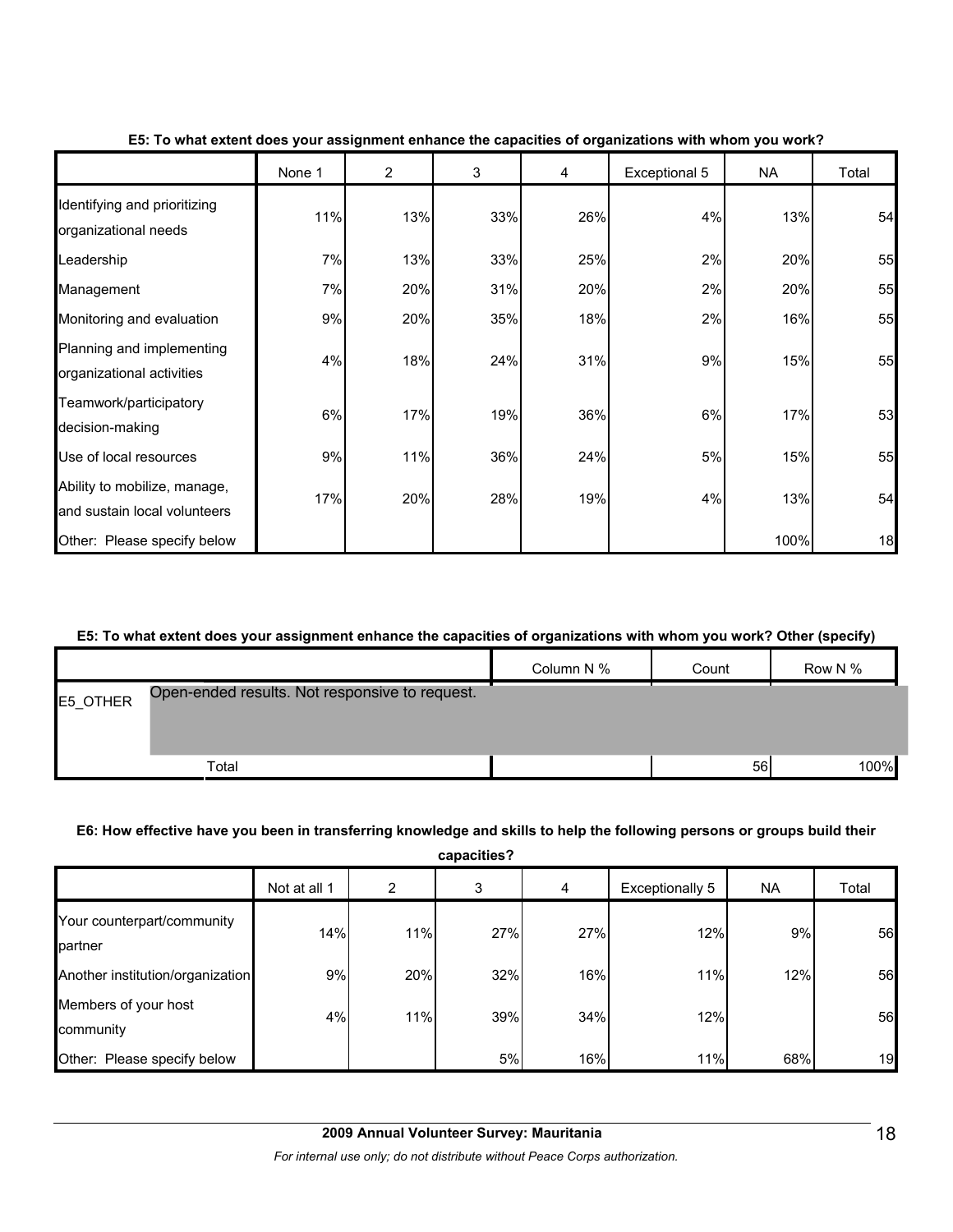|     | Not at all | Minimally | Moderately | <b>Considerably</b> | Exceptionally | Γοο early to tell | Total |
|-----|------------|-----------|------------|---------------------|---------------|-------------------|-------|
| IE7 | 0%l        | 4%        | 27%        | 55%                 | 14%           | 0%l               | 56    |

#### **E7: To what extent have HC individuals gained a better understanding of Americans? Includes "Too early to tell."**

#### **E7: To what extent have HC individuals gained a better understanding of Americans? Excludes**

**"Too early to tell."**

|     | Not at all | Minimally | Moderately | Considerably | Exceptionally | $\mathsf{^{r}}$ otal |
|-----|------------|-----------|------------|--------------|---------------|----------------------|
| IE7 |            | 4%        | 27%        | 55%          | 14%           | 56                   |

#### **E9. In which of the following third goal activities have you participated during your PC service?**

|               |                                                              | PCV Responses | % Doing This | <b>Total PCVs</b><br>Responding |
|---------------|--------------------------------------------------------------|---------------|--------------|---------------------------------|
| \$E9Goal3Acts | Electronic updates                                           | 51            | 93%          |                                 |
|               | Personal website or blog                                     | 40            | 73%          |                                 |
|               | Hard copy/paper update                                       | 36            | 65%          |                                 |
|               | Enrollment in the CWWS/CMS<br>program                        | 23            | 42%          |                                 |
|               | Pen pal program/letter exchange                              | 21            | 38%          |                                 |
|               | <b>Hosting American visitors</b>                             | 19            | 35%          |                                 |
|               | While on home leave, spoke at a<br>school or community group | 9             | 16%          |                                 |
|               | Podcasted/created a slide show or<br>video posted online     | 7             | 13%          |                                 |
|               | Other please specify                                         | 3             | 5%           |                                 |
|               | Peace Corps Week activities                                  |               | 2%           |                                 |
|               | Total                                                        |               |              | 55                              |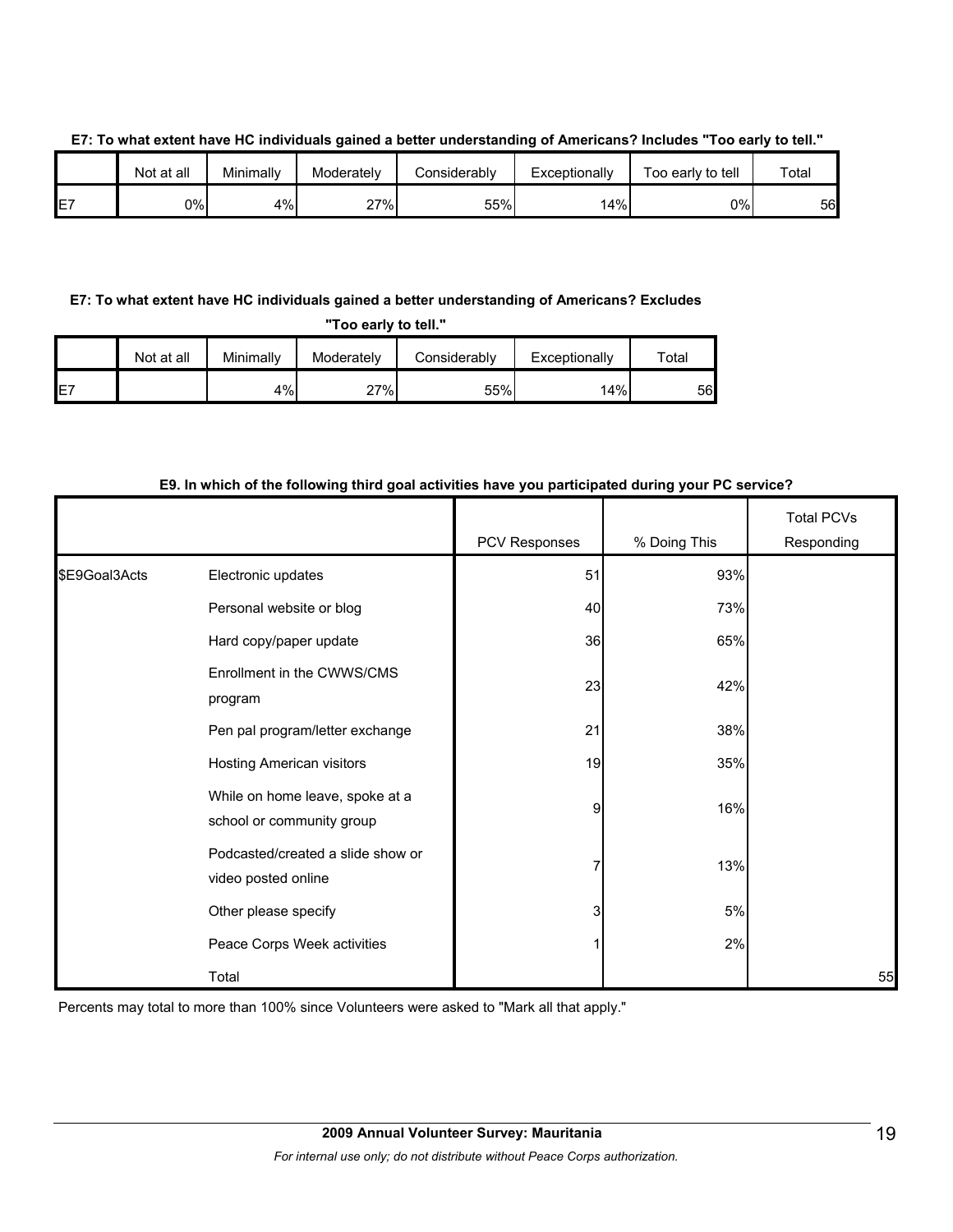|                                                                                                                                                                                                                                                                              | Have done third goal activities | No third goal activities | Total |
|------------------------------------------------------------------------------------------------------------------------------------------------------------------------------------------------------------------------------------------------------------------------------|---------------------------------|--------------------------|-------|
| Peace Corps' third goal is to "help promote a<br>better understanding of other peoples on the part<br>of Americans." In which of the following third goal<br>activities, including your contact with family and<br>friends, have you participated during your Peace<br>Corps | 100%                            |                          | 56    |

#### **E9: When asked about third goal activities, Volunteer answered "No involvement in third goal activities."**

#### **E10: Would you recommend participation in the CWWS CMS to other Volunteers?**

|             | I have not participated in | I have participated in<br>CWWS/CM & would | I have participated in<br>CWWS/CM and would |       |
|-------------|----------------------------|-------------------------------------------|---------------------------------------------|-------|
|             | CWWS/CM.                   | recommend it                              | NOT recommend it                            | Total |
| <b>IE10</b> | 58%                        | 36%                                       | 5%                                          | 55    |

## **E11: To what extent have Americans gained a better understanding of HCNs? Includes "Too early to tell."**

|     | Not at all | Minimally | Moderately | Considerablv | Exceptionally | Too early to tell | Total |
|-----|------------|-----------|------------|--------------|---------------|-------------------|-------|
| E11 | 0%l        | 2%        | 15%        | 55%          | 27%<br>، ے    | 2%                | 55    |

#### **E11: To what extent have Americans gained a better understanding of HCNs? Excludes "Too early**

**to tell."**

|                 | Not at all | Minimally | Moderately | Considerably | Exceptionally | $\tau$ otal |
|-----------------|------------|-----------|------------|--------------|---------------|-------------|
| E1 <sup>4</sup> |            | 2%        | 15%        | 56%          | 28%           | 54          |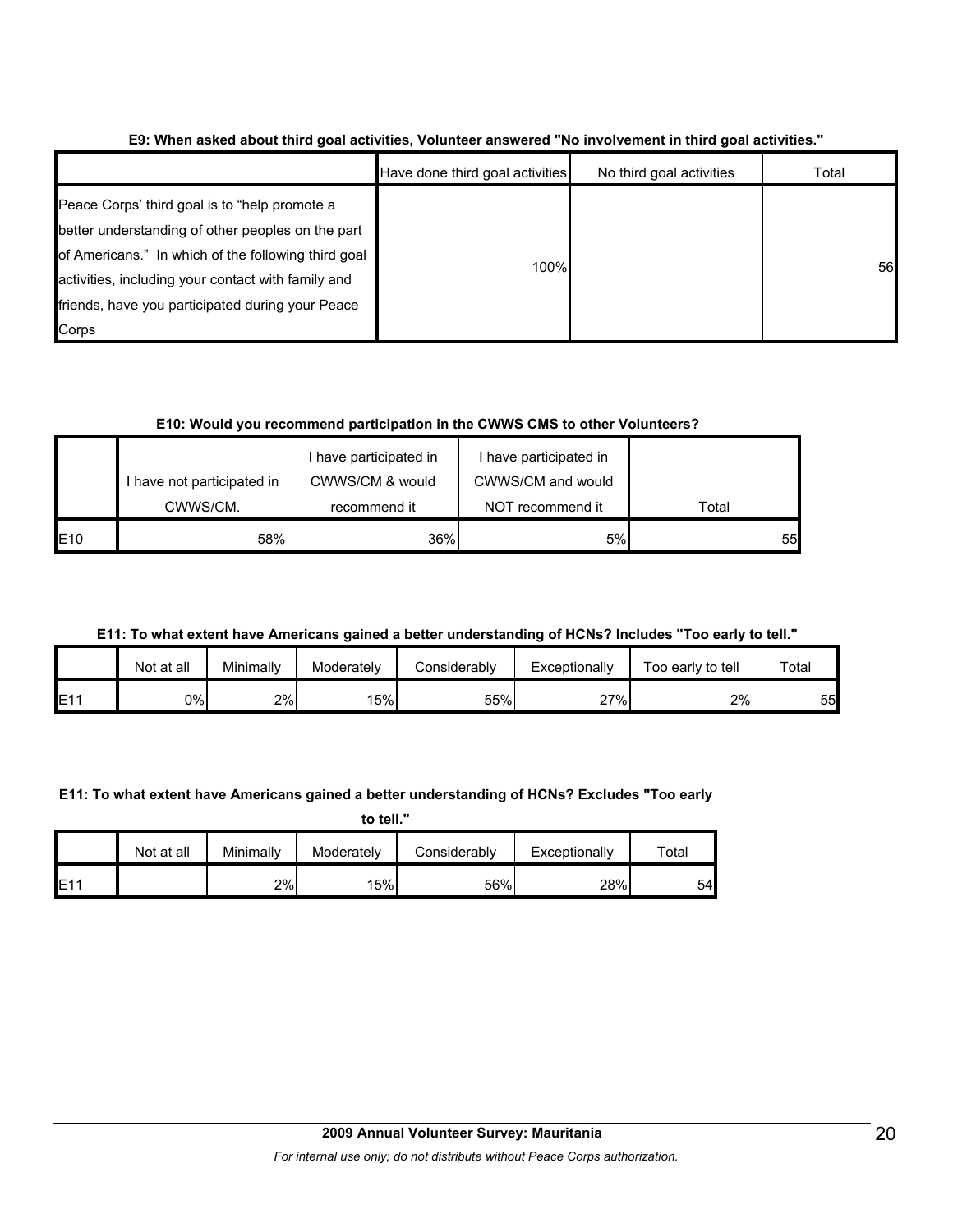|                                                                                | Yes |
|--------------------------------------------------------------------------------|-----|
| Coverdell World Wise Schools staff (Useful)                                    | 11  |
| Contact with other Peace Corps staff in Washington, D.C. (Useful)              |     |
| Information at staging (Useful)                                                | 24  |
| Information from your post sent to you before departure (Useful)               | 25  |
| Internet (Useful)                                                              | 46  |
| Invitation kits (Useful)                                                       | 30  |
| Material in staging packet (Useful)                                            | 29  |
| Peace Corps staff at post (e.g., World Wise School contact) (Useful)           | 13  |
| Recruiting (Useful)                                                            | 12  |
| Resources available from Coverdell World Wise Schools (Useful)                 | 4   |
| Resources available on Peace Corps website (e.g., third goal section) (Useful) | 11  |
| Training on third goal (Useful)                                                | 11  |
| Other: Please specify below (Useful)                                           |     |

#### **E12: Which of the following resources have been useful to you in your third goal activities?**

#### **E12: Which of the following resources would/will be helpful to you in your third goal activities?**

|                                                                                          | Yes             |
|------------------------------------------------------------------------------------------|-----------------|
| Coverdell World Wise Schools staff (Would be helpful)                                    | 18              |
| Contact with other Peace Corps staff in Washington, D.C. (Would be helpful)              | 20              |
| Information at staging (Would be helpful)                                                | 8               |
| Information from your post sent to you before departure (Would be helpful)               | 10              |
| Internet (Would be helpful)                                                              | $\overline{7}$  |
| Invitation kits (Would be helpful)                                                       | $\overline{a}$  |
| Material in staging packet (Would be helpful)                                            | $5\overline{a}$ |
| Peace Corps staff at post (e.g., World Wise School contact) (Would be helpful)           | 9               |
| Recruiting (Would be helpful)                                                            | 8               |
| Resources available from Coverdell World Wise Schools (Would be helpful)                 | 17              |
| Resources available on Peace Corps website (e.g., third goal section) (Would be helpful) | 13              |
| Training on third goal (Would be helpful)                                                | 12              |
| Other: Please specify below (Would/will be helpful)                                      | $\mathbf{2}$    |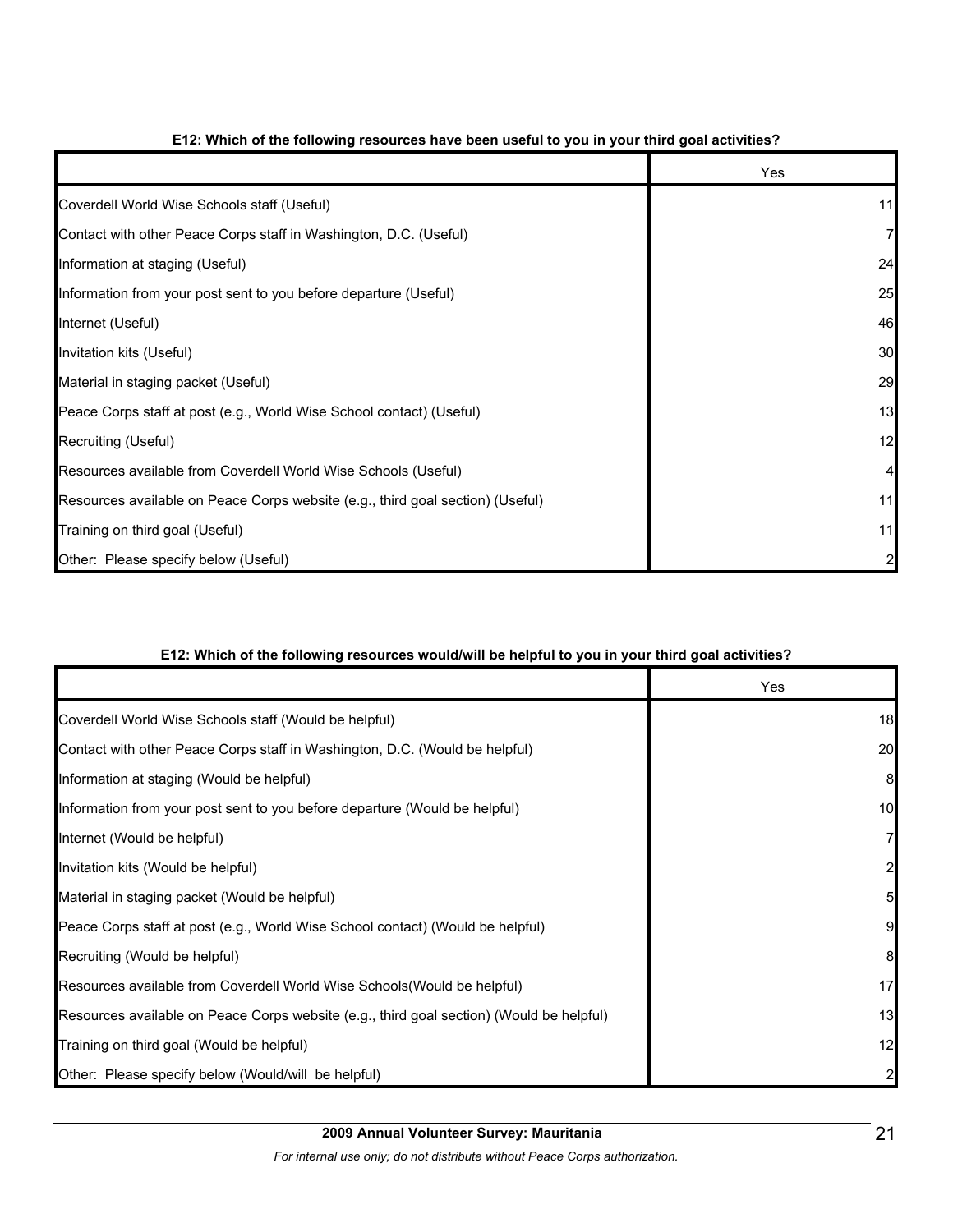# Column N % Count Row N % E12\_OTHER Total 56 100% Open-ended results. Non-responsive to request.

#### **E12: Other useful/helpful resources? Other (specify)**

#### **E13: Do you know about the Peace Corps Partnership Program (PCPP)?**

|     | No  | Yes, but I haven't used it. | Yes, I have used it. | Total |
|-----|-----|-----------------------------|----------------------|-------|
| E13 | 2%I | 75%                         | 23%                  | 56    |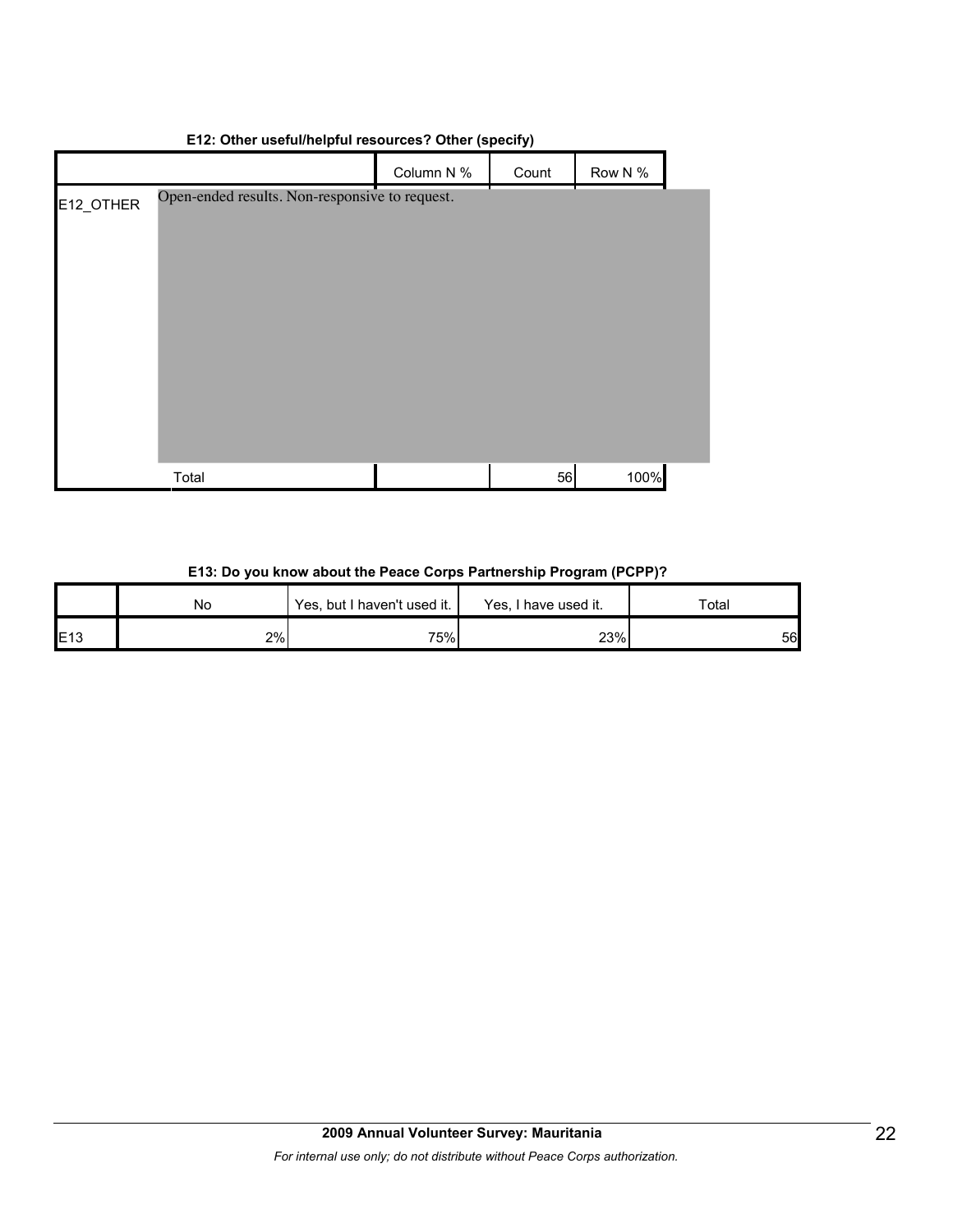# **F. Peace Corps Support**

*This section reports Volunteers' assessments of in-country Peace Corps.* 

|     | I Z. TIOW SAUSHEU AIE YOU WILII LIIE HEALLII CAIE YOU TECEIVEU ITOIII YOUI F CIWO(S) : |           |            |              |               |          |             |  |  |  |  |
|-----|----------------------------------------------------------------------------------------|-----------|------------|--------------|---------------|----------|-------------|--|--|--|--|
|     | Not at all                                                                             | Minimallv | Adeguatelv | Considerablv | Exceptionally | Not Used | $\tau$ otal |  |  |  |  |
| د⊐ا | 4%                                                                                     | 9%l       | 25%        | 41%          | 20%           | 2%       | 56          |  |  |  |  |

**F2: How satisfied are you with the health care you received from your PCMO(s)?**

|                             | F3. How satisfied are you with the following support provided by in-country FC starf? |     |     |     |              |     |       |  |  |  |
|-----------------------------|---------------------------------------------------------------------------------------|-----|-----|-----|--------------|-----|-------|--|--|--|
|                             | Not at all 1                                                                          | 2   | 3   | 4   | Completely 5 | NA. | Total |  |  |  |
| Administrative/logistical   | 9%                                                                                    | 9%  | 27% | 39% | 16%          |     | 56    |  |  |  |
| Cross-cultural              |                                                                                       | 4%  | 38% | 54% | 5%           |     | 56    |  |  |  |
| Emotional                   | 9%                                                                                    | 23% | 30% | 29% | 9%           |     | 56    |  |  |  |
| Feedback on my work reports | 7%                                                                                    | 20% | 34% | 27% | 11%          | 2%  | 56    |  |  |  |
| Job assignment              | 5%                                                                                    | 12% | 39% | 25% | 18%          |     | 56    |  |  |  |
| Language learning           | 2%                                                                                    | 11% | 24% | 29% | 35%          |     | 55    |  |  |  |
| Medical                     | 4%                                                                                    | 12% | 21% | 39% | 23%          |     | 56    |  |  |  |
| Safety and security         | 9%                                                                                    | 9%  | 36% | 25% | 20%          | 2%  | 56    |  |  |  |
| Site selection/preparation  | 9%                                                                                    | 20% | 22% | 22% | 27%          |     | 55    |  |  |  |
| <b>Technical skills</b>     | 4%                                                                                    | 11% | 36% | 33% | 16%          |     | 55    |  |  |  |

#### **F3: How satisfied are you with the following support provided by in-country PC staff?**

#### **F4: How satisfied are you with the Peace Corps allocation of time and resources to mental health/adjustment issues?**

|                | Not at all satisfied 1 |         |     |                        | Completely satisfied 5 | Total |
|----------------|------------------------|---------|-----|------------------------|------------------------|-------|
| F <sub>4</sub> | $1\%$                  | $ 2\% $ | 34% | $27\%$<br>$\mathbf{z}$ | 16%                    | 56    |

**F5: What level of PC support have you received to help cope with stress from issues such as HIV/AIDS, food insecurity, etc. in**

**your community? (Including PCVs w/no need for support)**

|                | No support | Minimal support | Adequate support | Considerable<br>support | Exceptional<br>support | NA/I have no<br>need for support | Total |
|----------------|------------|-----------------|------------------|-------------------------|------------------------|----------------------------------|-------|
| F <sub>5</sub> | $7\%$      | 12%             | 23%              | 5%                      | 4%                     | 48%                              | 56    |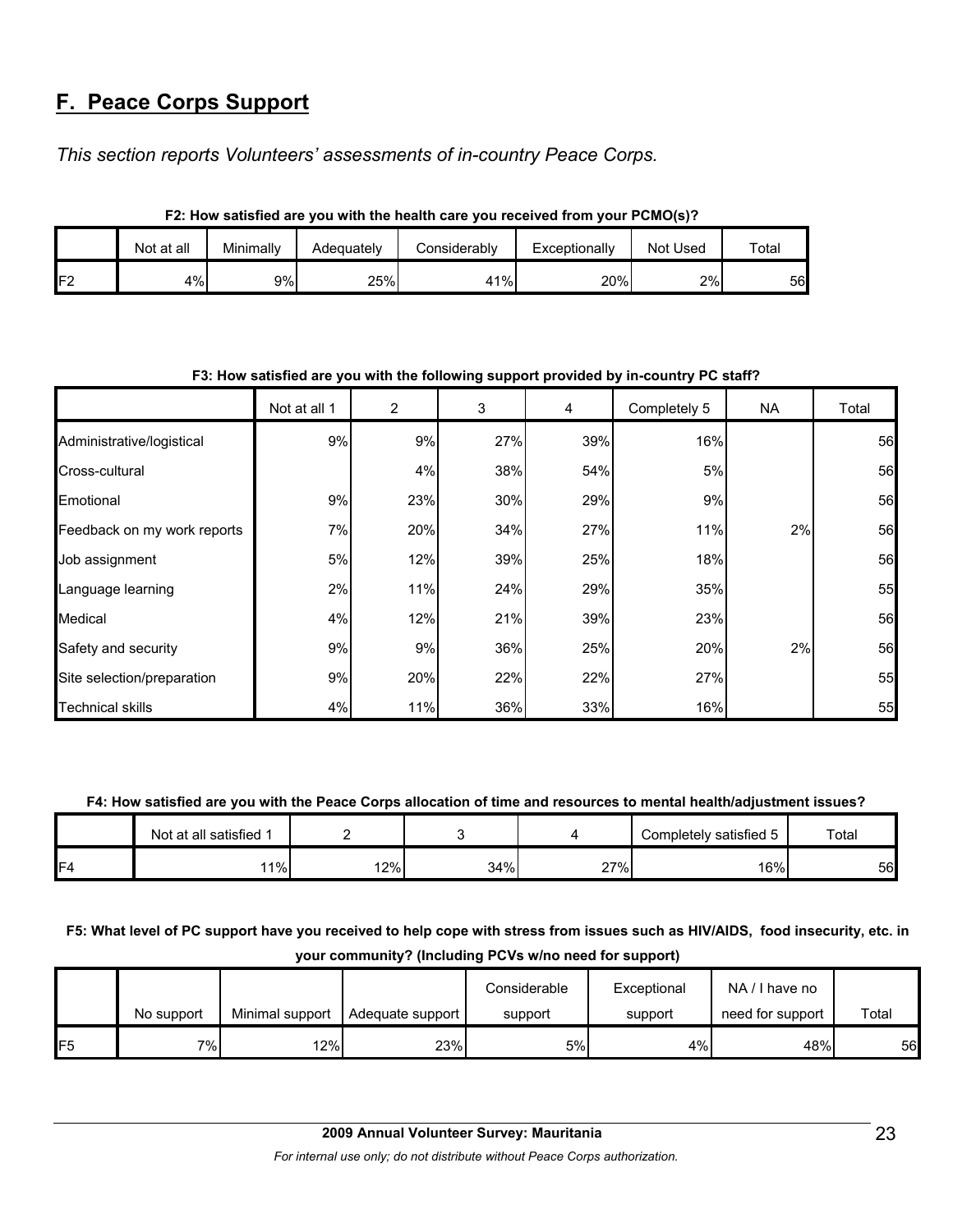## **F5: What level of PC support have you received to help cope with stress from issues such as HIV/AIDS, food insecurity, etc. in your community? (Excluding PCVs w/no need for support)**

|                |            |                 |                  | Considerable | Exceptional |       |
|----------------|------------|-----------------|------------------|--------------|-------------|-------|
|                | No support | Minimal support | Adequate support | support      | support     | Total |
| F <sub>5</sub> | 14%        | 24%             | 45%              | $10\%$       | $7\%$       | 29    |

#### **F6: How would you rate your interaction with the Country Director in**

**terms of the following?**

|                                       | Not adequate | Adequate | Total |
|---------------------------------------|--------------|----------|-------|
| Responsiveness to my issues           | 4%           | 96%      | 56    |
| Informative content                   | 9%           | 91%      | 55    |
| My comfort level discussing<br>issues | 9%           | 91%      | 551   |
| Adequacy of visits                    | 26%          | 74%      | 54    |

#### **F6b: How would you rate your interaction with the PTO/SRPTC in terms of**

| the following?                        |              |          |       |  |
|---------------------------------------|--------------|----------|-------|--|
|                                       | Not adequate | Adequate | Total |  |
| Responsiveness to my issues           | 9%           | 91%      | 53    |  |
| Informative content                   | 9%           | 91%      | 53    |  |
| My comfort level discussing<br>issues | 13%          | 87%      | 53    |  |
| Adequacy of visits                    | 21%          | 79%      | 52    |  |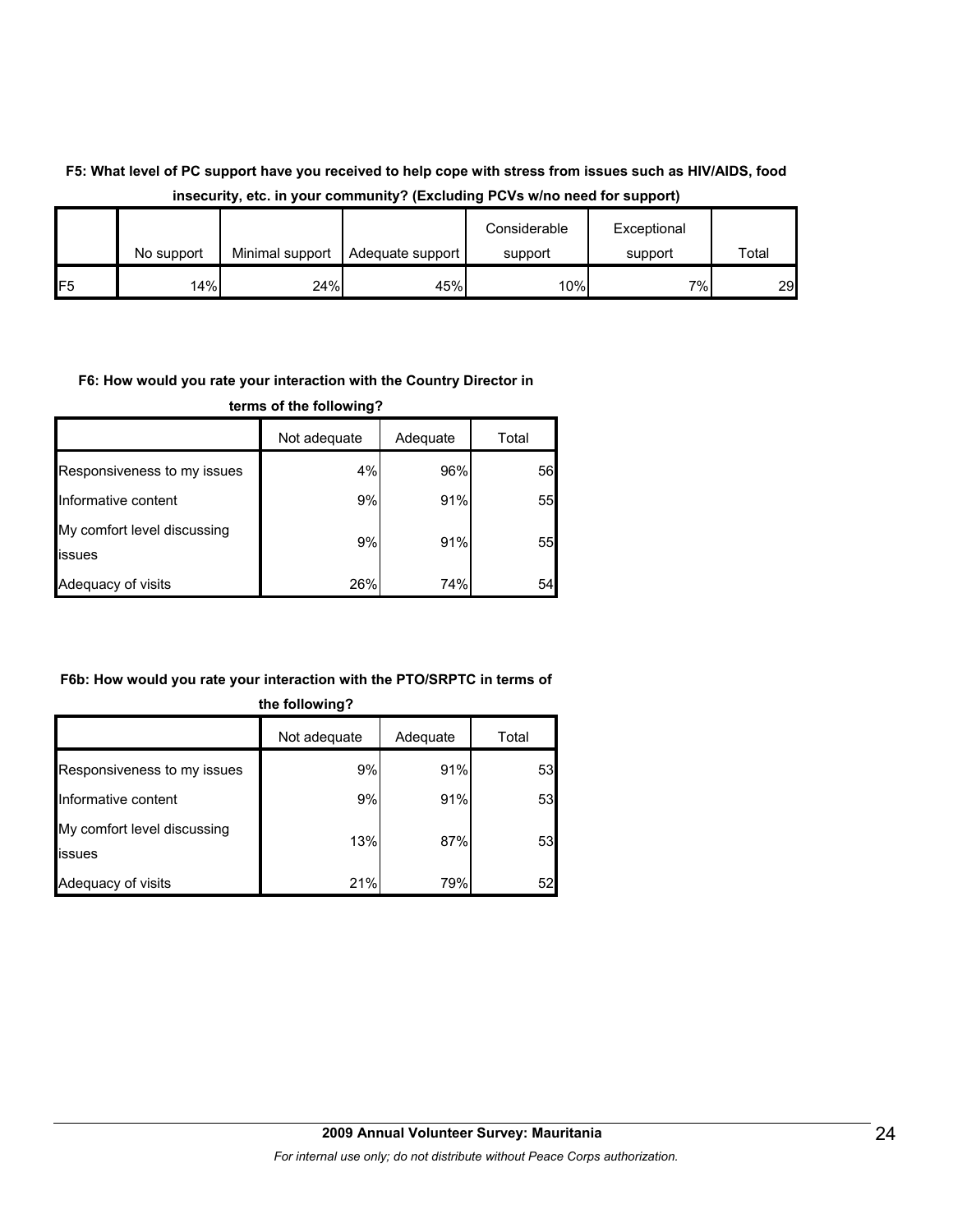## **F6c: How would you rate your interaction with the APCD/Program**

|                                              | Not adequate | Adequate | Total |
|----------------------------------------------|--------------|----------|-------|
| Responsiveness to my issues                  | 12%          | 88%      | 56    |
| Informative content                          | 16%          | 84%      | 55    |
| My comfort level discussing<br><b>issues</b> | 13%          | 87%      | 54    |
| Adequacy of visits                           | 15%          | 85%      | 55    |

#### **Manager in terms of the following?**

#### **F6d: How would you rate your interaction with the PCMO in terms of the**

| .                                             |              |          |       |  |
|-----------------------------------------------|--------------|----------|-------|--|
|                                               | Not adequate | Adequate | Total |  |
| Responsiveness to my issues                   | 9%           | 91%      | 53    |  |
| Informative content                           | 6%           | 94%      | 53    |  |
| My comfort level discussing<br><b>lissues</b> | 2%           | 98%      | 53    |  |
| Adequacy of visits                            | 24%          | 76%      | 51    |  |

# **following?**

## **F6e: How would you rate your interaction with the Safety and Security Coordinator in terms of the following?**

|                                       | Not adequate | Adequate | Total |
|---------------------------------------|--------------|----------|-------|
| Responsiveness to my issues           | 18%          | 82%      | 56    |
| Informative content                   | 22%          | 78%      | 55    |
| My comfort level discussing<br>issues | 15%          | 85%      | 55    |
| Adequacy of visits                    | 24%          | 76%      | 55    |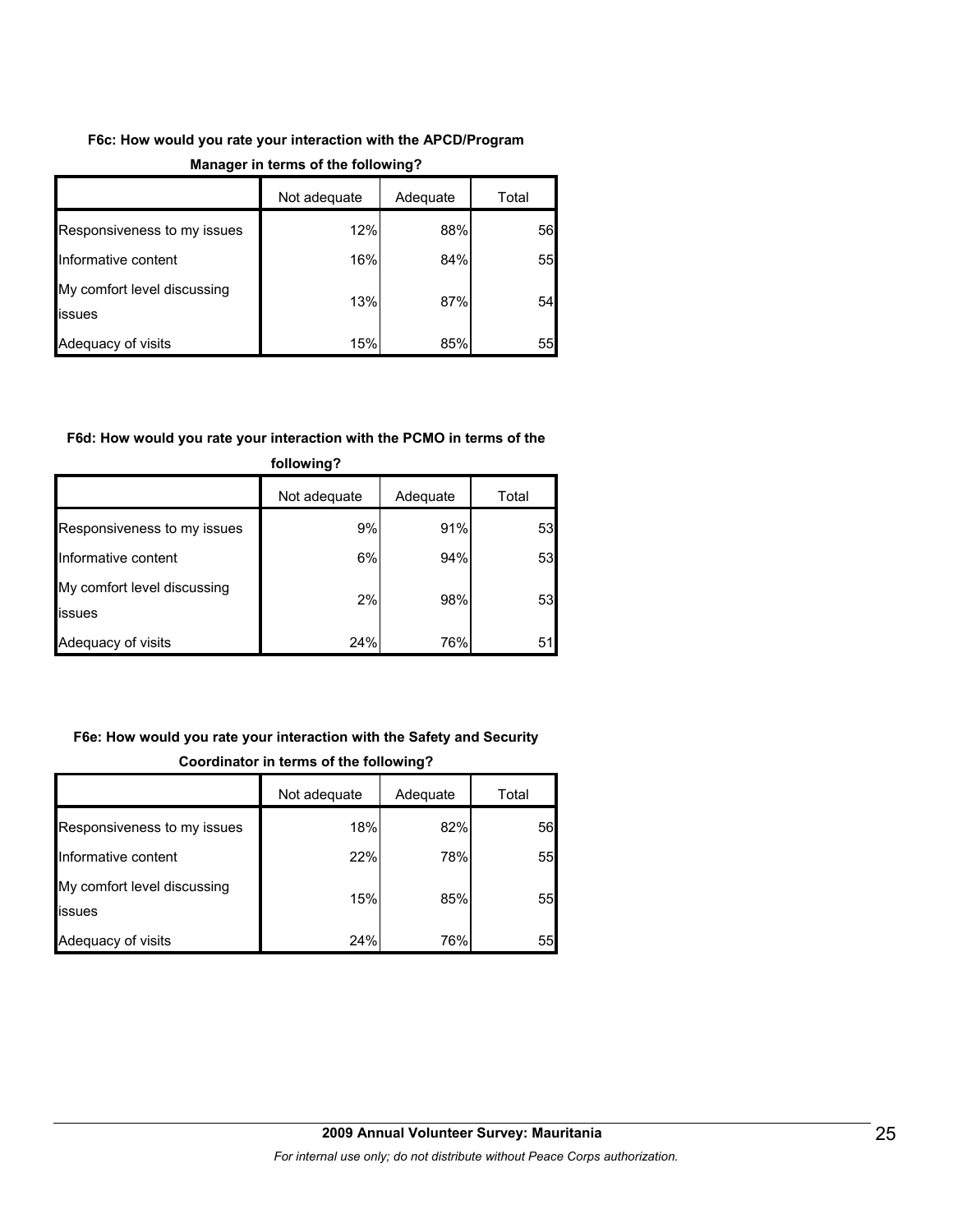## **F6f: How would you rate your interaction with the Training Manager in**

|                                              | Not adequate | Adequate | Total |
|----------------------------------------------|--------------|----------|-------|
| Responsiveness to my issues                  | 8%           | 92%      | 53    |
| Informative content                          | 8%           | 92%      | 51    |
| My comfort level discussing<br><b>issues</b> | 4%           | 96%      | 53    |
| Adequacy of visits                           | 24%          | 76%      | 50    |

#### **terms of the following?**

#### **F6g: How would you rate your interaction with administrative staff in**

|                                       | Not adequate | Adequate | Total |
|---------------------------------------|--------------|----------|-------|
| Responsiveness to my issues           | $0\%$        | 100%     | 54    |
| Informative content                   | 4%           | 96%      | 54    |
| My comfort level discussing<br>issues | 6%           | 94%      | 54    |
| Adequacy of visits                    | 12%          | 88%      | 50    |

#### **terms of the following?**

## **F6h: How would you rate your interaction with other post staff (please**

|                                       | Not adequate | Adequate | Total |
|---------------------------------------|--------------|----------|-------|
| Responsiveness to my issues           | 0%           | 100%     | 3     |
| Informative content                   | 0%           | 100%     | 3     |
| My comfort level discussing<br>issues | 0%           | 100%     | 3     |
| Adequacy of visits                    | 0%           | 100%     | 5     |

#### **specify) in terms of the following?**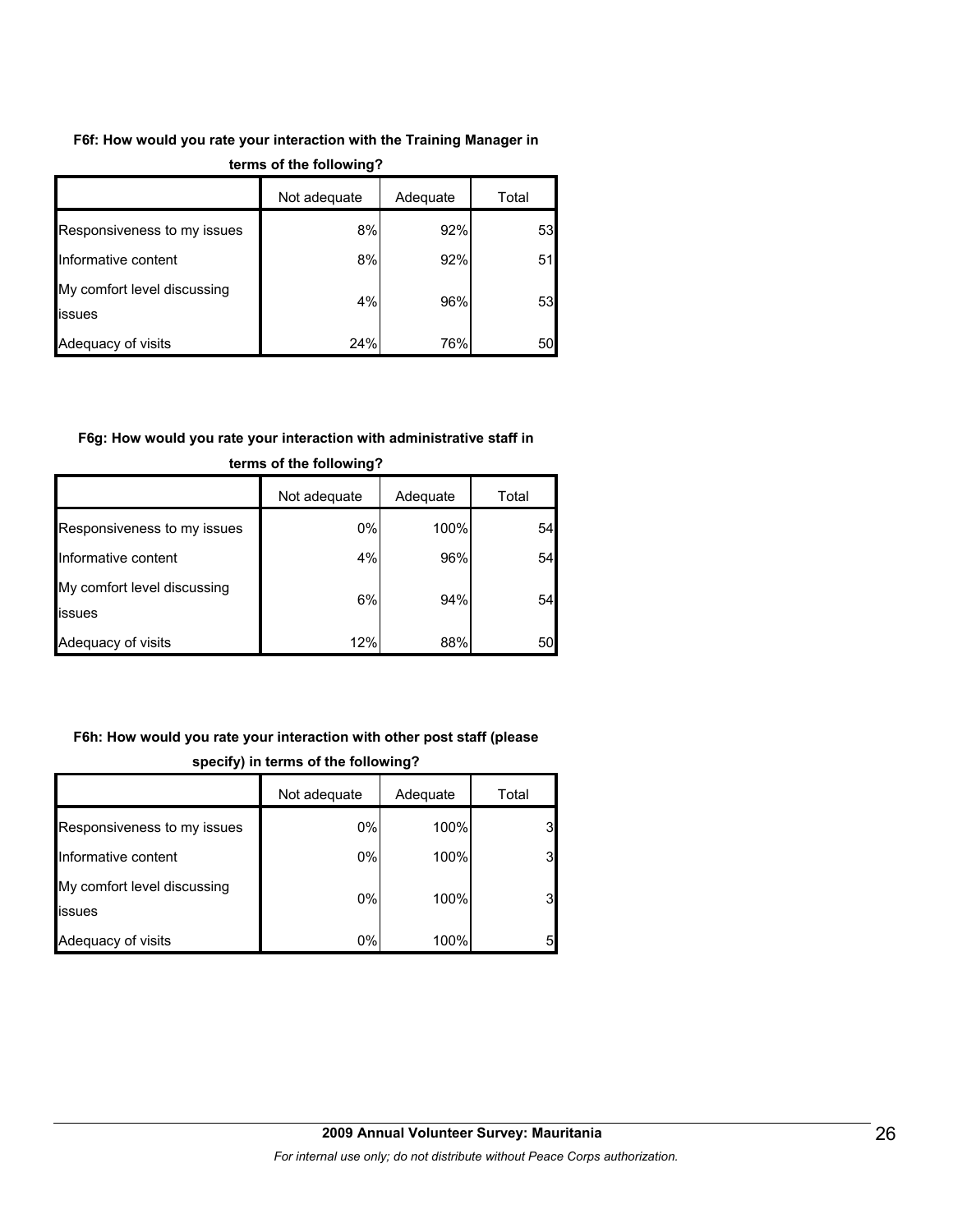#### **F7: To what extent is your CD aware of Volunteer issues and concerns through interactions with**

| Volunteers? |  |
|-------------|--|
|             |  |

|     | Not at all | Minimally | Adequately | Considerably | Completelv | $\tau$ otal |
|-----|------------|-----------|------------|--------------|------------|-------------|
| IF7 |            | 2%        | 27%        | 53%          | 18%        | 55          |

|                | For Write is the most enective way you use to communicate with FC star r |      |                 |  |
|----------------|--------------------------------------------------------------------------|------|-----------------|--|
| Most effective | Cellphone (voice)                                                        | 61%  | 34              |  |
|                | Email/ Internet                                                          | 16%  | $\overline{9}$  |  |
|                | In-person visits                                                         | 11%  | $6\phantom{1}6$ |  |
|                | Text messaging                                                           | 9%   | 5               |  |
|                | Telephone at residence or work                                           | 4%   | $\overline{a}$  |  |
|                | Other. Please specify                                                    |      |                 |  |
|                | Telephone not at residence or work                                       |      |                 |  |
|                | Letters                                                                  |      |                 |  |
|                | CB radio                                                                 |      |                 |  |
|                | Total                                                                    | 100% | 56              |  |

#### **F8: What is the most effective way you use to communicate with PC staff?**

#### **F8: What is the second most effective way you use to communicate with PC staff?**

| Second most effective | Email/ Internet                    | 54%  | 30           |
|-----------------------|------------------------------------|------|--------------|
|                       | Cellphone (voice)                  | 27%  | 15           |
|                       | Text messaging                     | 16%  | 9            |
|                       | Telephone at residence or work     | 2%   | $\mathbf{1}$ |
|                       | In-person visits                   | 2%   | $1\vert$     |
|                       | Other. Please specify              |      |              |
|                       | Telephone not at residence or work |      |              |
|                       | Letters                            |      |              |
|                       | CB radio                           |      |              |
|                       | Total                              | 100% | 56           |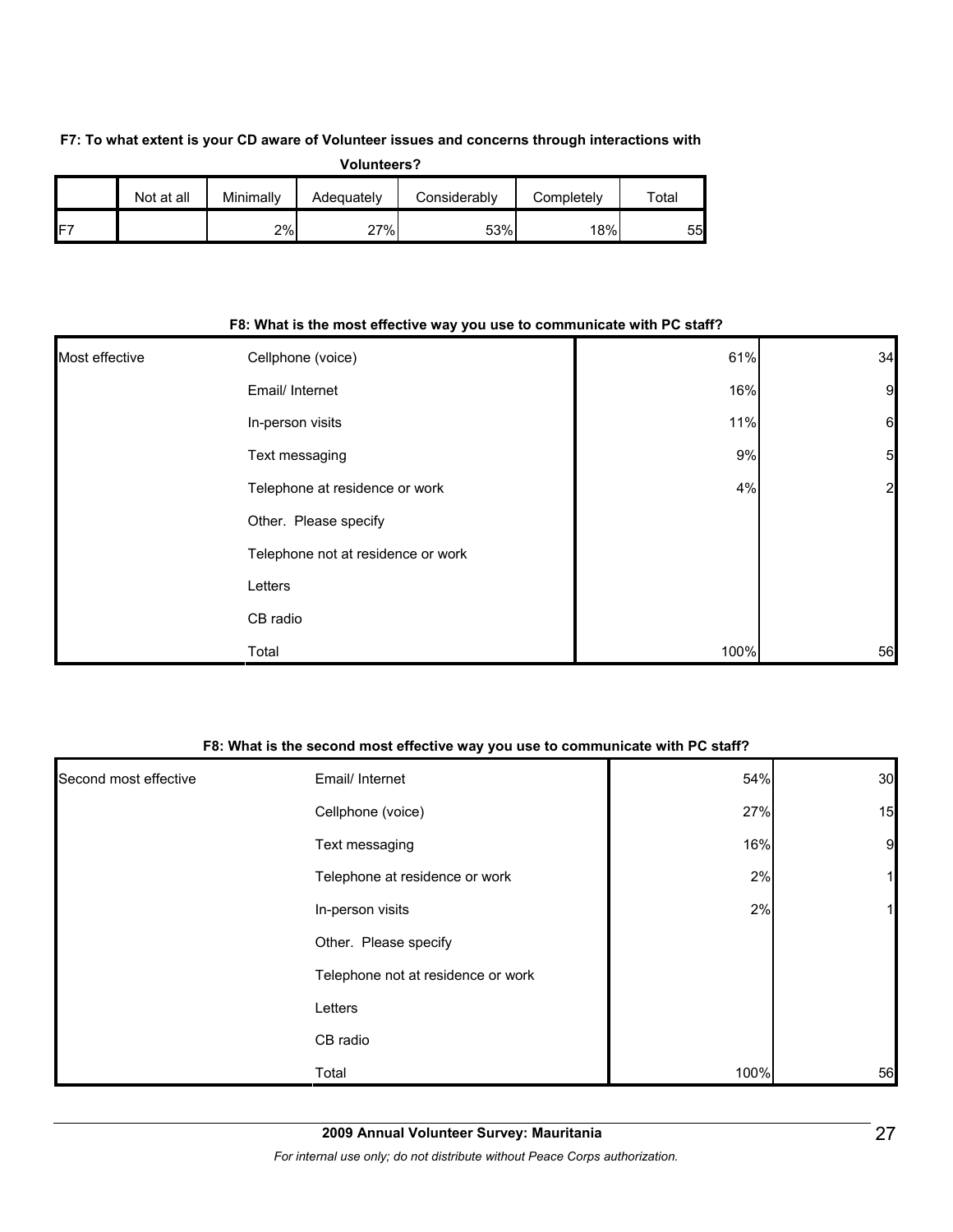| (C11_THREE) Third most | In-person visits                      | 34%  | 19              |
|------------------------|---------------------------------------|------|-----------------|
| effective              | Text messaging                        | 32%  | 18              |
|                        | Email/ Internet                       | 23%  | 13              |
|                        | Cellphone (voice)                     | 9%   | $5\overline{)}$ |
|                        | Telephone at residence or work        | 2%   |                 |
|                        | Other. Please specify                 |      |                 |
|                        | Telephone not at residence or<br>work |      |                 |
|                        | Letters                               |      |                 |
|                        | CB radio                              |      |                 |
|                        | Total                                 | 100% | 56              |

#### **F8: What is the third most effective way you use to communicate with PC staff?**

## **F9: How do you rate the effectiveness of your communication resources for contacting in-country PC staff?**

|                 | Very poor | Poor | Adequate | Good | Excellent | $\tau$ otal |
|-----------------|-----------|------|----------|------|-----------|-------------|
| IF <sub>9</sub> |           | 5%   | 34%      | 32%  | 29%       | 56          |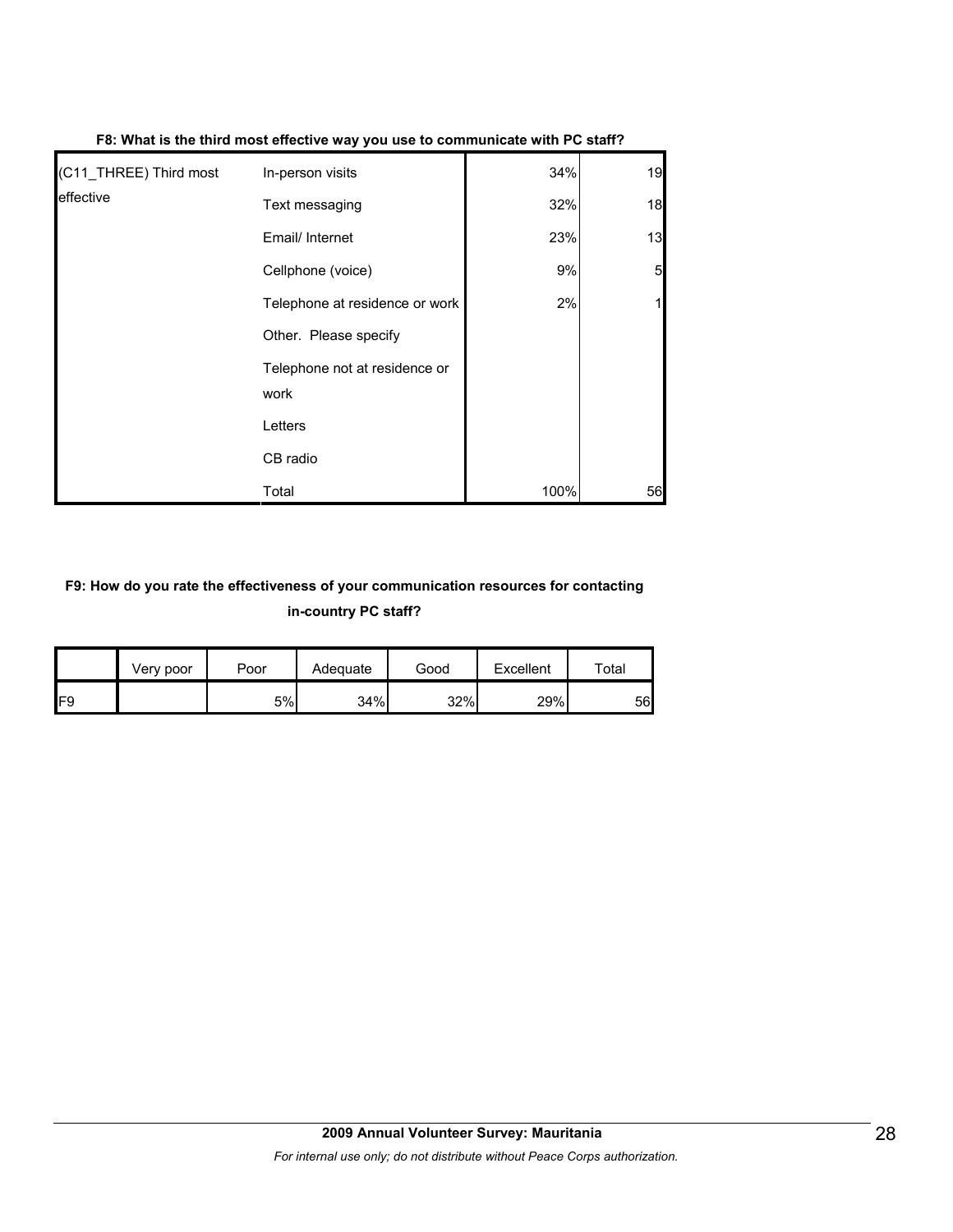# **G. Your Safety and Security**

*This section reports on how safe and informed about their safety Volunteers feel. Their experiences with reported and unreported crimes are summarized.* 

|                                                  |                 |            | Adequately |              |           |       |
|--------------------------------------------------|-----------------|------------|------------|--------------|-----------|-------|
|                                                  | Not at All Safe | Often Safe | Safe       | Usually Safe | Very Safe | Total |
| Where you live                                   |                 | 16%        | 14%        | 34%          | 36%       | 56    |
| Where you work                                   |                 | 7%         | 9%         | 30%          | 54%       | 56    |
| When you travel in-country                       | 5%              | 18%        | 29%        | 34%          | 14%       | 56    |
| City where main Peace Corps<br>office is located |                 | 22%        | 30%        | 35%          | 13%       | 54    |

#### **G1: How safe do you feel...?**

| G2: Please indicate the number of times you experienced the following types of discrimination/harassment. |  |
|-----------------------------------------------------------------------------------------------------------|--|
|                                                                                                           |  |

|                    | Never  | Once  | 2-5 times | 6-10 times | 11-25 times | $26+$ times | Total |
|--------------------|--------|-------|-----------|------------|-------------|-------------|-------|
| Age                | 83.7%  |       | 7.0%      | 2.3%       | 2.3%        | 4.7%        | 43    |
| Anti-American      | 28.3%  | 17.4% | 39.1%     | 10.9%      | 2.2%        | 2.2%        | 46    |
| <b>Disability</b>  | 100.0% |       |           |            |             |             | 44    |
| Gender             | 44.4%  |       | 13.3%     | 15.6%      | 8.9%        | 17.8%       | 45    |
| Racial/color       | 59.1%  | 6.8%  | 11.4%     | 4.5%       | 2.3%        | 15.9%       | 44    |
| Religious          | 22.9%  | 16.7% | 25.0%     | 4.2%       | 12.5%       | 18.8%       | 48    |
| Sexual (verbal)    | 51.1%  | 6.7%  | 20.0%     | 6.7%       | 4.4%        | 11.1%       | 45    |
| Sexual (physical)  | 78.3%  | 13.0% | 4.3%      | 2.2%       | 2.2%        |             | 46    |
| Sexual orientation | 100.0% |       |           |            |             |             | 44    |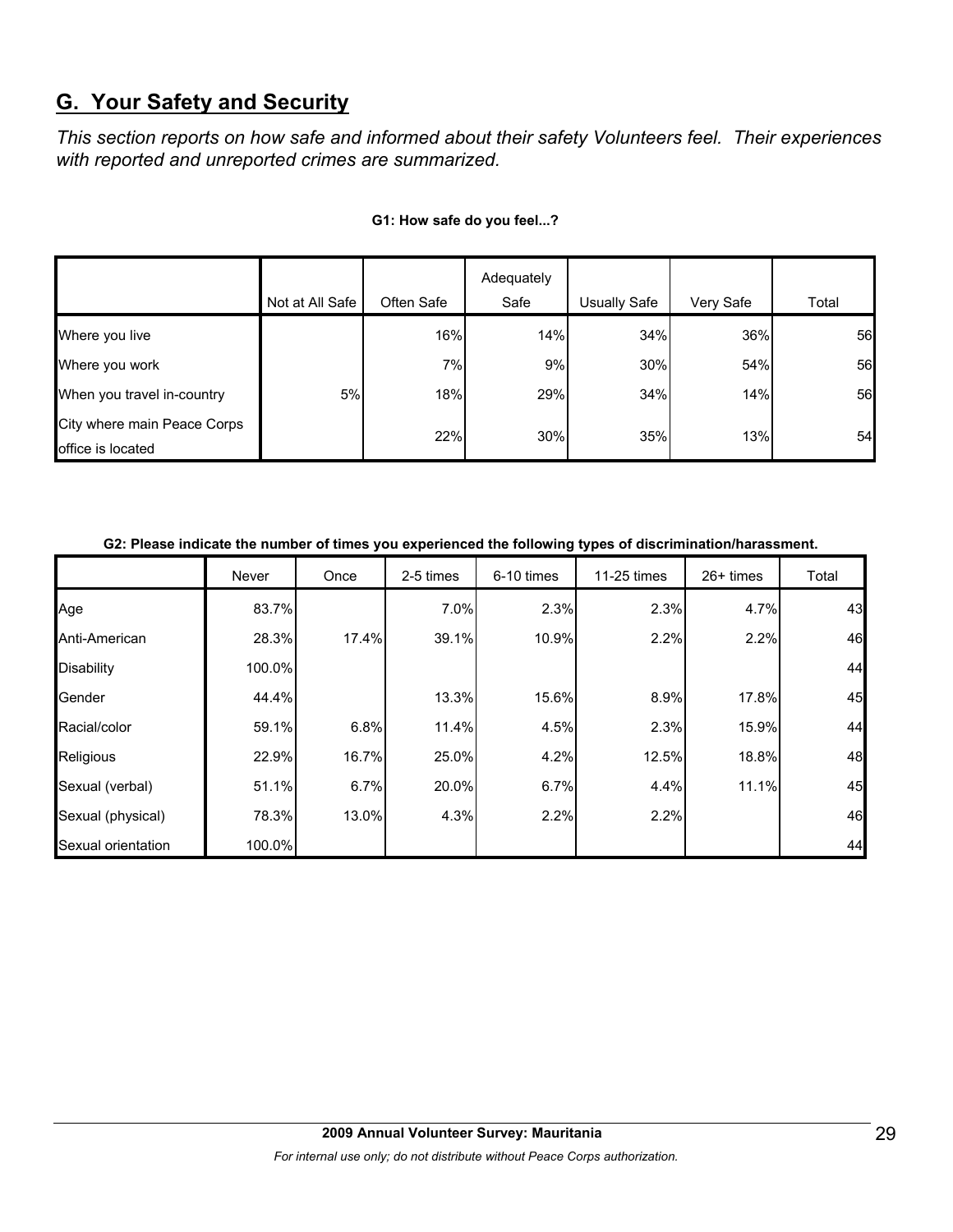|                   | Never  | Once  | 2-5 times | 6-10 times | 11-25 times | 26+ times | Total |
|-------------------|--------|-------|-----------|------------|-------------|-----------|-------|
| Age               | 100.0% |       |           |            |             |           | 8     |
| Anti-American     | 78.6%  | 17.9% | 3.6%      |            |             |           | 28    |
| Gender            | 87.0%  | 8.7%  | 4.3%      |            |             |           | 23    |
| Racial/color      | 100.0% |       |           |            |             |           | 18    |
| Religious         | 86.7%  | 13.3% |           |            |             |           | 30    |
| Sexual (verbal)   | 78.9%  | 15.8% | 5.3%      |            |             |           | 19    |
| Sexual (physical) | 70.0%  | 20.0% | 10.0%     |            |             |           | 10    |

**G2: Please indicate the number of times you reported discrimination/harassment events to PC.**

**G3: Please indicate the number of times you experienced the following types of crimes.**

|                    | Never  | Once  | 2-5 times | 6-10 times | 11-25 times | $26+$ times | Total |
|--------------------|--------|-------|-----------|------------|-------------|-------------|-------|
| <b>Burglary</b>    | 69.4%  | 14.3% | 16.3%     |            |             |             | 49    |
| Theft              | 66.7%  | 22.9% | 10.4%     |            |             |             | 48    |
| Robbery            | 100.0% |       |           |            |             |             | 47    |
| Physical assault   | 89.6%  | 4.2%  | 6.2%      |            |             |             | 48    |
| Aggravated assault | 97.9%  | 2.1%  |           |            |             |             | 47    |
| Sexual assault     | 95.7%  | 4.3%  |           |            |             |             | 47    |
| Rape               | 100.0% |       |           |            |             |             | 44    |

#### **G3: Please indicate the number of times you reported the following crimes to Peace Corps.**

|                    | Never | Once     | 2-5 times | 6-10 times | 11-25 times | 26+ times | Total          |
|--------------------|-------|----------|-----------|------------|-------------|-----------|----------------|
| <b>Burglary</b>    | 26.7% | 53.3%    | 20.0%     |            |             |           | 15             |
| Theft              | 71.4% | 28.6%    |           |            |             |           | 14             |
| Physical assault   | 40.0% | $60.0\%$ |           |            |             |           | 5 <sub>l</sub> |
| Aggravated assault |       | 100.0%   |           |            |             |           | 11             |
| Sexual assault     | 50.0% | 50.0%    |           |            |             |           | 2              |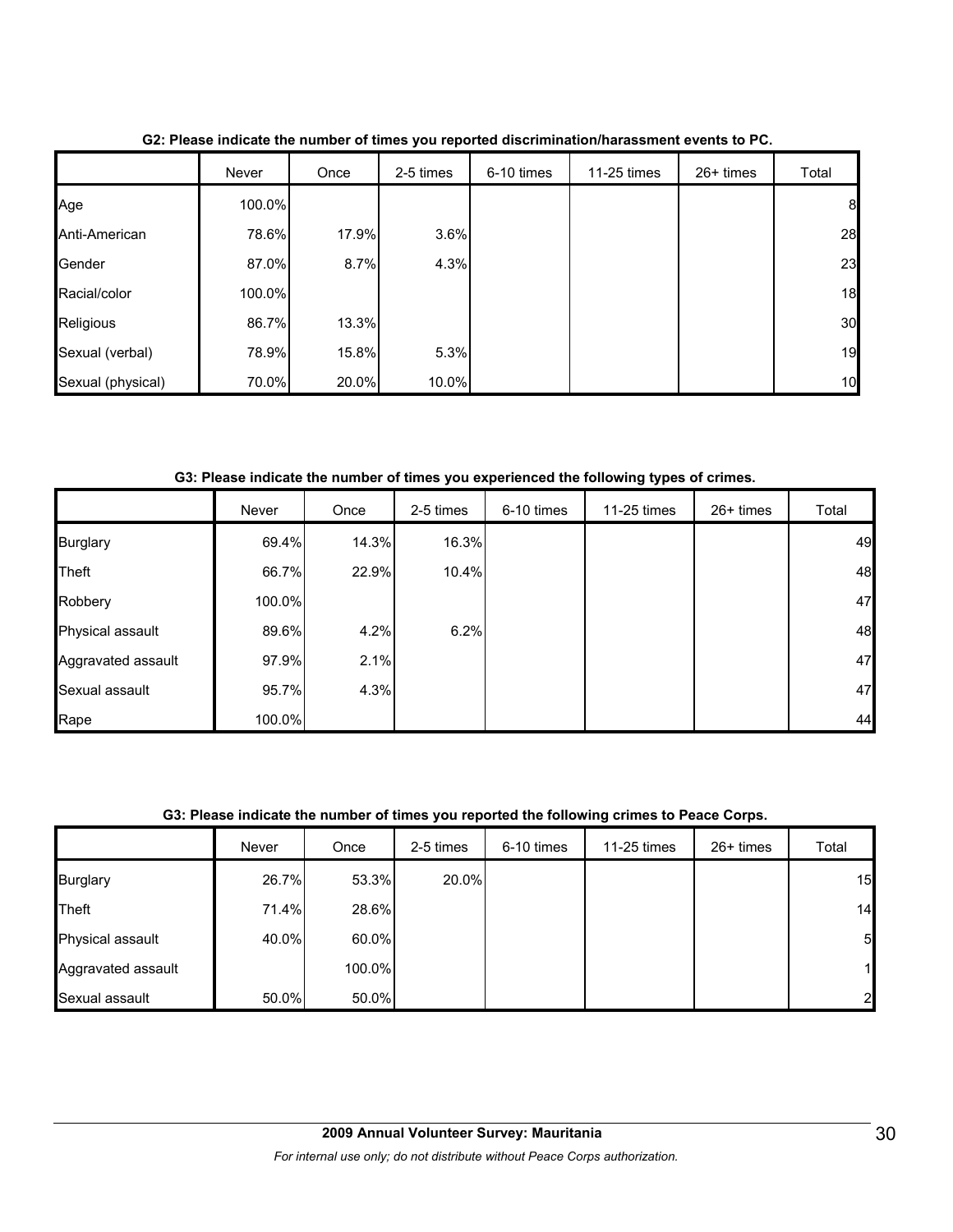|            |                                                             | .             | $\mathbf{v}$      |                                 |
|------------|-------------------------------------------------------------|---------------|-------------------|---------------------------------|
|            |                                                             | PCV Responses | % Reason Not Rptd | <b>Total PCVs</b><br>Responding |
| \$NoRpBurg | I did not think the PC could help                           | 5             | 50%               |                                 |
|            | I felt it was too minor or common to<br>report              | 5             | 50%               |                                 |
|            | Other                                                       | 3             | 30%               |                                 |
|            | It might hurt my relationship with the<br>community         |               | 10%               |                                 |
|            | I believed it could result in changing<br>sites             |               |                   |                                 |
|            | Concerns of a possible breach in<br>confidentiality         |               |                   |                                 |
|            | Reporting might result in disciplinary<br>action against me |               |                   |                                 |
|            | Total                                                       |               |                   | 10                              |

#### **G4a: If you did not report your experience with burglary, please your reason(s) for not reporting.**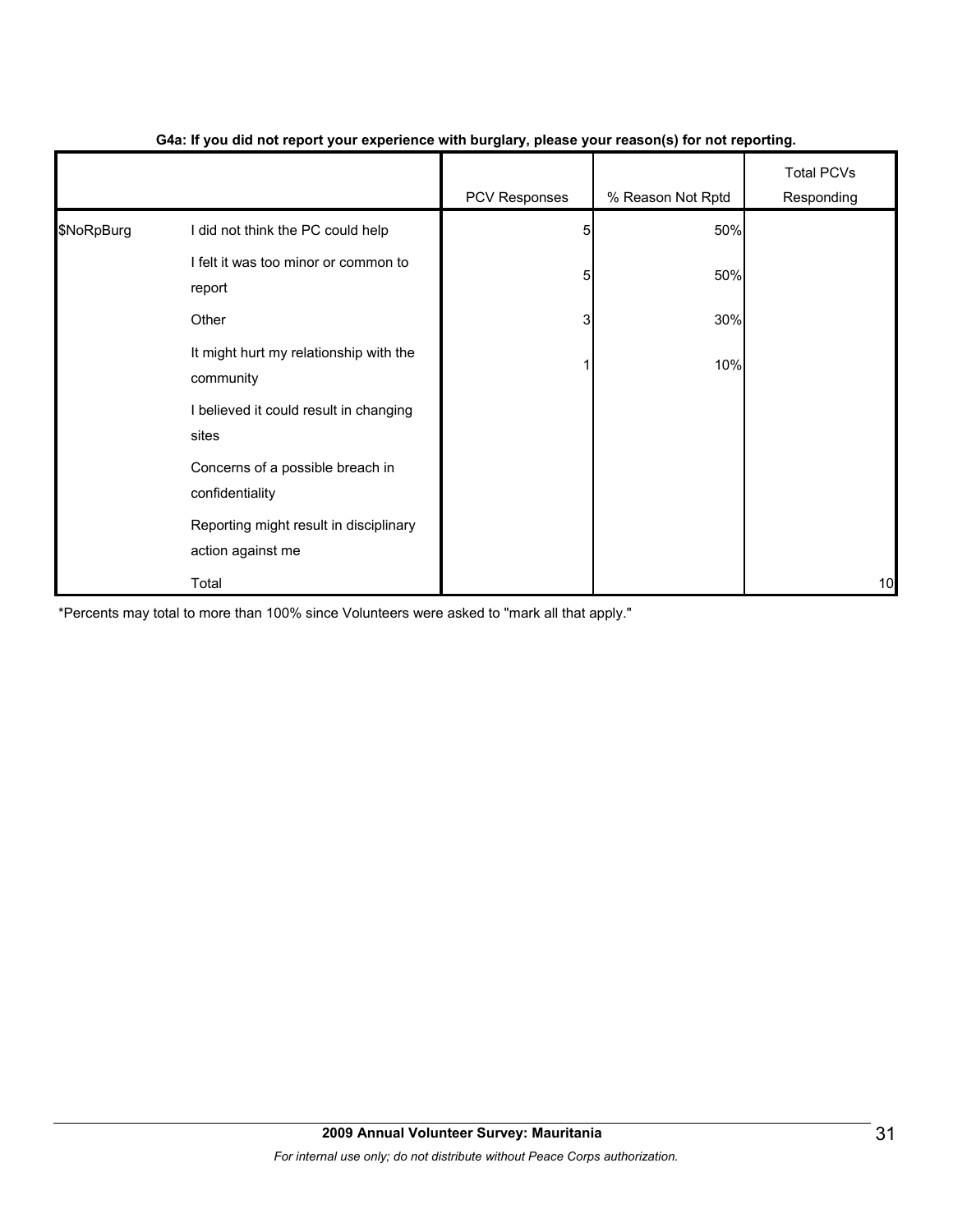|             |                                                             | - 1           | $\mathbf{v}$      |                                 |
|-------------|-------------------------------------------------------------|---------------|-------------------|---------------------------------|
|             |                                                             | PCV Responses | % Reason Not Rptd | <b>Total PCVs</b><br>Responding |
| \$NoRpTheft | I felt it was too minor or common to<br>report              | 12            | 86%               |                                 |
|             | I did not think the PC could help                           | 8             | 57%               |                                 |
|             | I believed it could result in changing<br>sites             |               | 7%                |                                 |
|             | It might hurt my relationship with the<br>community         |               | 7%                |                                 |
|             | Other                                                       |               | 7%                |                                 |
|             | Concerns of a possible breach in<br>confidentiality         |               |                   |                                 |
|             | Reporting might result in disciplinary<br>action against me |               |                   |                                 |
|             | Total                                                       |               |                   | 14                              |

#### **G4b: If you did not report your experience with theft, please your reason(s) for not reporting.**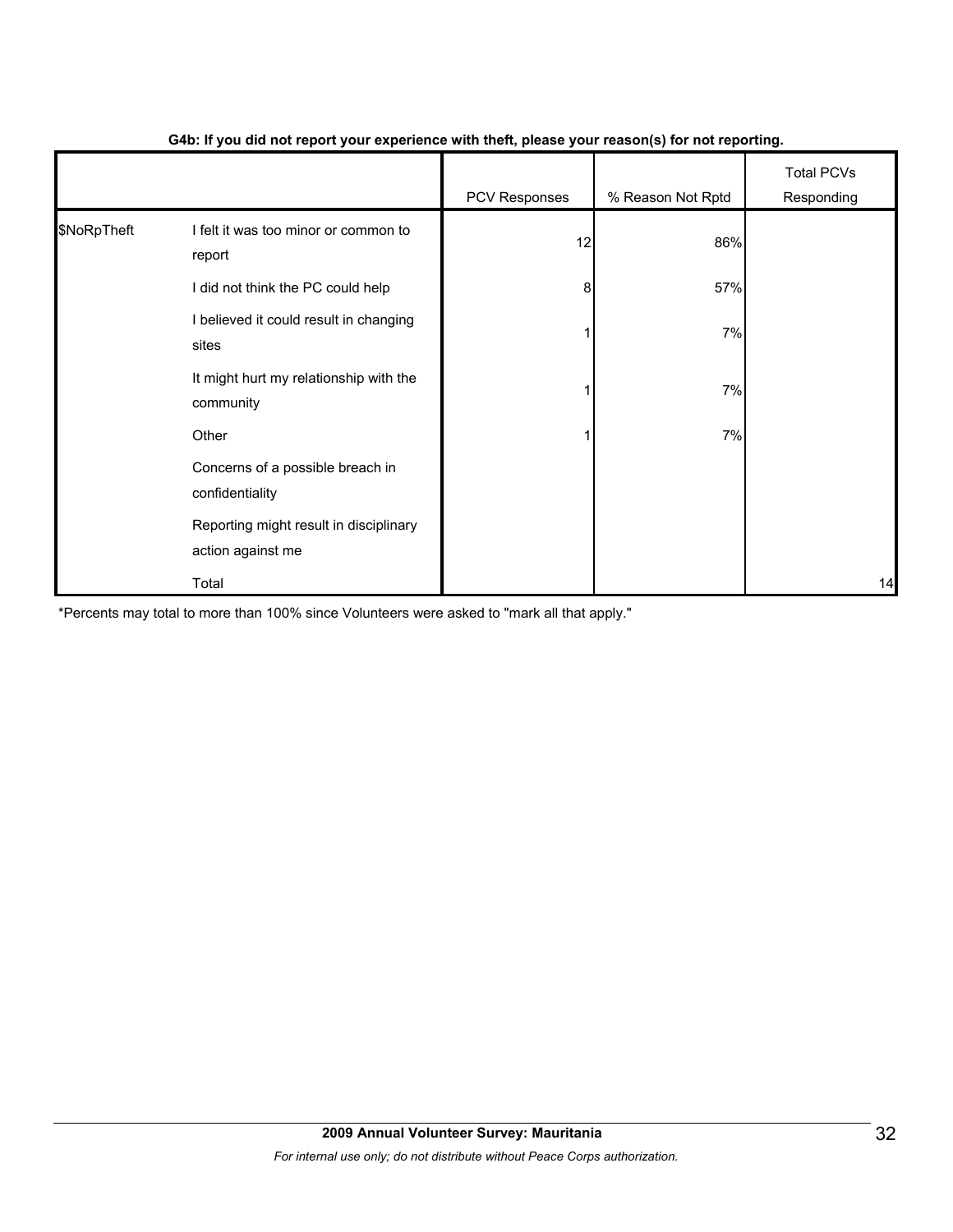|            |                                                             | PCV Responses | % Reason Not Rptd | <b>Total PCVs</b><br>Responding |
|------------|-------------------------------------------------------------|---------------|-------------------|---------------------------------|
| \$NoRpRobb | I did not think the PC could help                           |               |                   |                                 |
|            | I believed it could result in changing<br>sites             |               |                   |                                 |
|            | I felt it was too minor or common to<br>report              |               |                   |                                 |
|            | Concerns of a possible breach in<br>confidentiality         |               |                   |                                 |
|            | Reporting might result in disciplinary<br>action against me |               |                   |                                 |
|            | It might hurt my relationship with the<br>community         |               |                   |                                 |
|            | Other                                                       |               |                   |                                 |
|            | Total                                                       |               |                   |                                 |

#### **G4c: If you did not report your experience with robbery, please your reason(s) for not reporting.**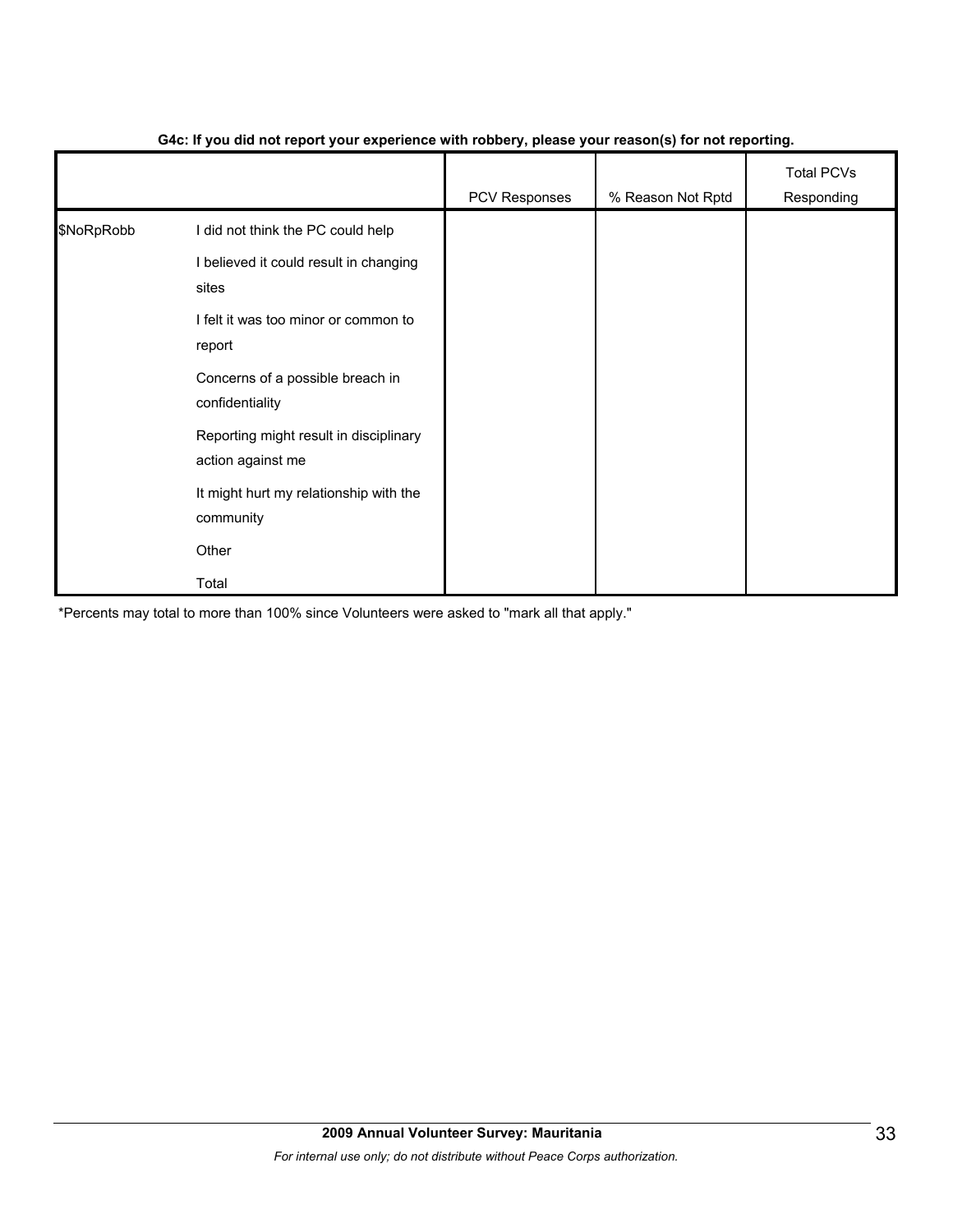|            |                                                             | . .           | $\mathbf{v}$      |                                 |
|------------|-------------------------------------------------------------|---------------|-------------------|---------------------------------|
|            |                                                             | PCV Responses | % Reason Not Rptd | <b>Total PCVs</b><br>Responding |
| \$NoRpPhAs | I felt it was too minor or common to<br>report              | 2             | 100%              |                                 |
|            | I did not think the PC could help                           |               | 50%               |                                 |
|            | I believed it could result in changing<br>sites             |               |                   |                                 |
|            | Concerns of a possible breach in<br>confidentiality         |               |                   |                                 |
|            | Reporting might result in disciplinary<br>action against me |               |                   |                                 |
|            | It might hurt my relationship with the<br>community         |               |                   |                                 |
|            | Other                                                       |               |                   |                                 |
|            | Total                                                       |               |                   | 2                               |

#### **G4d: If you did not report your experience with physical assault, please your reason(s) for not reporting.**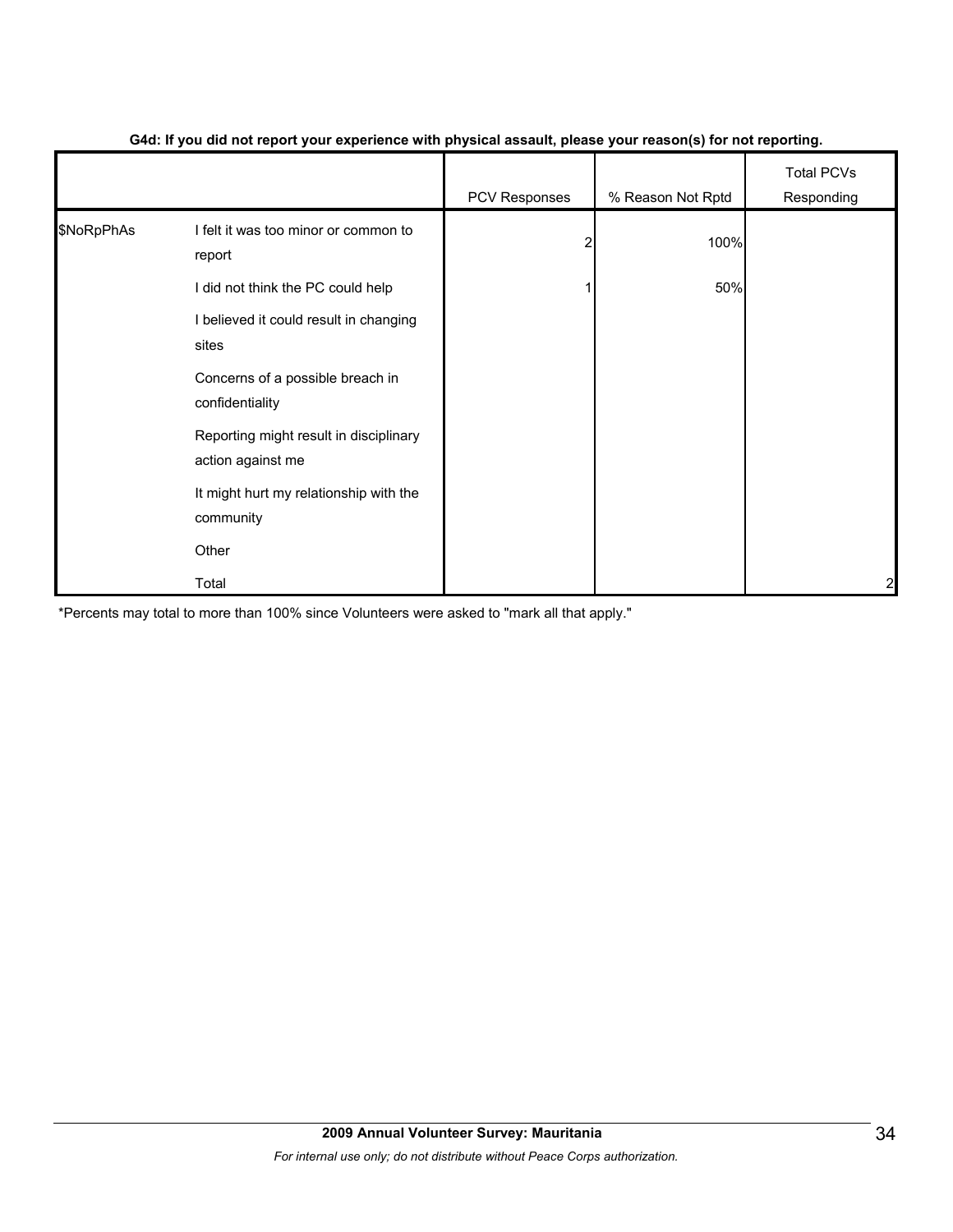|            |                                                             | --<br>$\cdot$ . | $\cdot$ $\cdot$   |                                 |
|------------|-------------------------------------------------------------|-----------------|-------------------|---------------------------------|
|            |                                                             | PCV Responses   | % Reason Not Rptd | <b>Total PCVs</b><br>Responding |
| \$NoRpAgAs | I did not think the PC could help                           |                 | 50%               |                                 |
|            | I felt it was too minor or common to<br>report              |                 | 50%               |                                 |
|            | Reporting might result in disciplinary<br>action against me |                 | 50%               |                                 |
|            | I believed it could result in changing<br>sites             |                 |                   |                                 |
|            | Concerns of a possible breach in<br>confidentiality         |                 |                   |                                 |
|            | It might hurt my relationship with the<br>community         |                 |                   |                                 |
|            | Other                                                       |                 |                   |                                 |
|            | Total                                                       |                 |                   | 2                               |

#### **G4: If you did not report your experience with aggravated assault, please your reason(s) for not reporting.**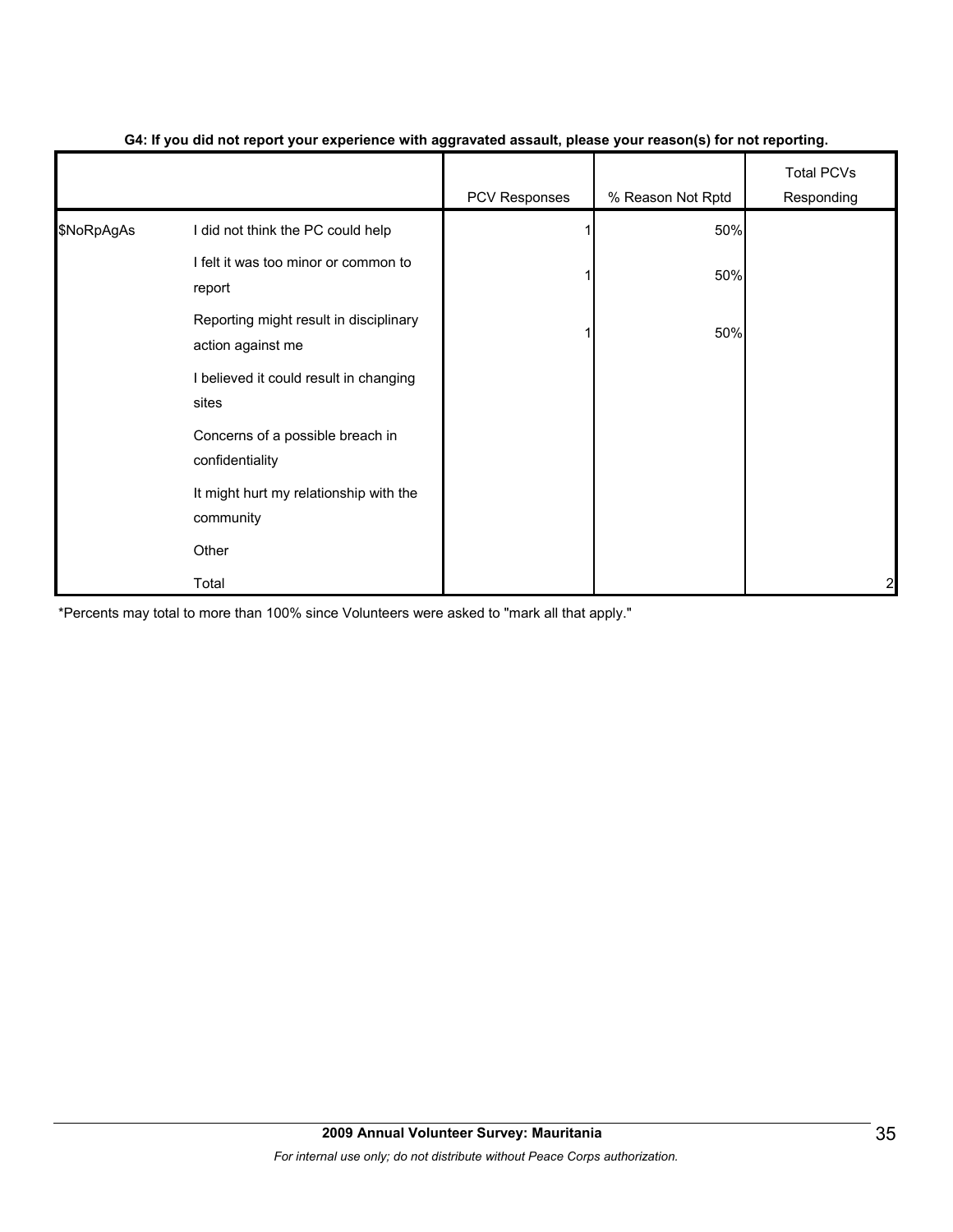|            |                                                             | PCV Responses | % Reason Not Rptd | <b>Total PCVs</b><br>Responding |
|------------|-------------------------------------------------------------|---------------|-------------------|---------------------------------|
| \$NoRpSxAs | I did not think the PC could help                           |               |                   |                                 |
|            | I believed it could result in changing<br>sites             |               |                   |                                 |
|            | I felt it was too minor or common to<br>report              |               |                   |                                 |
|            | Concerns of a possible breach in<br>confidentiality         |               |                   |                                 |
|            | Reporting might result in disciplinary<br>action against me |               |                   |                                 |
|            | It might hurt my relationship with the<br>community         |               |                   |                                 |
|            | Other                                                       |               |                   |                                 |
|            | Total                                                       |               |                   |                                 |

#### **G4e: If you did not report your experience with sexual assault, please your reason(s) for not reporting.**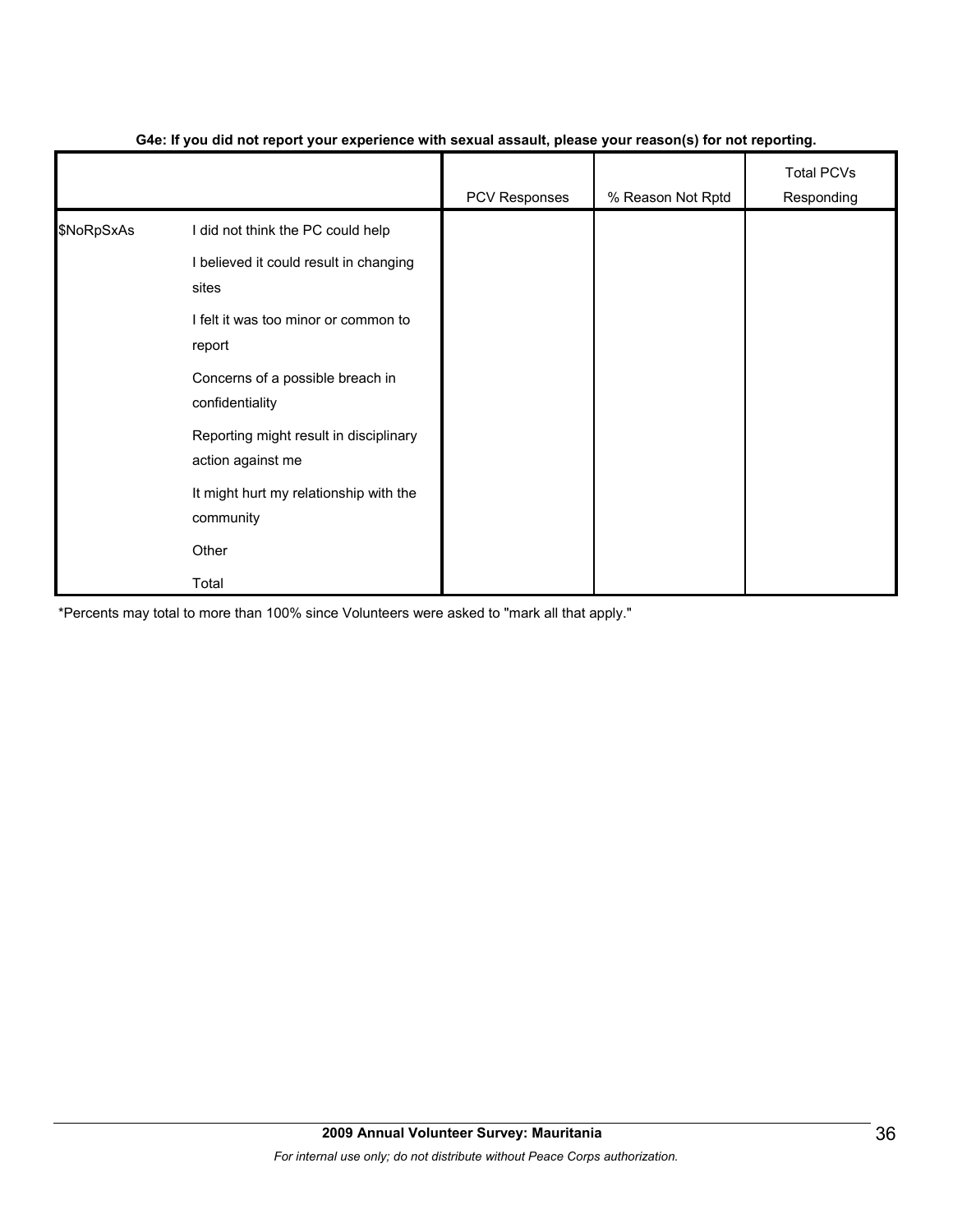|            |                                                             | <b>PCV Responses</b> | % Reason Not<br>Rptd | <b>Total PCVs</b><br>Responding |
|------------|-------------------------------------------------------------|----------------------|----------------------|---------------------------------|
| \$NoRpRape | I did not think the PC could help                           |                      |                      |                                 |
|            | I believed it could result in<br>changing sites             |                      |                      |                                 |
|            | I felt it was too minor or<br>common to report              |                      |                      |                                 |
|            | Concerns of a possible breach<br>in confidentiality         |                      |                      |                                 |
|            | Reporting might result in<br>disciplinary action against me |                      |                      |                                 |
|            | It might hurt my relationship<br>with the community         |                      |                      |                                 |
|            | Other                                                       |                      |                      |                                 |
|            | Total                                                       |                      |                      |                                 |

#### **G4f: If you did not report your experience with rape, please your reason(s) for not reporting.**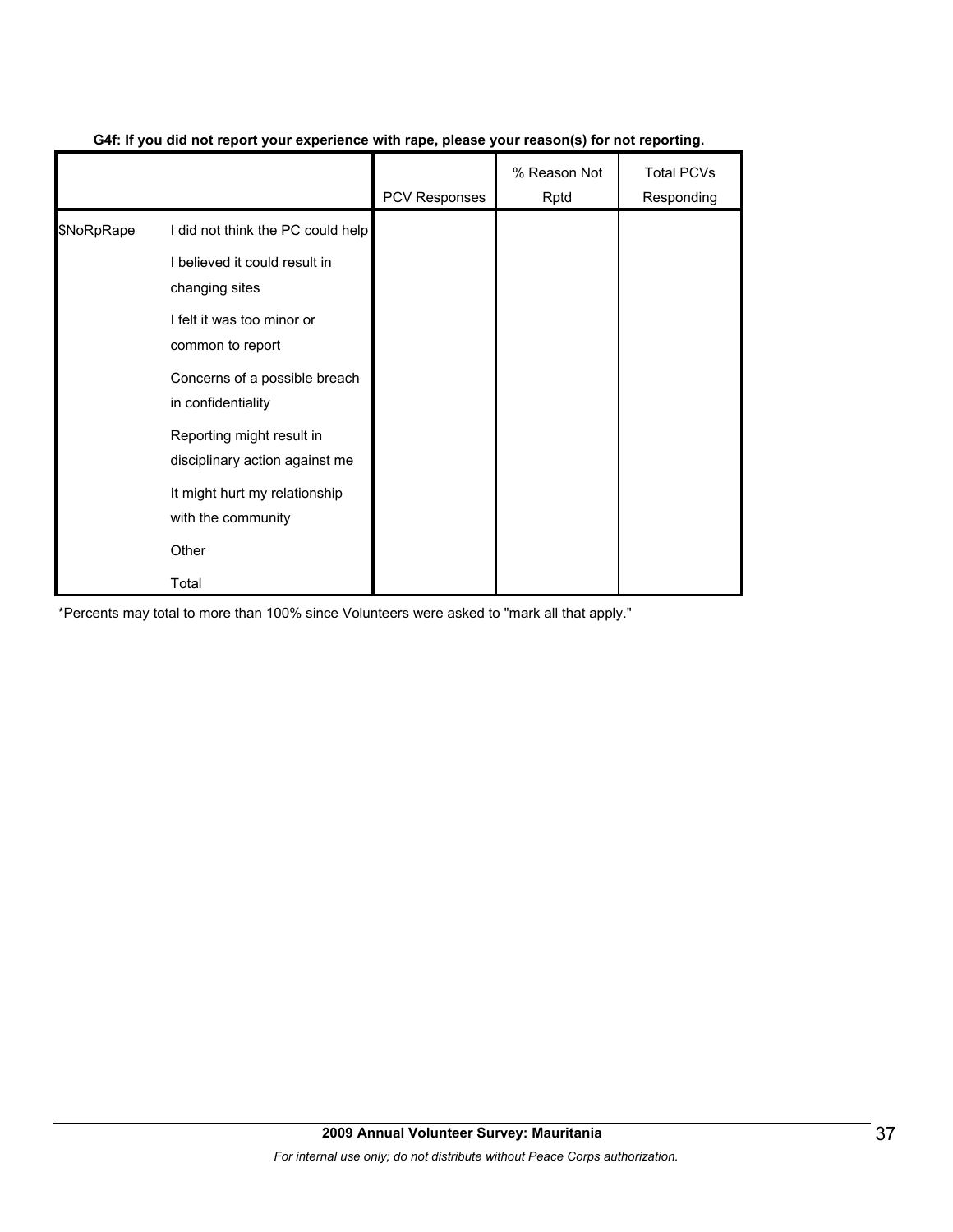# **H. Volunteers Working in HIV/AIDS**

*This section reports Volunteers' involvement in HIV/AIDS and their perceived effectiveness of their HIV/AIDS related activities.* 

#### **H1: Which of the following best describes your involvement in HIV/AIDS activities?**

|                 |                  | HIV/AIDS work is | Involved in<br>HIV/AIDS efforts, |                    |       |
|-----------------|------------------|------------------|----------------------------------|--------------------|-------|
|                 | HIV/AIDS work is | part of my       | not                              | Not involved in    |       |
|                 | my primary       | secondary        | primary/secondary                | any HIV/AIDS       |       |
|                 | assignment.      | activities.      | work                             | related activities | Total |
| IH <sub>1</sub> | 13%              | 15%              | 31%                              | 41%                | 54    |

#### **H2: How well has PC training prepared you to undertake your HIV/AIDS activities?**

|                | Not at all | Poorly | Adequately | Well | Verv well | <b>NA</b> | Total |
|----------------|------------|--------|------------|------|-----------|-----------|-------|
| H <sub>2</sub> | 12%        | 16%    | 31%        | 28%  | 6%        | $6\%$     | 32    |

## **H3: In working with HC individuals or groups, how would you rate the effectiveness of your specific HIV/AIDS activities? (Including the "Don't Know" responses)**

|                 | Seldom effective | Sometimes<br>effective | Often effective | Almost always<br>effective | Don't know | Total |
|-----------------|------------------|------------------------|-----------------|----------------------------|------------|-------|
| IH <sub>3</sub> | 6%l              | 45%                    | 32%             | 3%                         | 13%        | 31    |

## **H3: In working with HC individuals or groups, how would you rate the effectiveness of your specific HIV/AIDS activities? (Excluding the "Don't Know" responses)**

|     | Seldom effective | Sometimes<br>effective | Often effective | Almost always<br>effective | Total |
|-----|------------------|------------------------|-----------------|----------------------------|-------|
| lН3 | 7%               | 52%                    | 37%             | 4%                         | 27    |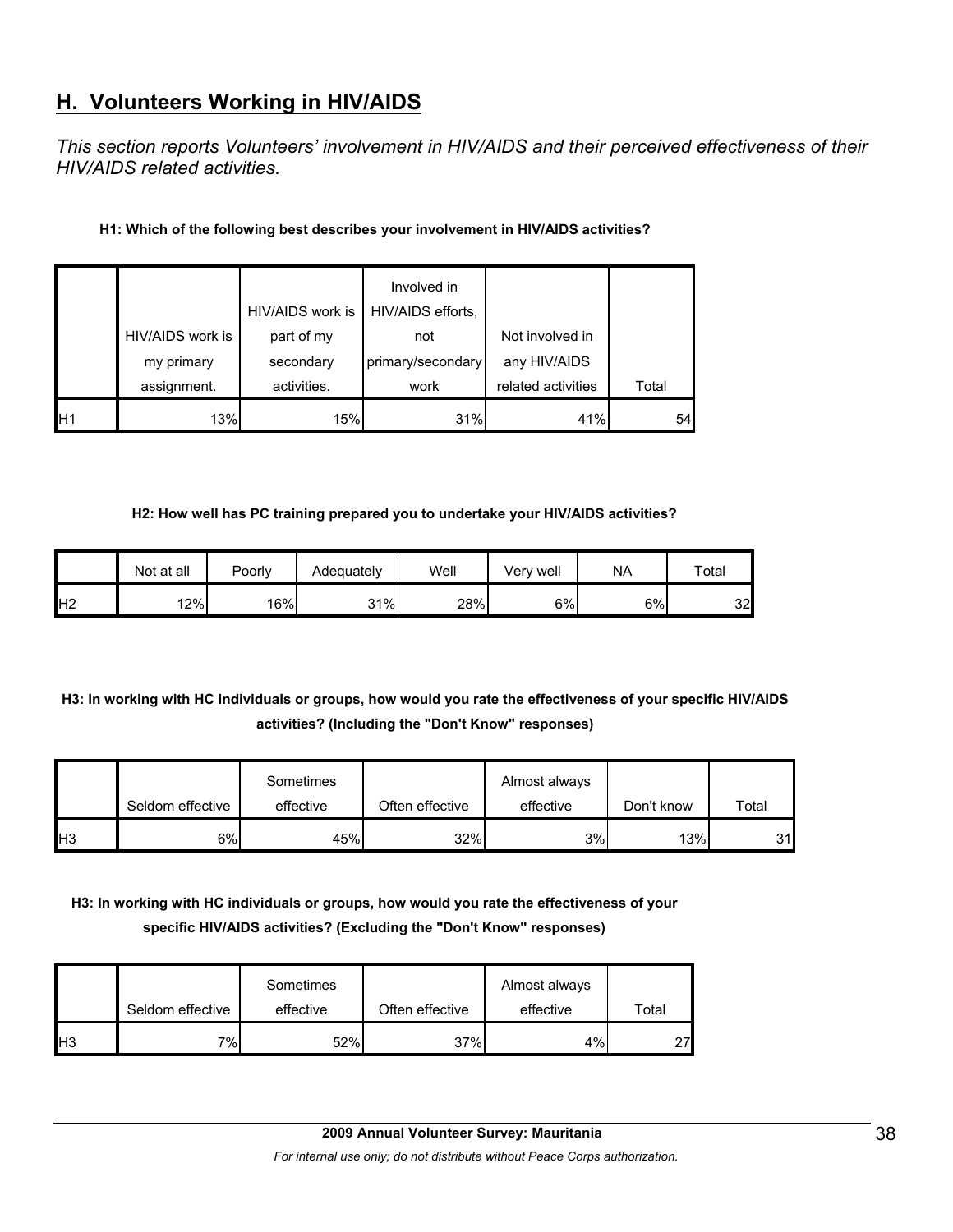# **I. Your Life in the Peace Corps**

*This section reports on Volunteers' descriptions of and adjustments to their living conditions, including stress factors and how Volunteers cope with stress.* 

#### **I1: Have you lived with a host country individual or family?**

|                      | Yes, I lived with a  |                |                  |       |
|----------------------|----------------------|----------------|------------------|-------|
| Never lived with a   | host country         | Yes, in my     | Yes, both during |       |
| host country         | individual or family | community (not | PST and later in |       |
| individual or family | only                 | during PST).   | my community.    | Total |
|                      | 47%                  |                | 53%              | 53    |

#### **I2: How often do you interact with HCNs in community/family social events?**

|     | Several times a |      | Several times a |       | Less than once a |       |       |
|-----|-----------------|------|-----------------|-------|------------------|-------|-------|
|     | Dailv           | week | Weeklv          | month | Monthly          | month | Total |
| 112 | 70%             | 9%   | 17%             | 2%    | 2%               |       | 53    |

## **I3: How well can you communicate in the language used by most people in your community?**

|    | Not at all | Poorly | Adequately | Well | Verv well | $\tau$ otal |
|----|------------|--------|------------|------|-----------|-------------|
| 13 |            | 11%    | 55%        | 23%  | 11%       | 53          |

#### **I4: Do you have the following at your worksite?**

|               | Never | Sometimes or<br>more often | Total |
|---------------|-------|----------------------------|-------|
| Electricity   | 35%   | 65%                        | 52    |
| Running water | 36%   | 64%                        | 53    |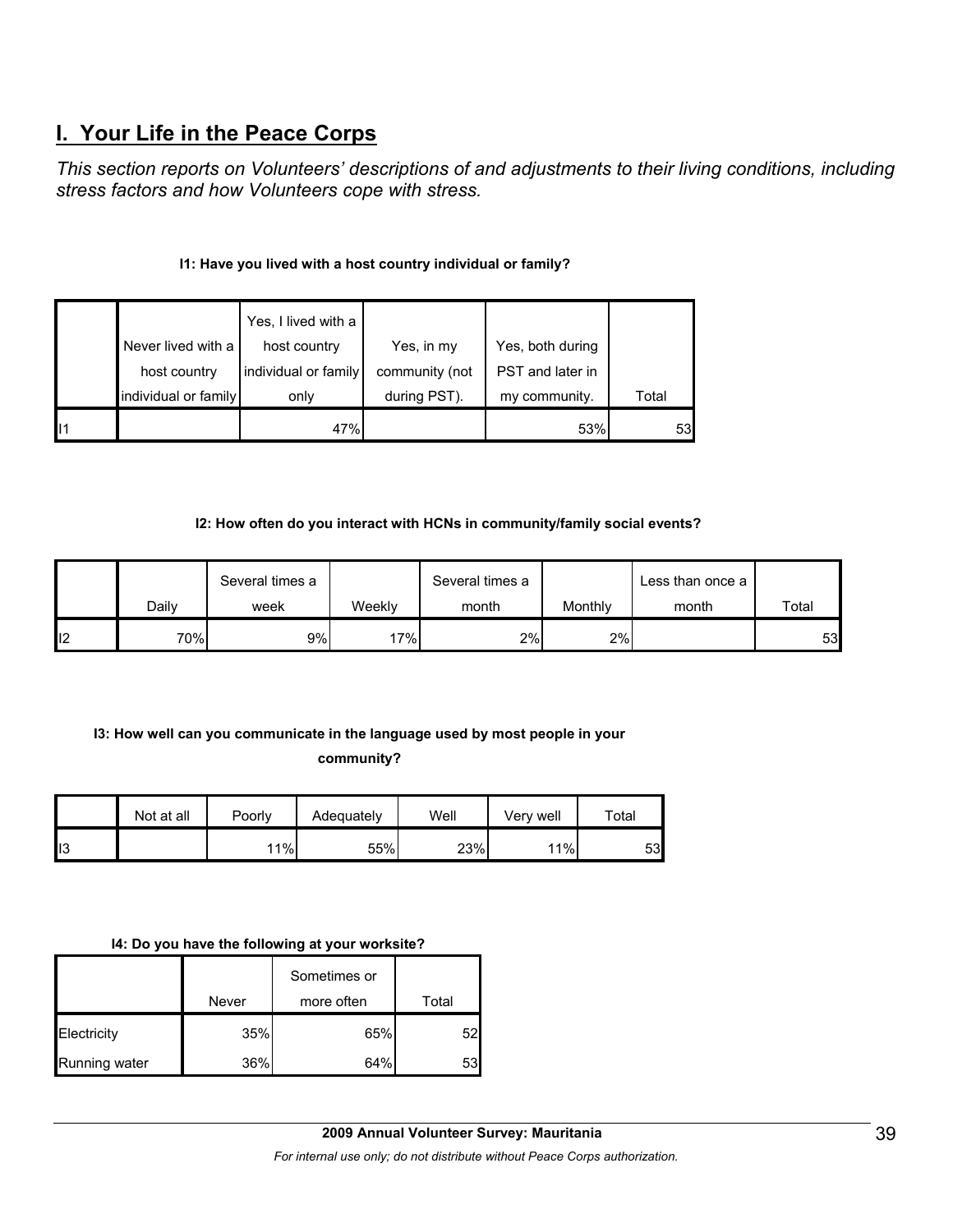#### **I4: Do you have the following at your residence?**

|               | Never | Sometimes or more often | Total |
|---------------|-------|-------------------------|-------|
| Electricity   | 31%   | 69%                     | 52    |
| Running water | 22%   | 78%                     | 51    |

## **I5: How well do your PC experiences match the expectations you had before you became a**

**Volunteer?** 

|                 | Not at all | Minimally | Moderately | Considerably | Exceptionally | $\tau$ otal |
|-----------------|------------|-----------|------------|--------------|---------------|-------------|
| II <sub>5</sub> | 2%         | 7%.       | 36%        | 34%          | 11%           | 53          |

#### **I7: To what extent do the following create stress and/or emotional health issues for you?**

|                                                                                                        | Not at all<br>stressful 1 | $\overline{2}$ | $\mathfrak{S}$ | 4   | Exceptionally<br>stressful 5 | <b>NA</b> | Total          |
|--------------------------------------------------------------------------------------------------------|---------------------------|----------------|----------------|-----|------------------------------|-----------|----------------|
| <b>Cultural issues</b>                                                                                 | 2%                        | 13%            | 51%            | 30% | 4%                           |           | 53             |
| Dealing with violence in<br>country (e.g., civil unrest,<br>domestic violence, corporal<br>punishment) | 23%                       | 34%            | 23%            | 9%  | 8%                           | 4%        | 53             |
| Health/medical problems                                                                                | 25%                       | 26%            | 42%            | 6%  | 2%                           |           | 53             |
| Issues including family,<br>friends, loved ones in U.S.                                                | 15%                       | 28%            | 36%            | 17% | 2%                           | 2%        | 53             |
| Isolation/loneliness                                                                                   | 21%                       | 26%            | 36%            | 8%  | 9%                           |           | 53             |
| Local language                                                                                         | 2%                        | 26%            | 36%            | 28% | 8%                           |           | 53             |
| Primary assignment                                                                                     | 9%                        | 43%            | 23%            | 15% | 8%                           | 2%        | 53             |
| Romantic relationships in-<br>country                                                                  | 32%                       | 23%            | 19%            | 4%  |                              | 23%       | 53             |
| Interactions with other<br><b>Volunteers</b>                                                           | 37%                       | 42%            | 17%            | 4%  |                              |           | 52             |
| Interactions with PC Staff                                                                             | 35%                       | 42%            | 19%            | 4%  |                              |           | 52             |
| Safety and security                                                                                    | 23%                       | 33%            | 29%            | 10% | 6%                           |           | 52             |
| Other: Please specify below                                                                            |                           | 14%            |                |     | 43%                          | 43%       | $\overline{7}$ |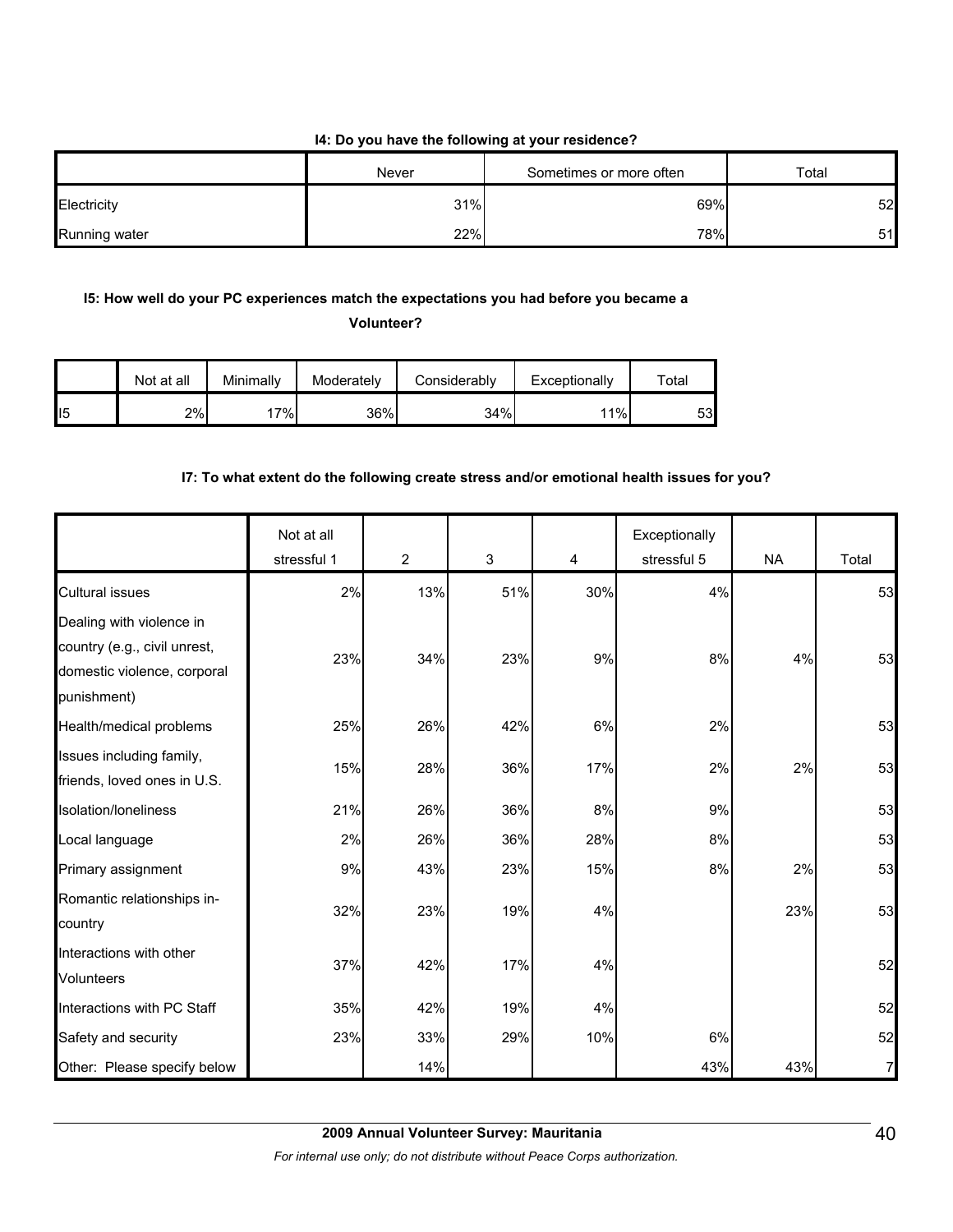|                | Pursue personal hobbies<br>Talk with friends and family in US<br>Talk with PCVs in my community<br>Leave the community for a time<br>Do sports<br>Get involved in other projects<br>Talk with co-workers or friends (not<br>PCVs)<br>Talk with my host family<br>Meditate | <b>PCV Responses</b> | % Using This Stress<br>Reducer | <b>Total PCVs</b><br>Responding |
|----------------|---------------------------------------------------------------------------------------------------------------------------------------------------------------------------------------------------------------------------------------------------------------------------|----------------------|--------------------------------|---------------------------------|
| \$18LessStress |                                                                                                                                                                                                                                                                           | 45                   | 85%                            |                                 |
|                |                                                                                                                                                                                                                                                                           | 44                   | 83%                            |                                 |
|                |                                                                                                                                                                                                                                                                           | 43                   | 81%                            |                                 |
|                |                                                                                                                                                                                                                                                                           | 38                   | 72%                            |                                 |
|                | Talk with PCVs outside my community                                                                                                                                                                                                                                       | 37                   | 70%                            |                                 |
|                |                                                                                                                                                                                                                                                                           | 37                   | 70%                            |                                 |
|                |                                                                                                                                                                                                                                                                           | 30                   | 57%                            |                                 |
|                |                                                                                                                                                                                                                                                                           | 25                   | 47%                            |                                 |
|                |                                                                                                                                                                                                                                                                           | 22                   | 42%                            |                                 |
|                |                                                                                                                                                                                                                                                                           | 13                   | 25%                            |                                 |
|                | Pray                                                                                                                                                                                                                                                                      | 13                   | 25%                            |                                 |
|                | Do other activity (specify)                                                                                                                                                                                                                                               | 12                   | 23%                            |                                 |
|                | Talk with PC in-country staff                                                                                                                                                                                                                                             | $\boldsymbol{8}$     | 15%                            |                                 |
|                | Talk with Office of Special Services<br>staff                                                                                                                                                                                                                             | 11                   | 2%                             |                                 |
|                | Total                                                                                                                                                                                                                                                                     |                      |                                | 53                              |

#### **I8: Please mark all of the typical ways in which you cope with stress.**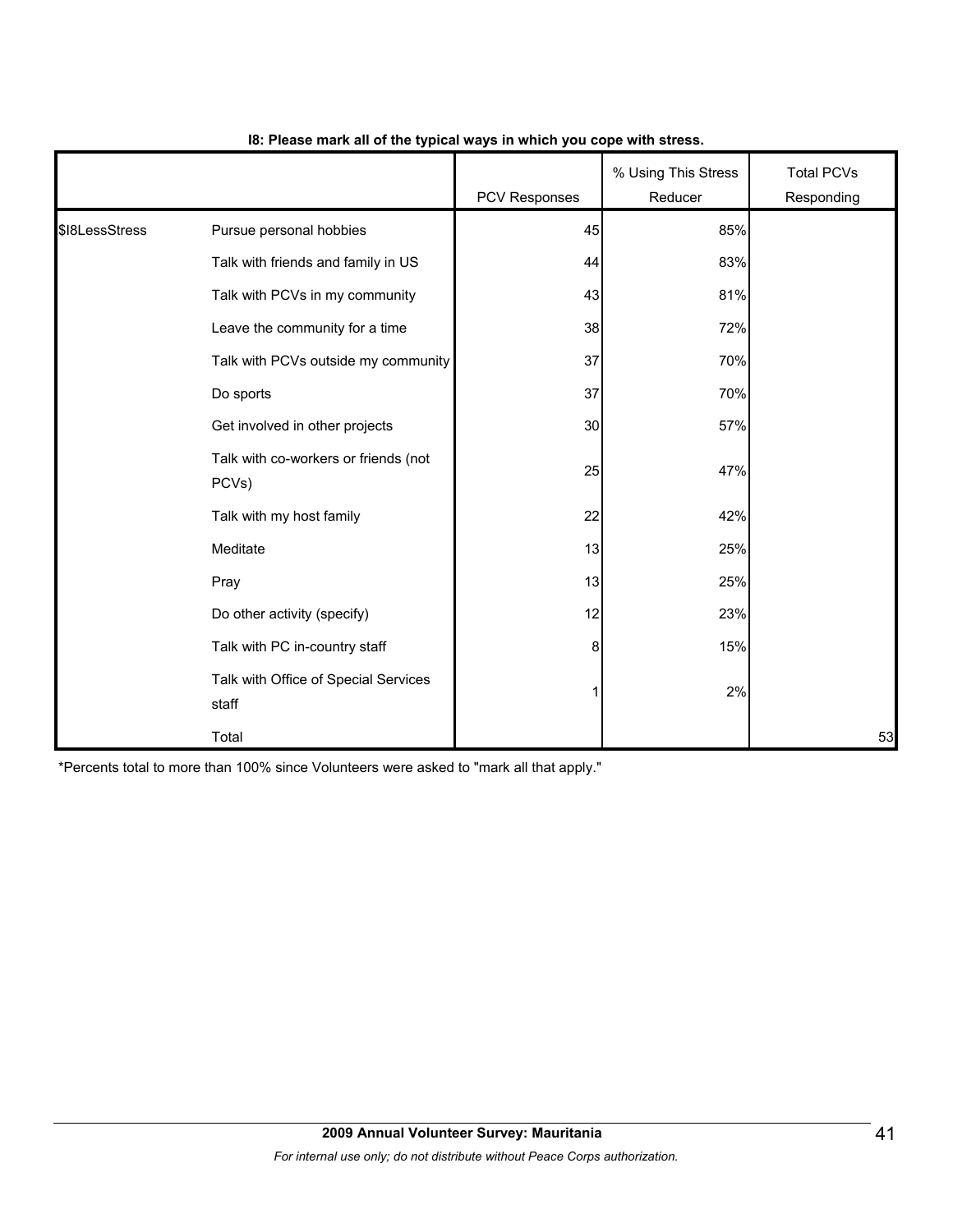|                      |                                                | Percent | Number |
|----------------------|------------------------------------------------|---------|--------|
| <b>I8.OTHRS.TEXT</b> | Open-ended results. Non-responsive to request. |         |        |
|                      |                                                |         |        |
|                      |                                                |         |        |
|                      |                                                |         |        |
|                      |                                                |         |        |
|                      |                                                |         |        |
|                      |                                                |         |        |
|                      |                                                |         |        |
|                      |                                                |         |        |
|                      |                                                |         |        |
|                      | Total                                          | 100%    | 56     |

#### **I8: Others I talk with to reduce stress**

#### **I8: Other activities to reduce stress**

|                         |                                                | Percent | Number |
|-------------------------|------------------------------------------------|---------|--------|
| <b>I8.OTHRACT.TEXT2</b> | Open-ended results. Non-responsive to request. |         |        |
|                         |                                                |         |        |
|                         |                                                |         |        |
|                         |                                                |         |        |
|                         |                                                |         |        |
|                         |                                                |         |        |
|                         |                                                |         |        |
|                         |                                                |         |        |
|                         |                                                |         |        |
|                         |                                                |         |        |
|                         | Total                                          | 100%    |        |
|                         |                                                |         | 56     |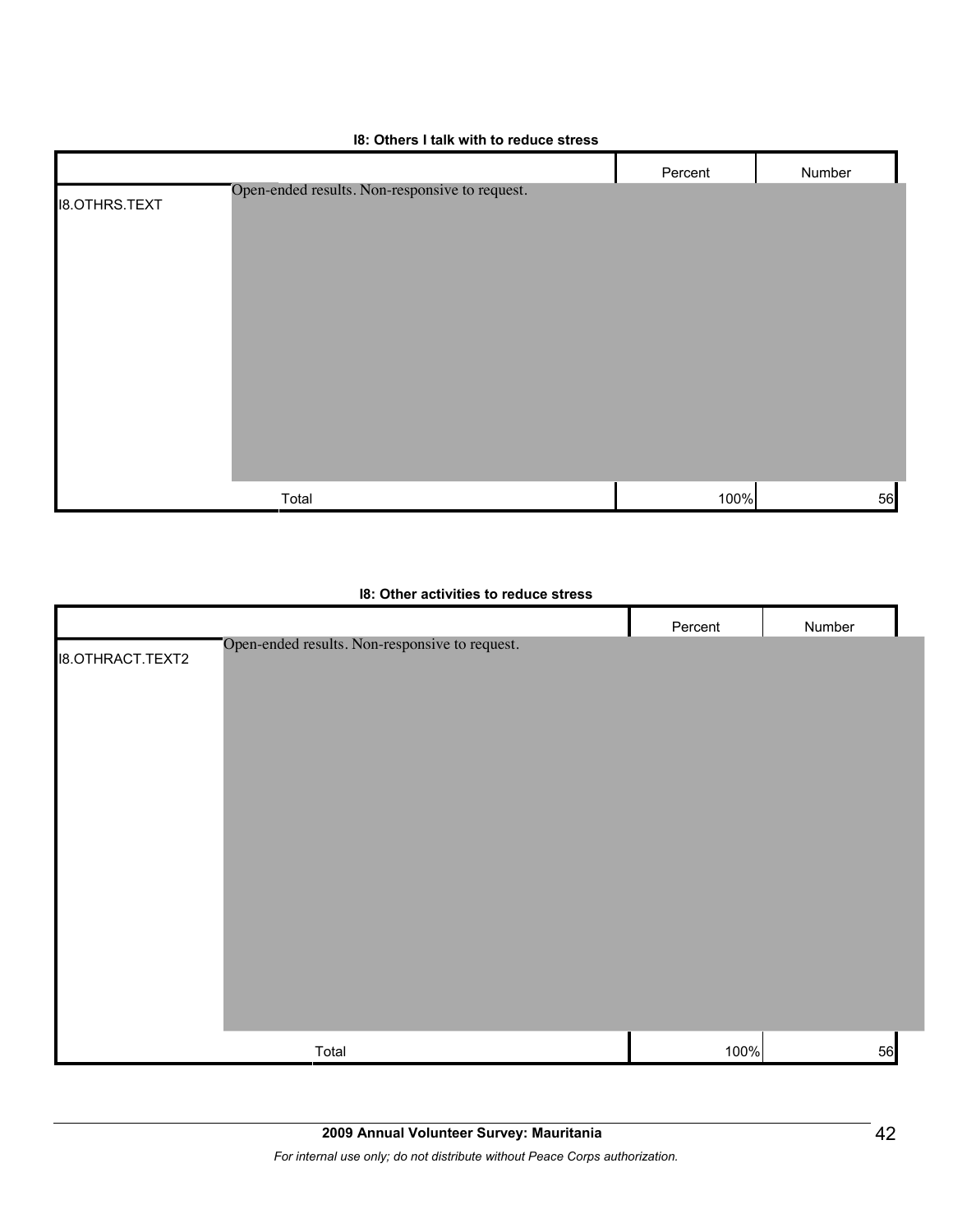## **I8: When asked about ways of coping with stress, Volunteers who answered "No stress"**

|                    | No   | Yes, I have no<br>stress | Total |
|--------------------|------|--------------------------|-------|
| <b>I8.NOSTRESS</b> | 100% |                          | 56    |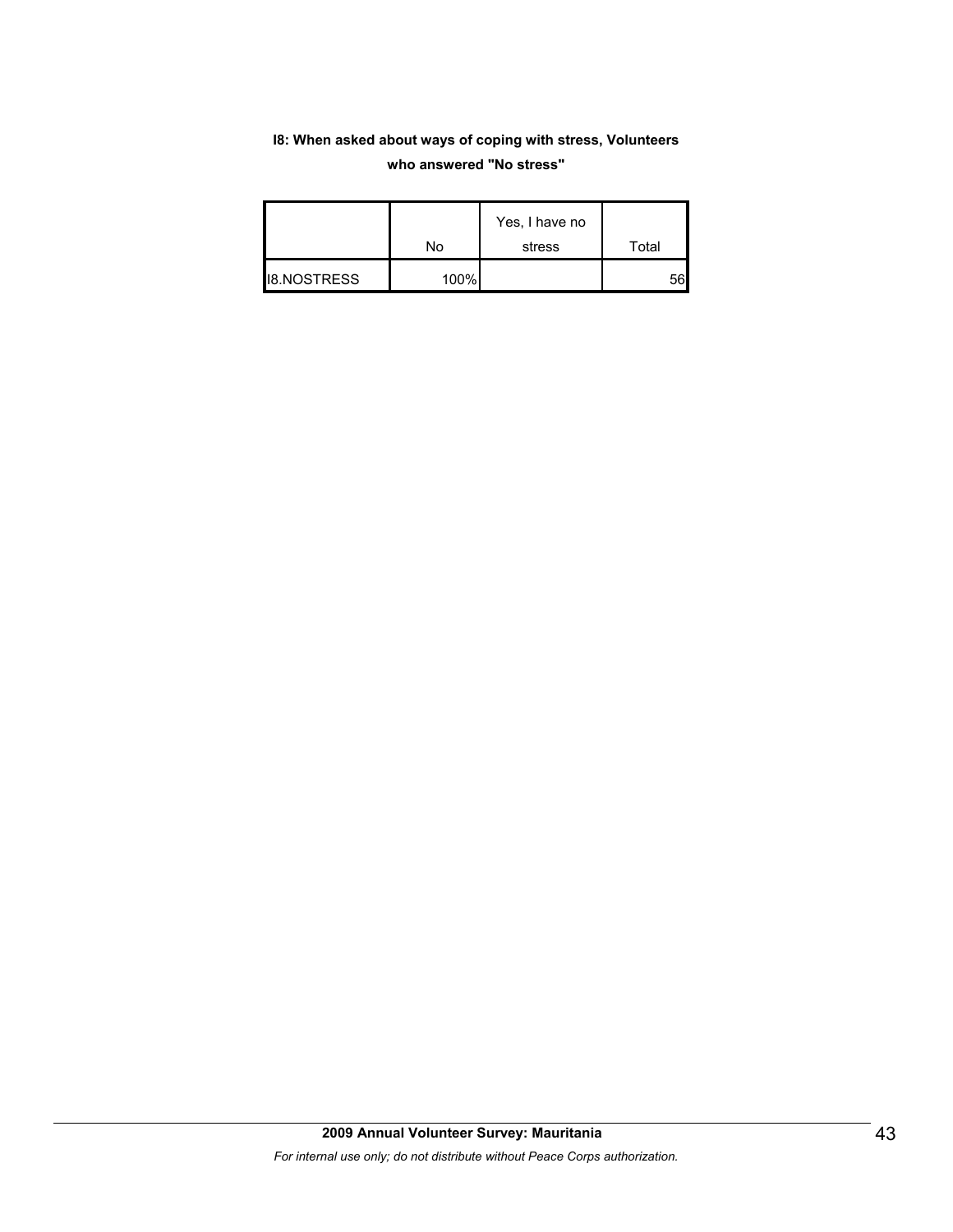# **J. Overall Assessment of Peace Corps Service**

*This section reports Volunteers' level of satisfaction with their Peace Corps service and their expectations about completing their service.* 

|     | Not at all | Minimally | Moderately | Considerably | Exceptionally | Total |
|-----|------------|-----------|------------|--------------|---------------|-------|
| J1A |            | 6%        | $7\%$      | 57%          | 21%           | 53    |

**J1a: How personally rewarding do you find your overall Peace Corps service?**



J1a: How personally rewarding do you find your overall Peace Corps<br>service?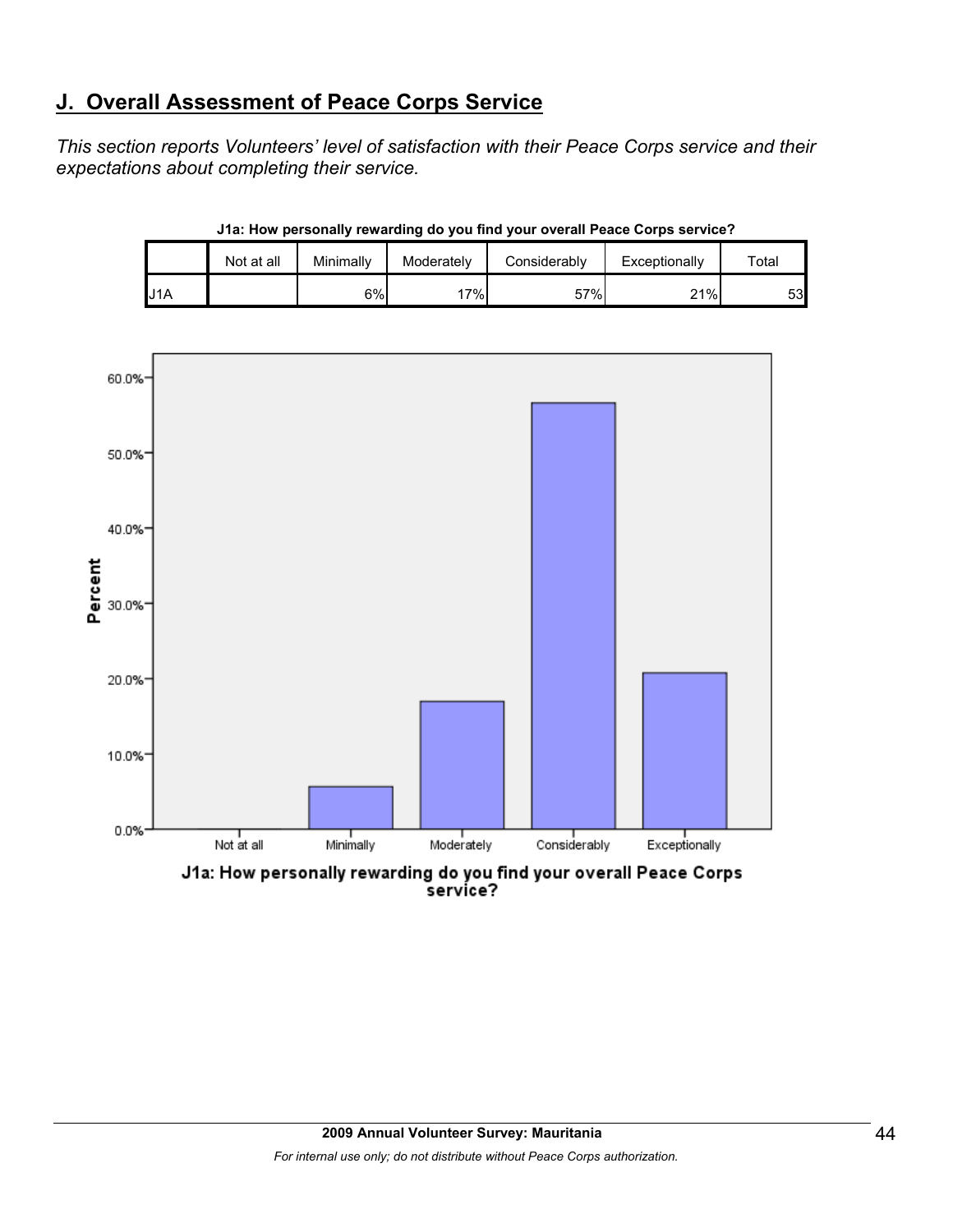|     | Not at all | Minimallv | Moderately | Considerably | Exceptionally | $\tau$ otal |
|-----|------------|-----------|------------|--------------|---------------|-------------|
| J1B |            | 8%        | 31%        | 42%          | 19%           | 52          |

**J1b: How personally rewarding do you find your community involvement?**



J1b: How personally rewarding do you find your community involvement?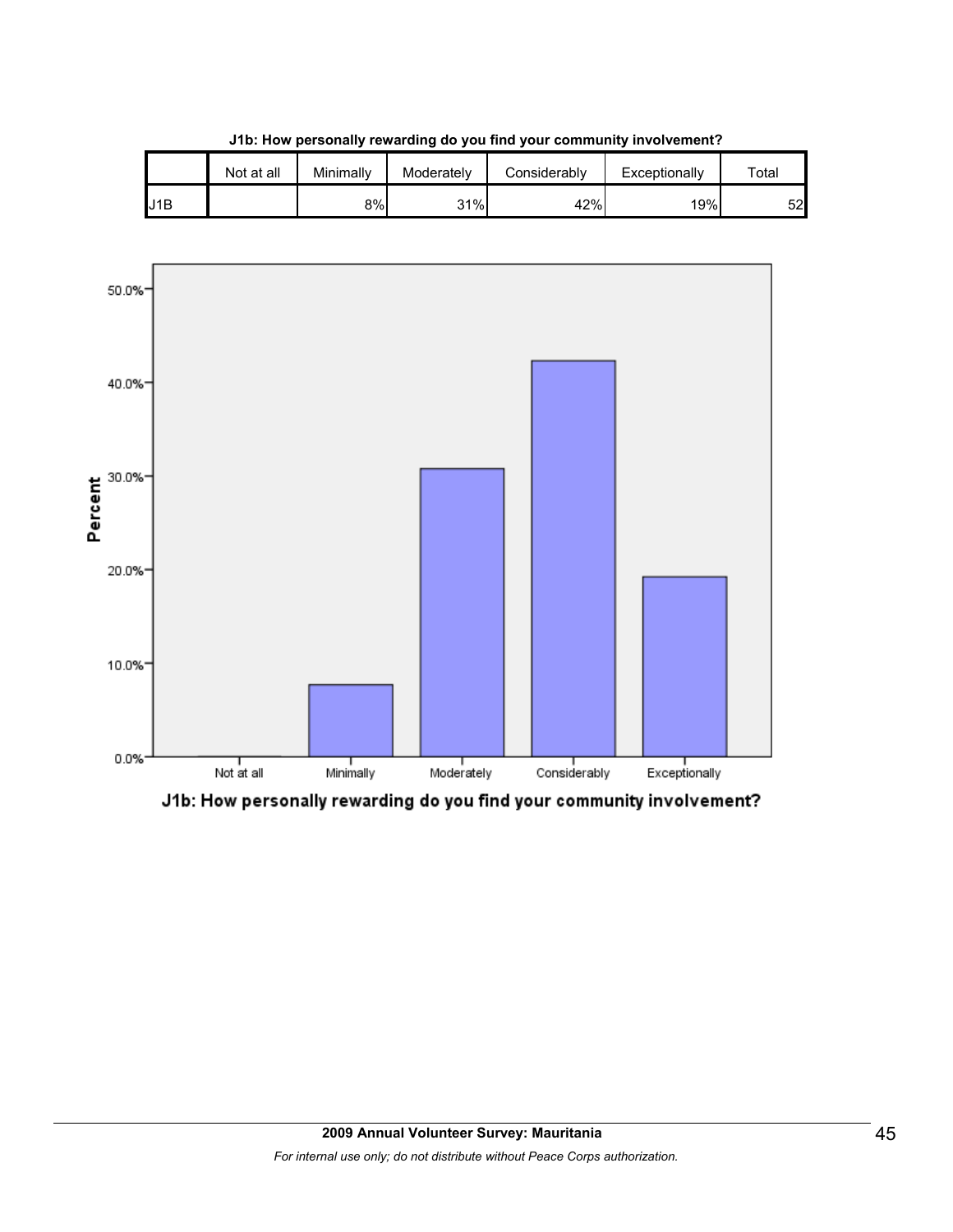|     | Not at all | Minimally | Moderately | Considerablv | Exceptionally | $\tau$ otal |
|-----|------------|-----------|------------|--------------|---------------|-------------|
| J1C | 2%         | 6%        | 13%        | 45%          | 34%           | 53          |

**J1c: How personally rewarding do you find your experience with other Volunteers?**



J1c: How personally rewarding do you find your experience with other<br>Volunteers?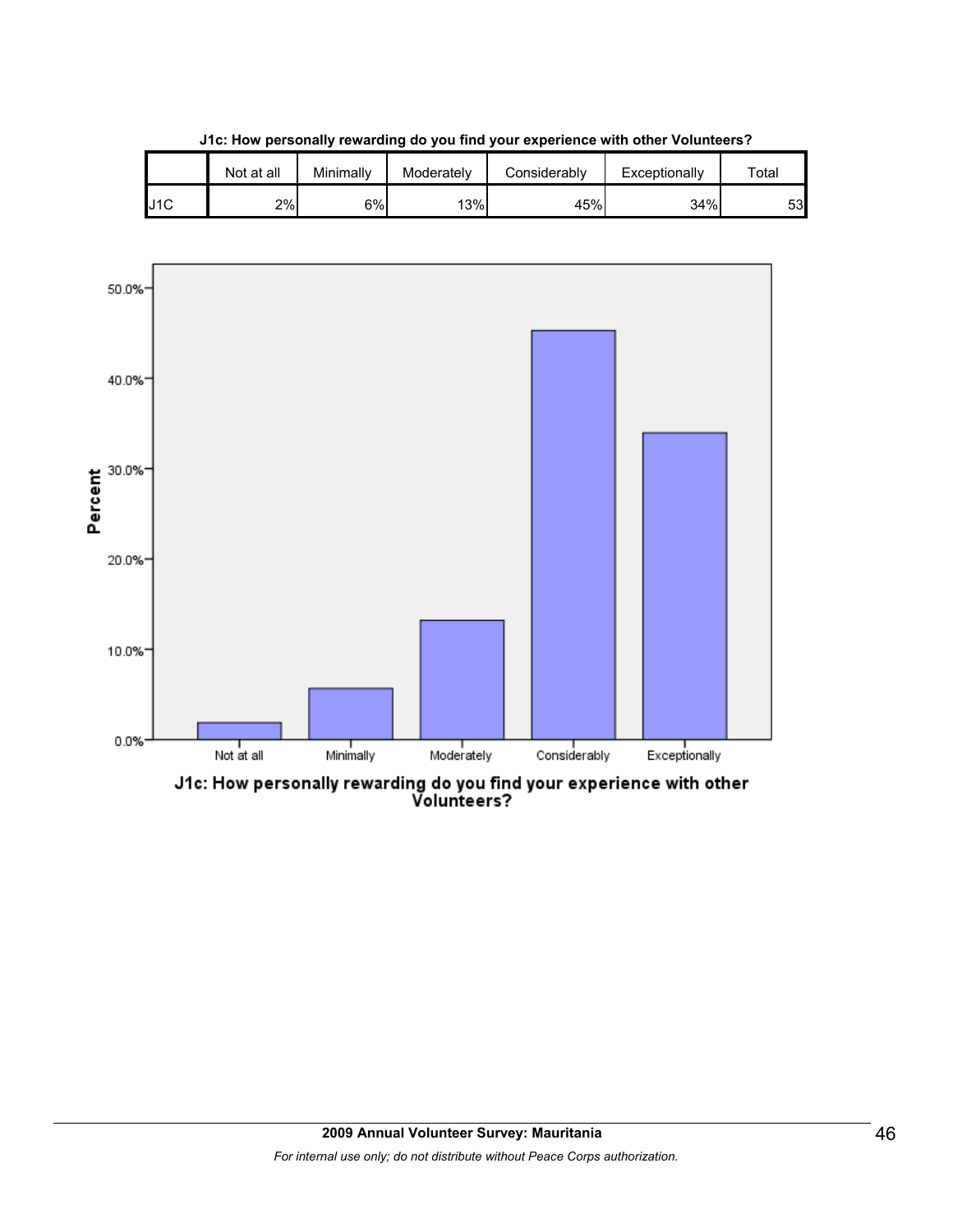|     | Not at all | Minimally | Moderately | Considerably | Exceptionally | $\tau$ otal |
|-----|------------|-----------|------------|--------------|---------------|-------------|
| J1D |            | 15%       | 34%        | 36%          | 15%           | 53          |

**J1d: How personally rewarding do you find your work with counterparts/community partners?**

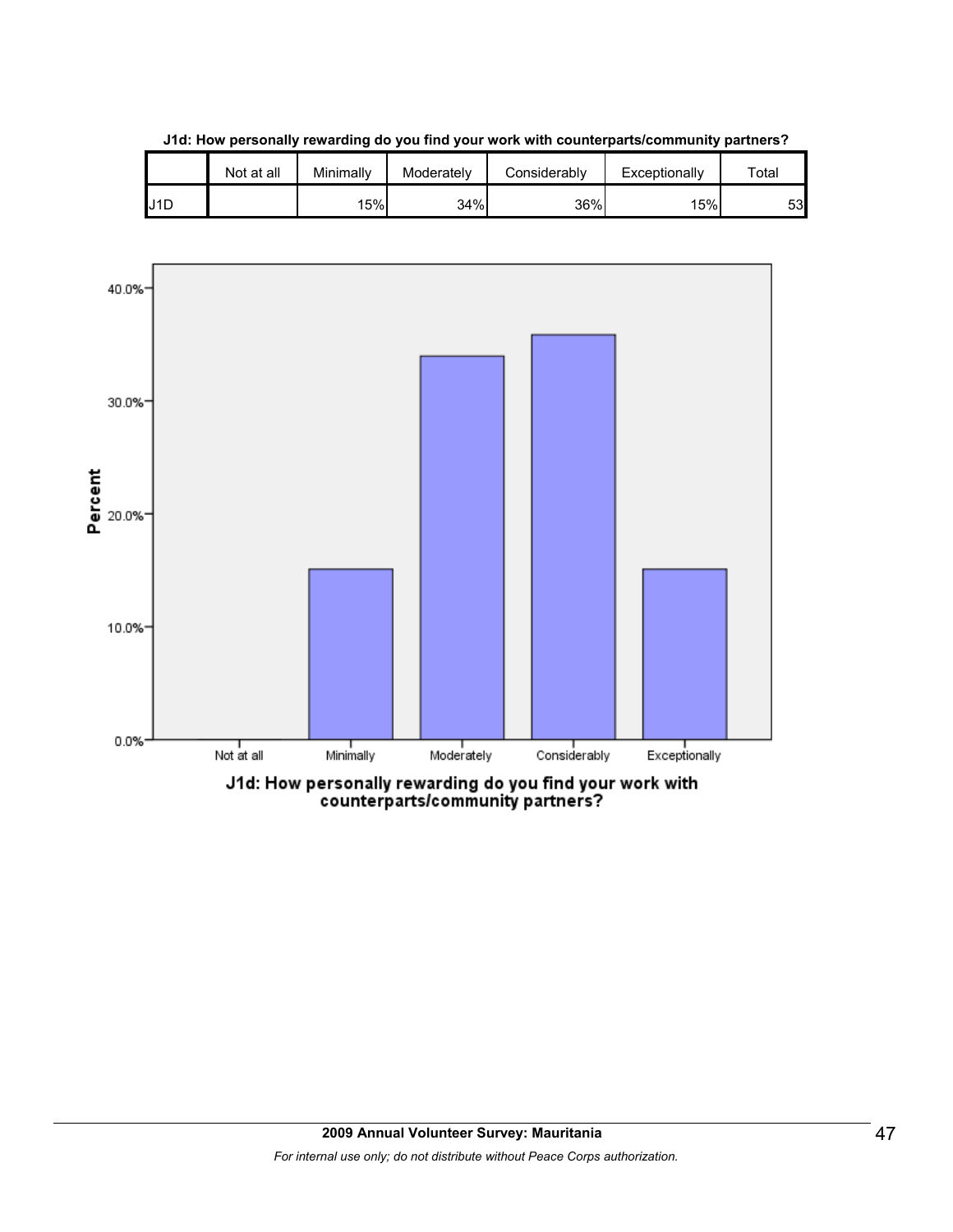|     | Not at all | Minimally | Moderately | Considerablv | Exceptionally | $\tau$ otal |
|-----|------------|-----------|------------|--------------|---------------|-------------|
| J1E |            | 4%        | 32%        | 43%          | 21%           | 53          |

**J1e: How personally rewarding do you find your experience with other HCNs?**



J1e: How personally rewarding do you find your experience with other<br>HCNs?

 $\setminus$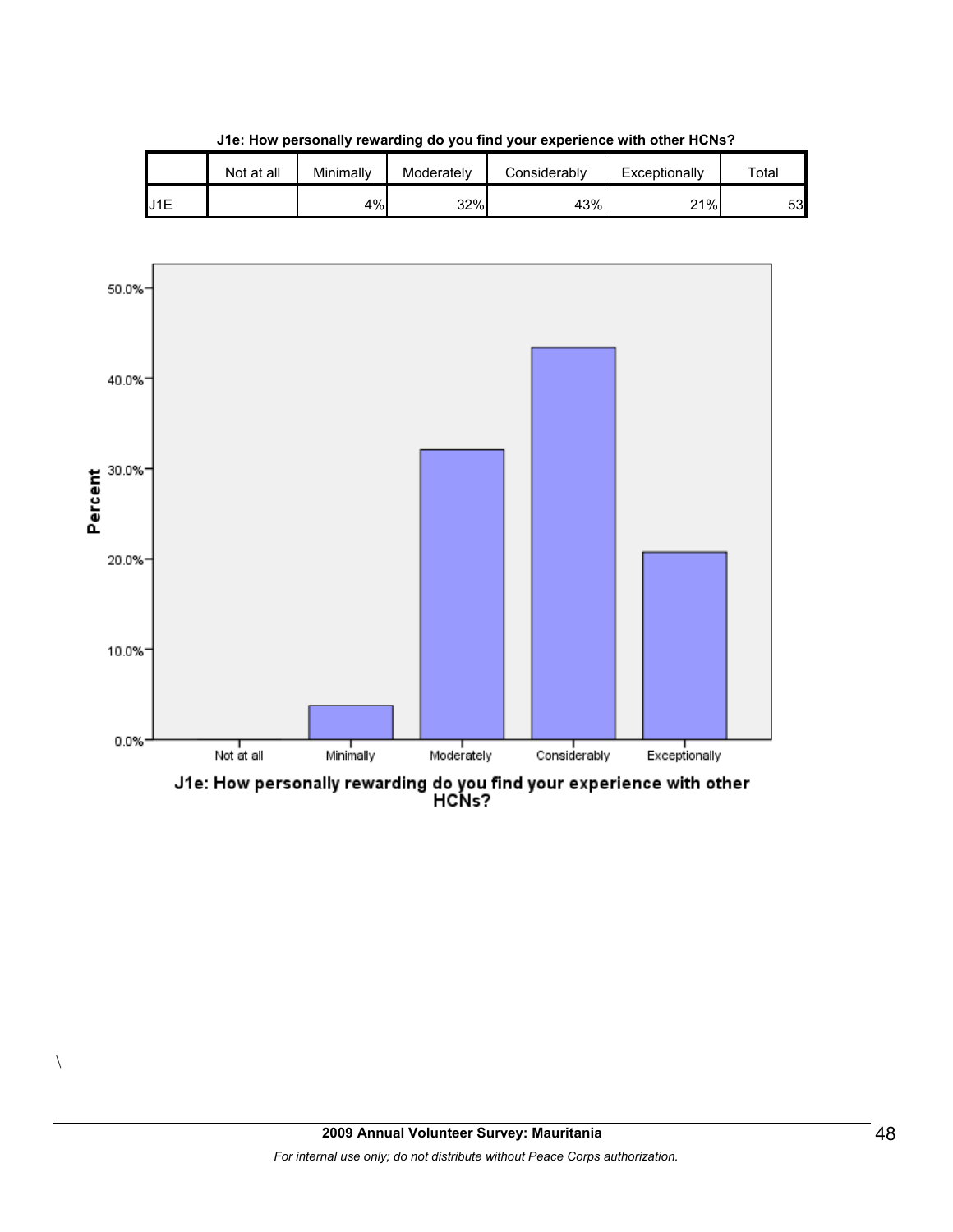

**J2a (PCVs at post 9 months+ months): Please rate how well you think you achieved Goal 1.**

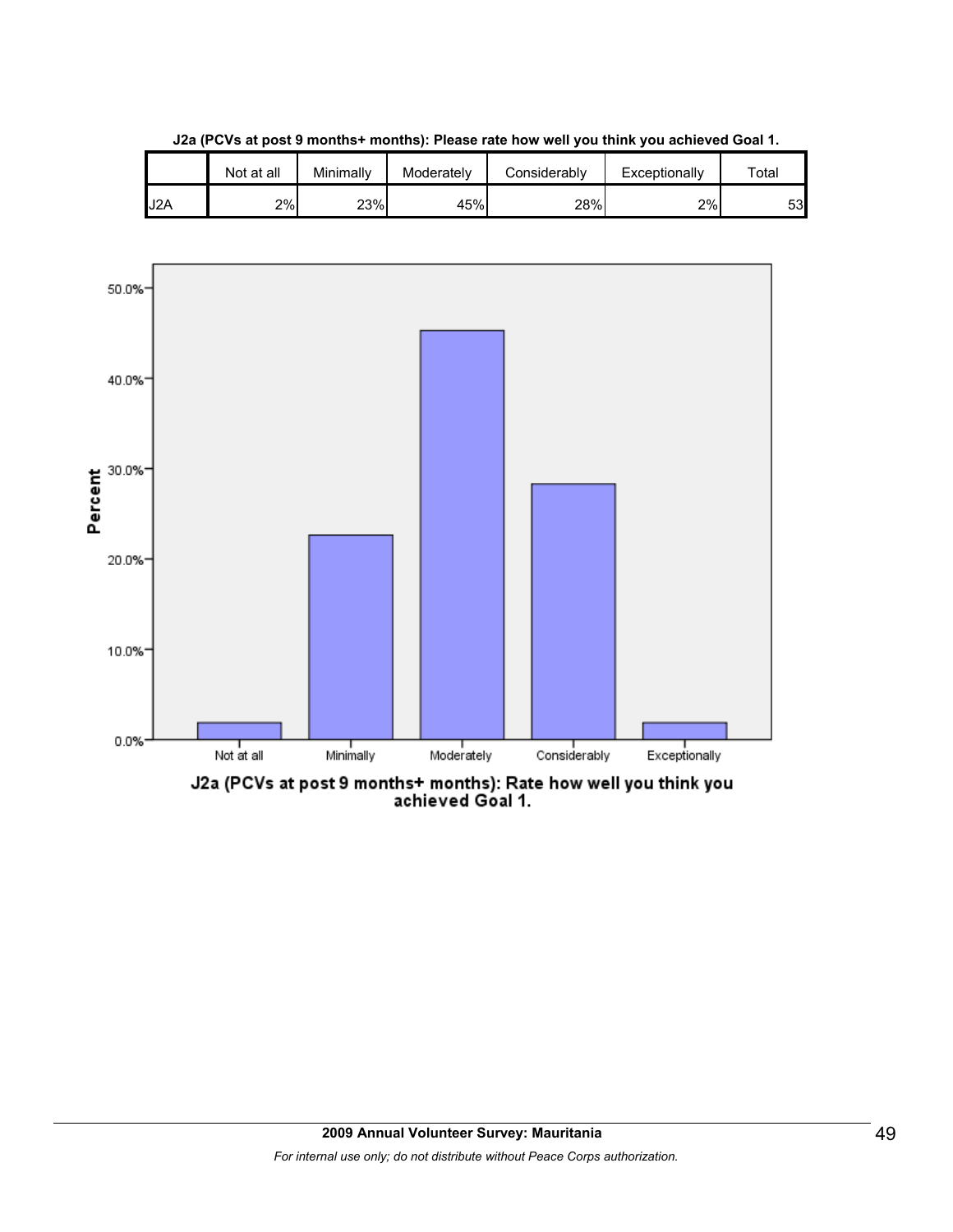

**J2b: (PCVs at post 9 months+ months): Please rate how well you think you achieved Goal 2.**

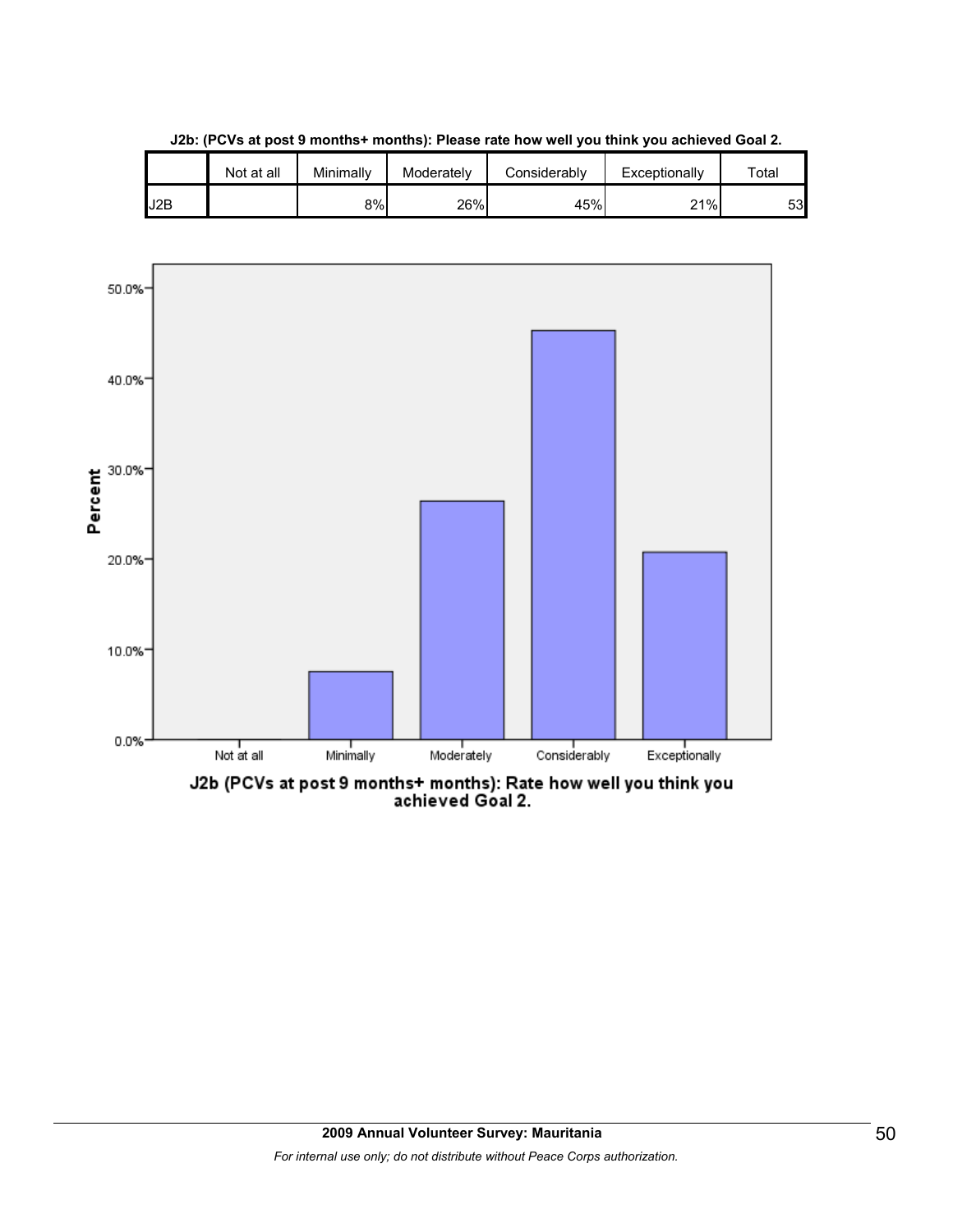

**J2c (PCVs at post 9 months+ months): Please rate how well you think you achieved Goal 3.**

J2C 2% 21% 58% 19% 53

Not at all | Minimally | Moderately | Considerably | Exceptionally | Total

J2c (PCVs at post 9 months+ months): Please rate how well you think you<br>achieved Goal 3.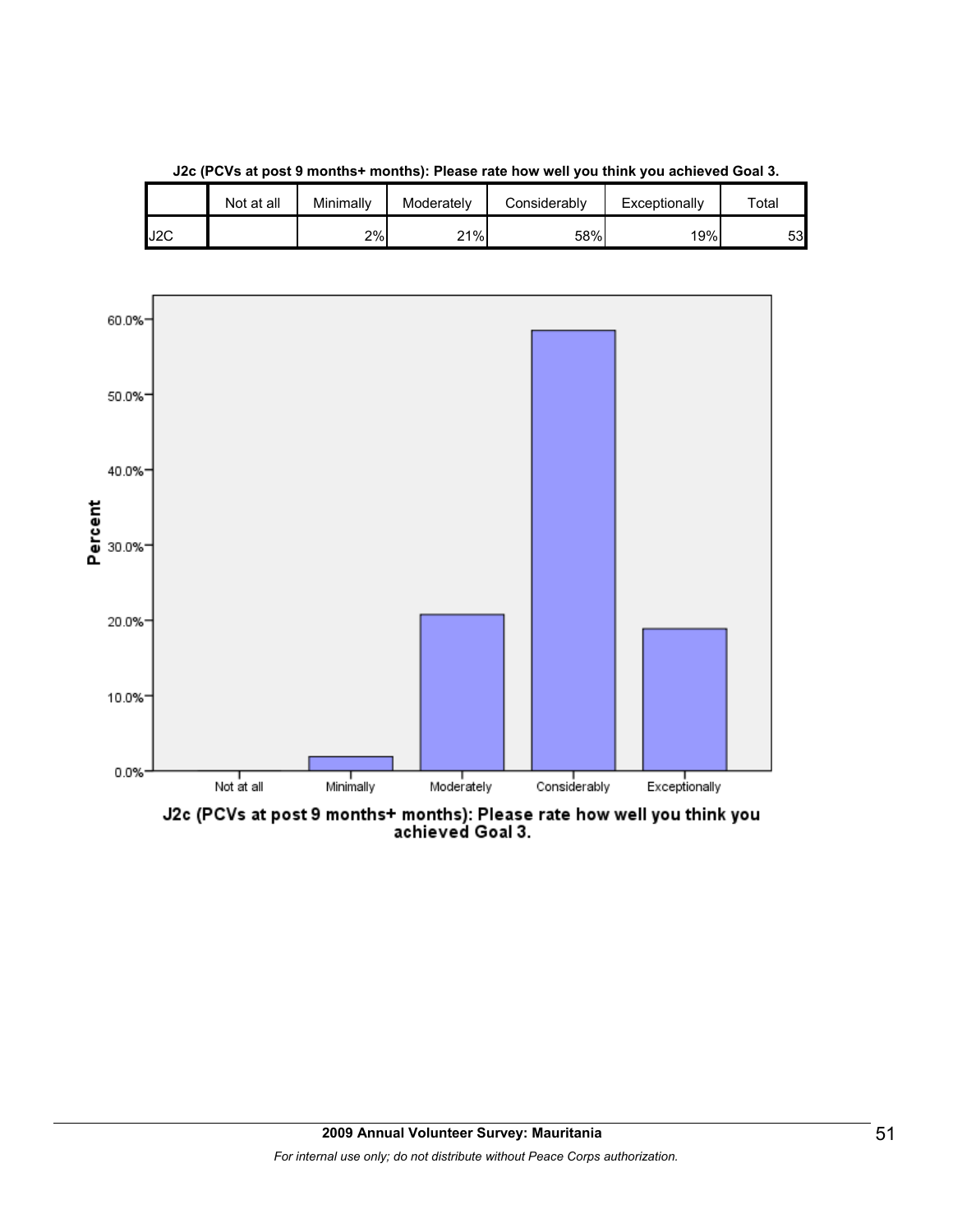|  |  |  |  |  |  | J3: Today, would you make the same decision to join the Peace Corps? |  |  |  |  |  |  |
|--|--|--|--|--|--|----------------------------------------------------------------------|--|--|--|--|--|--|
|--|--|--|--|--|--|----------------------------------------------------------------------|--|--|--|--|--|--|

|    | No | Not likely | Possibly | Probably | Definitely | Total |
|----|----|------------|----------|----------|------------|-------|
| J3 |    | 2%         | 6%       | 17%      | 75%        | 52    |

**J4: Would you recommend Peace Corps service to others you think are qualified?**

|     | No | Not likely | Possibly | Probably | Definitely | Total |
|-----|----|------------|----------|----------|------------|-------|
| IJ4 |    |            | 8%       | 19%      | 74%        | 53    |

**J5: Do you intend to complete your Peace Corps service?**

|    | No | Not sure | Yes | Might extend | Total |
|----|----|----------|-----|--------------|-------|
| J5 | 2% | 2%       | 79% | 7%.          | 53    |

**J6: Would your host country benefit most if the Peace Corps program was---?**

|     |              |         | Refocused/redesig |                  |          |       |
|-----|--------------|---------|-------------------|------------------|----------|-------|
|     | Discontinued | Reduced | ned               | Maintained as is | Expanded | Total |
| IJ6 | 4%           | 4%      | 44%               | 23%              | 25%      | 521   |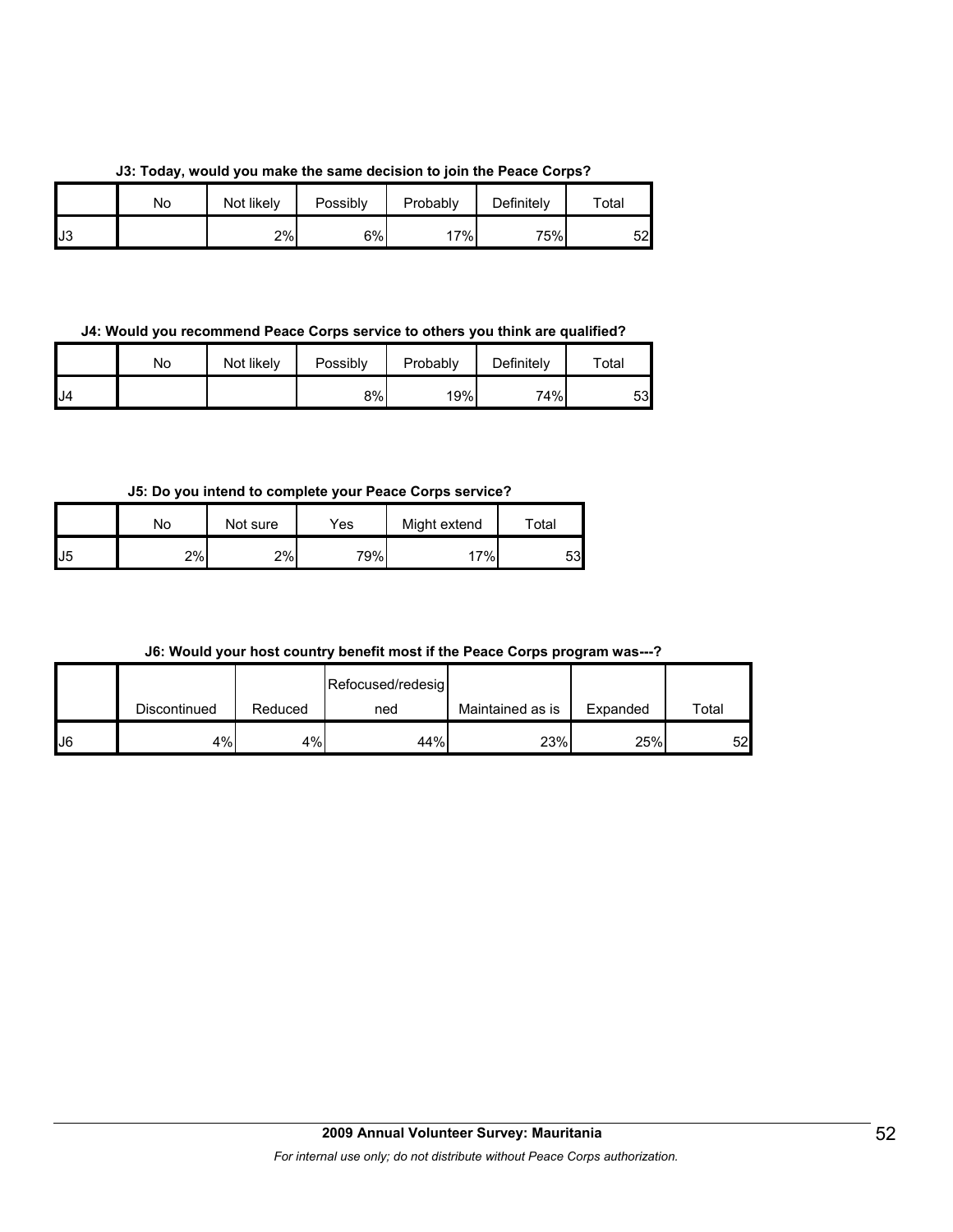# **K. Activities After Peace Corps Service**

*This section reports on Volunteers' plans for after they have completed their Peace Corps Service.* 

| Government    |                      |                    |  |  |  |
|---------------|----------------------|--------------------|--|--|--|
| In the $U.S.$ | In your host country | In another country |  |  |  |
| 100%          | 0%                   | 0%                 |  |  |  |

#### **K1a: What are your plans after your Peace Corps service? Work in government.**

\* Percent of cases was used. Percentages will be greater than 100 since Volunteers were asked to select all that applied.

#### **K1b: What are your plans after your Peace Corps service? Work in the private sector.**

| <b>Private Sector</b> |                      |                    |  |  |
|-----------------------|----------------------|--------------------|--|--|
| In the $U.S.$         | In your host country | In another country |  |  |
| 100%                  | 0%l                  | 0%                 |  |  |

\* Percent of cases was used. Percentages will be greater than 100 since Volunteers were asked to select all that applied.

#### **K1c: What are your plans after your Peace Corps service? Work for an NGO.**

| <b>NGO</b>                                                  |     |       |   |  |
|-------------------------------------------------------------|-----|-------|---|--|
| In the $U.S.$<br>In your host country<br>In another country |     |       |   |  |
| 100%                                                        | 0%l | $0\%$ | റ |  |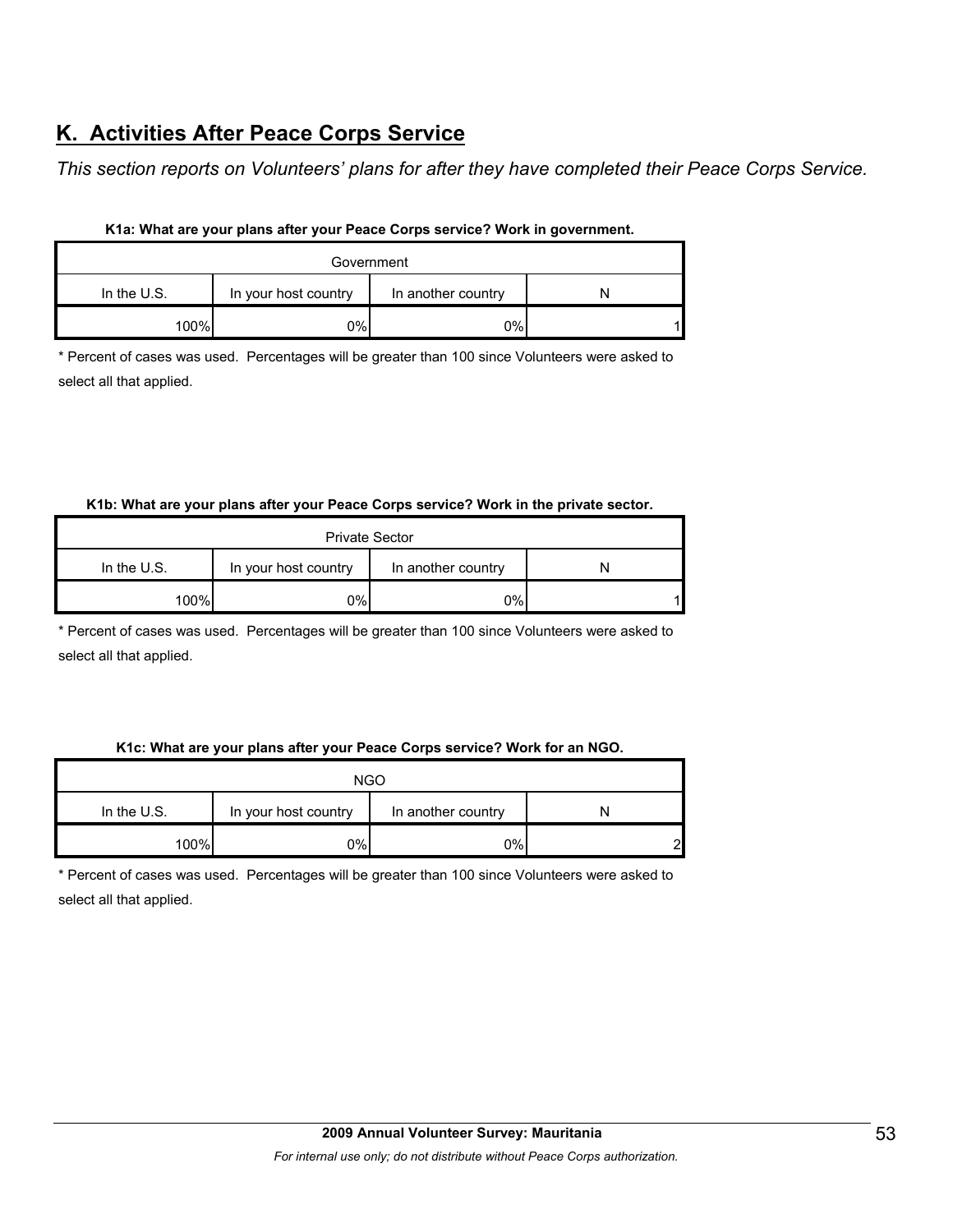#### **K1d: What are your plans after your Peace Corps service? Work for PC Response.**

| Peace Corps Response |                      |                    |    |  |
|----------------------|----------------------|--------------------|----|--|
| In the $U.S.$        | In your host country | In another country |    |  |
| 0%                   | ገ%                   | $0\%$              | 01 |  |

\* Percent of cases was used. Percentages will be greater than 100 since Volunteers were asked to select all that applied.

## **K1e: What are your plans after your Peace Corps service? Continue to participate in volunteer activities.**

| <b>Volunteer Activities</b> |                      |                    |    |  |  |
|-----------------------------|----------------------|--------------------|----|--|--|
| In the $U.S.$               | In your host country | In another country |    |  |  |
| 100%                        | 0%                   | 0%                 | 31 |  |  |

\* Percent of cases was used. Percentages will be greater than 100 since Volunteers were asked to select all that applied.

#### **K1f: What are your plans after your Peace Corps service? Graduate school/academic credentialing.**

|  | credentialing. |  |  |
|--|----------------|--|--|
|  |                |  |  |
|  |                |  |  |
|  |                |  |  |

| Graduate School                                             |      |    |   |  |
|-------------------------------------------------------------|------|----|---|--|
| In the $U.S.$<br>In another country<br>In your host country |      |    |   |  |
| 67%                                                         | 33%l | 0% | 3 |  |

\* Percent of cases was used. Percentages will be greater than 100 since Volunteers were asked to select all that applied.

#### **K1g: What are your plans after your Peace Corps service? Travel.**

| Travel        |     |      |   |  |  |
|---------------|-----|------|---|--|--|
| In the $U.S.$ |     |      |   |  |  |
| 100%          | 0%I | 100% | ົ |  |  |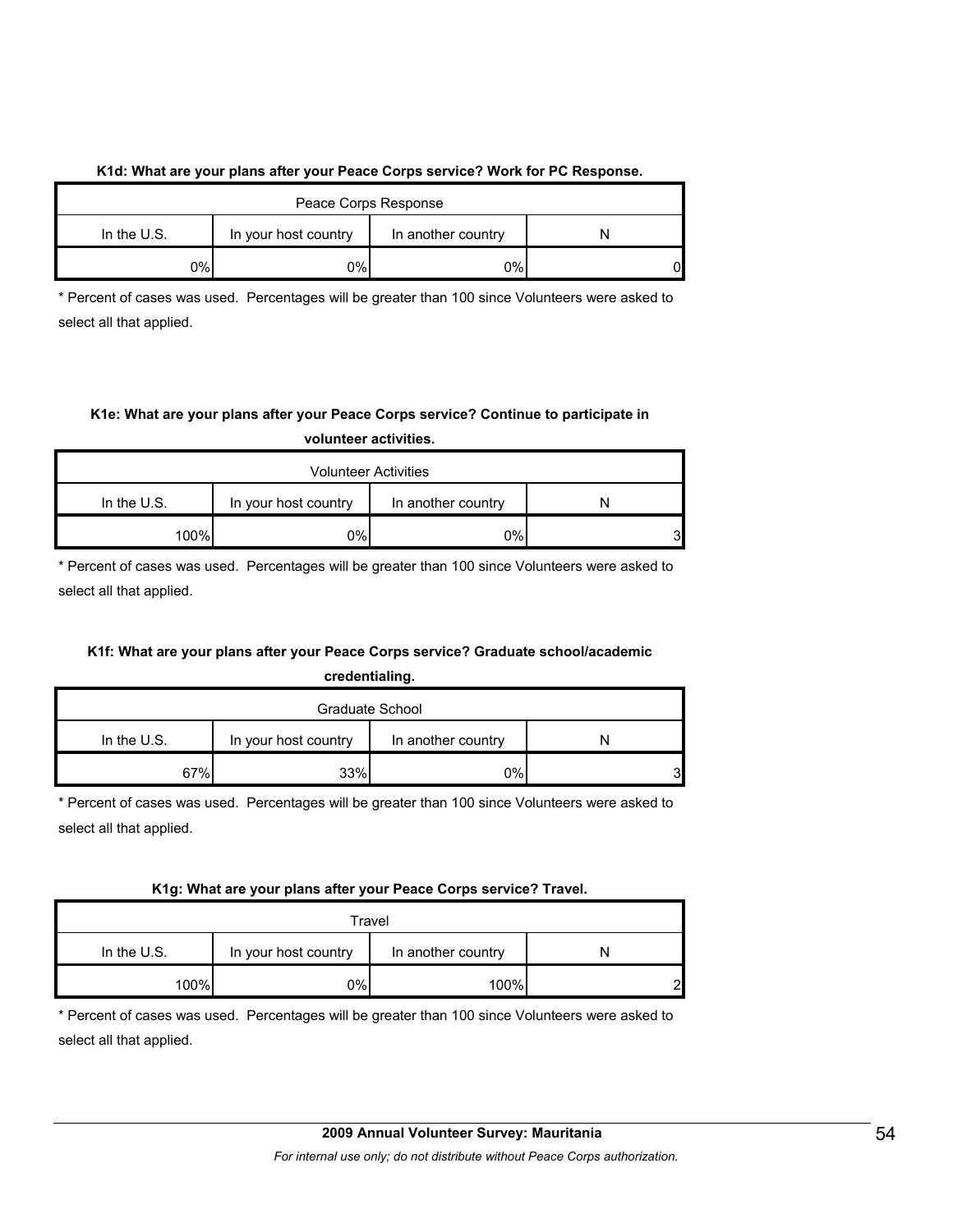#### **K1h: What are your plans after your Peace Corps service? Other.**

| Other         |                      |                    |   |  |
|---------------|----------------------|--------------------|---|--|
| In the $U.S.$ | In your host country | In another country |   |  |
| 50%           | 0%                   | 50%                | ົ |  |

\* Percent of cases was used. Percentages will be greater than 100 since Volunteers were asked to select all that applied.

## **K2:How prepared do you feel to share your Peace Corps experience and knowledge of your host country with others in the United States when you return?**

|                               | Not at all | Minimally | Moderately | Considerably | Total |
|-------------------------------|------------|-----------|------------|--------------|-------|
| How prepared do you feel to   | $0\%$      | $0\%$     | 29%        | 71%          |       |
| share your Peace Corps        |            |           |            |              |       |
| experience and knowledge of   |            |           |            |              |       |
| your host country with others |            |           |            |              |       |
| In the United States when     |            |           |            |              |       |
| vou return?                   |            |           |            |              |       |

## **K3: How well do you feel Peace Corps has prepared you for life in the U. S. after you return?**

|                                 | Not at all | Minimally | Moderately | Considerably | Exceptionally | Total |
|---------------------------------|------------|-----------|------------|--------------|---------------|-------|
| How well do you feel Peace      | 0%l        | 0%        | 29%        | 57%          | 14%           |       |
| Corps has prepared you for life |            |           |            |              |               |       |
| in the U. S. after your return? |            |           |            |              |               | 71    |

#### **K6: Have your life/career goals changed because of your Peace Corps service?**

|                                                     | No  | Yes | Total |
|-----------------------------------------------------|-----|-----|-------|
| Have your life/career goals changed because of your | 57% | 43% |       |
| Peace Corps service?                                |     |     |       |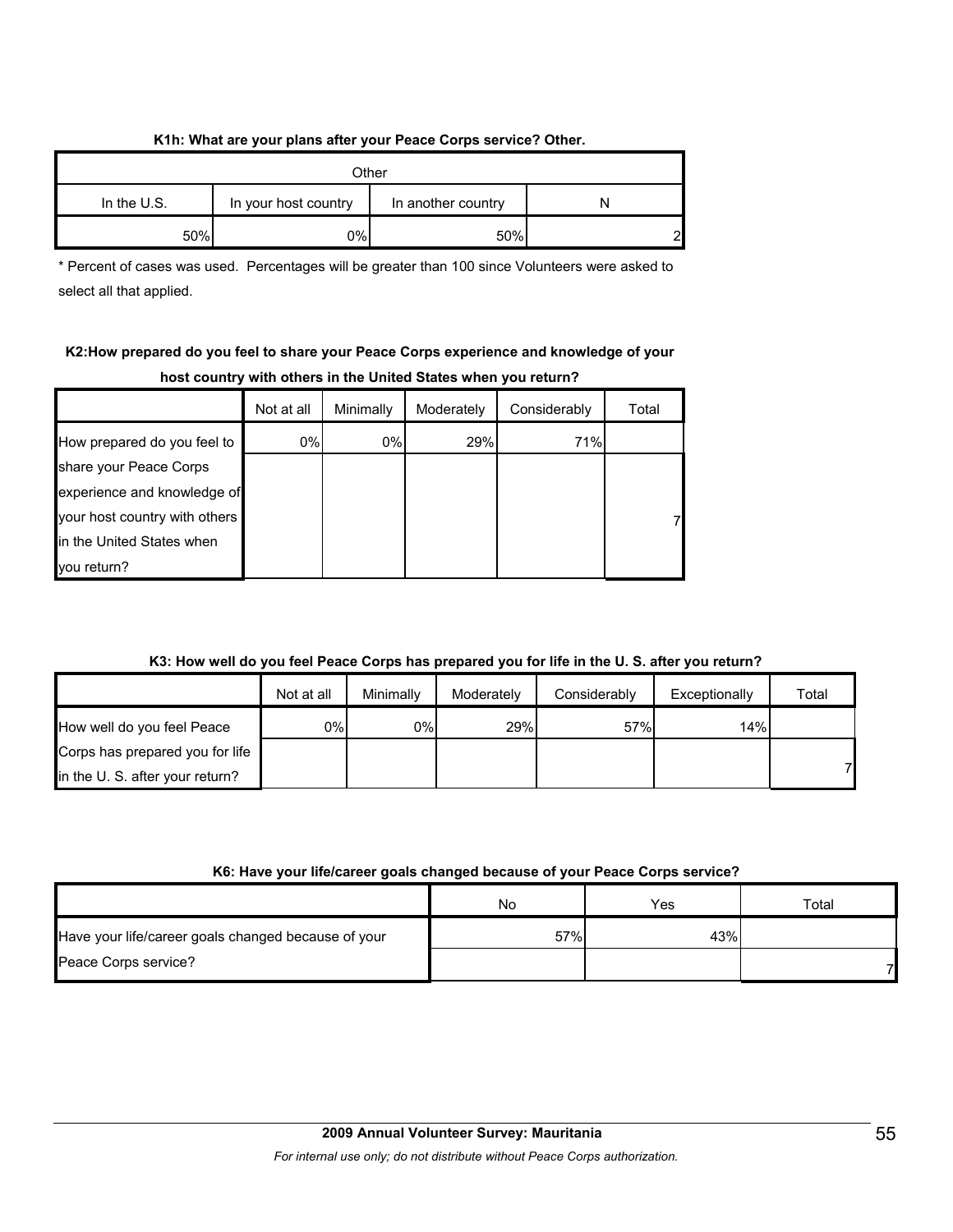|                                                  | Not informed | Somewhat<br>informed | Well informed | N  |
|--------------------------------------------------|--------------|----------------------|---------------|----|
| Peace Corps Response                             | 0%           | 57%                  | 43%           | 71 |
| Peace Corps' Fellows/USA<br>program              | 0%           | 14%                  | 86%           | 7  |
| Noncompetitive eligibility                       | 0%           | 14%                  | 86%           | 7  |
| <b>RPCV Career Center in</b><br>Washington, D.C. | 0%           | 57%                  | 43%           | 7  |
| <b>Returned Volunteer Services</b>               | 0%           | 43%                  | 57%           |    |

#### **K7: How well informed are you about the following opportunities for returned Volunteers:**

#### **K8: How did you first learn about the Fellows/USA program?**

| Learn about Fellows/USA | PC Website                                    | 71%   |  |
|-------------------------|-----------------------------------------------|-------|--|
| program                 | University website                            | 43%   |  |
|                         | Word of mouth                                 | 43%   |  |
|                         | From a recruiter                              | 29%   |  |
|                         | At COS Conference                             | 29%   |  |
|                         | At PST                                        | 14%   |  |
|                         | From staff in the host country's<br>PC office | 14%   |  |
|                         | Hotline                                       | $0\%$ |  |
|                         | At IST                                        | $0\%$ |  |
|                         | Mid-service mailing from PC                   | $0\%$ |  |
|                         | At post's information resource<br>center      | $0\%$ |  |
|                         | Other                                         | 0%    |  |
|                         | N                                             |       |  |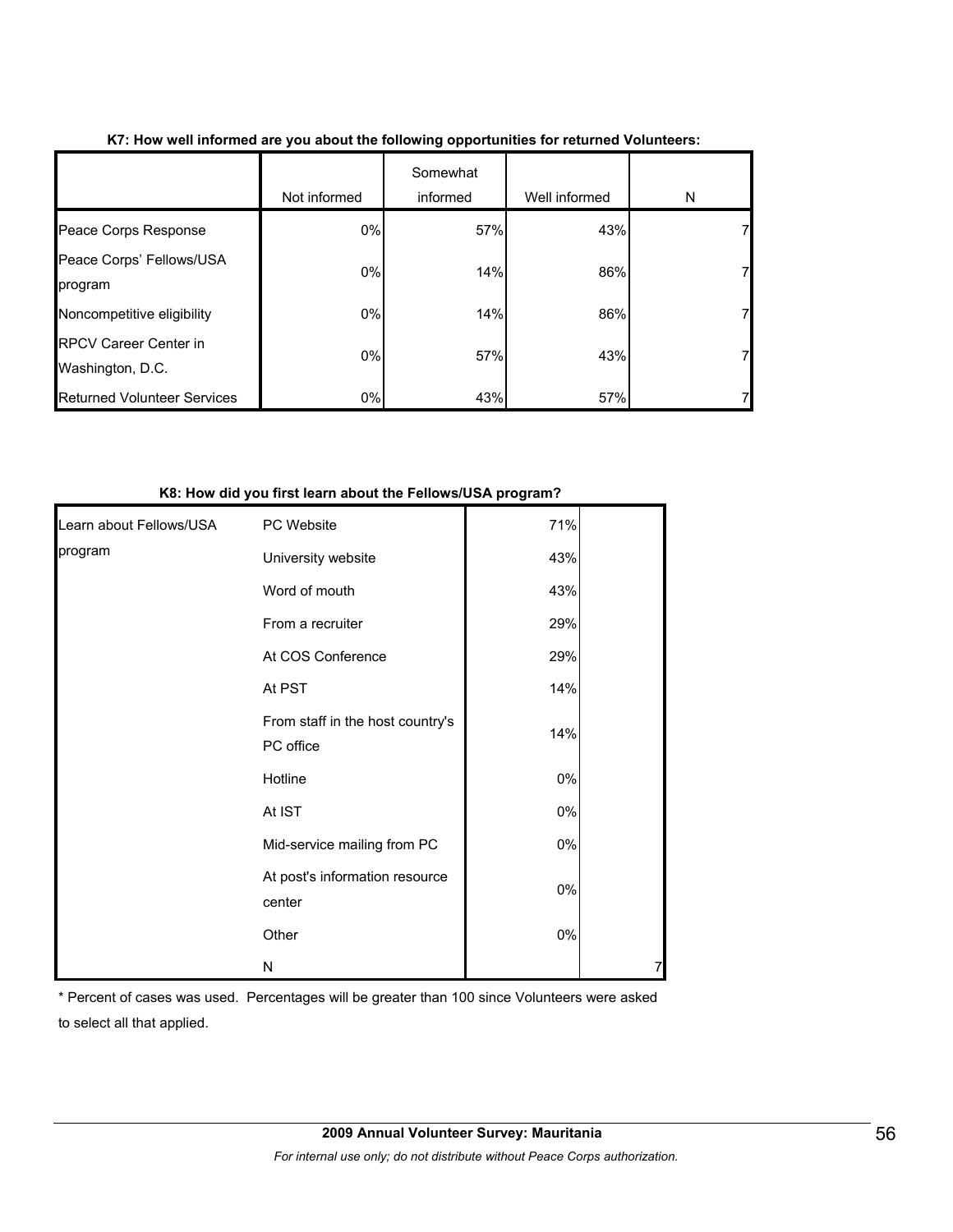#### **K9: Which of the following resources do you think will be helpful as you exit**

|                          | Peace Corps service?                                                      |      |   |
|--------------------------|---------------------------------------------------------------------------|------|---|
| K <sub>9</sub> Resources | <b>Career Resource Manual</b>                                             | 100% |   |
|                          | Electronic newsletter with job<br>postings and career advice              | 86%  |   |
|                          | Applying to federal government<br>with RPCV noncompetitive<br>eligibility | 71%  |   |
|                          | Access to free job bulletins                                              | 71%  |   |
|                          | List of RPCVs willing to talk to<br>me about their careers                | 57%  |   |
|                          | <b>RPCV Handbook</b>                                                      | 43%  |   |
|                          | Guide to speaking about my PC<br>service to others (third goal)           | 43%  |   |
|                          | RPCV career conferences                                                   | 43%  |   |
|                          | RPCV job search webinars                                                  | 29%  |   |
|                          | Self-assessment software (SIGI<br>3)                                      | 29%  |   |
|                          | <b>Connection with RPCVs</b><br>through a mentoring program               | 14%  |   |
|                          | Other                                                                     | 0%   |   |
|                          | <b>NOT SURE</b>                                                           | 0%   |   |
|                          | N                                                                         |      | 7 |

**Peace Corps service?**